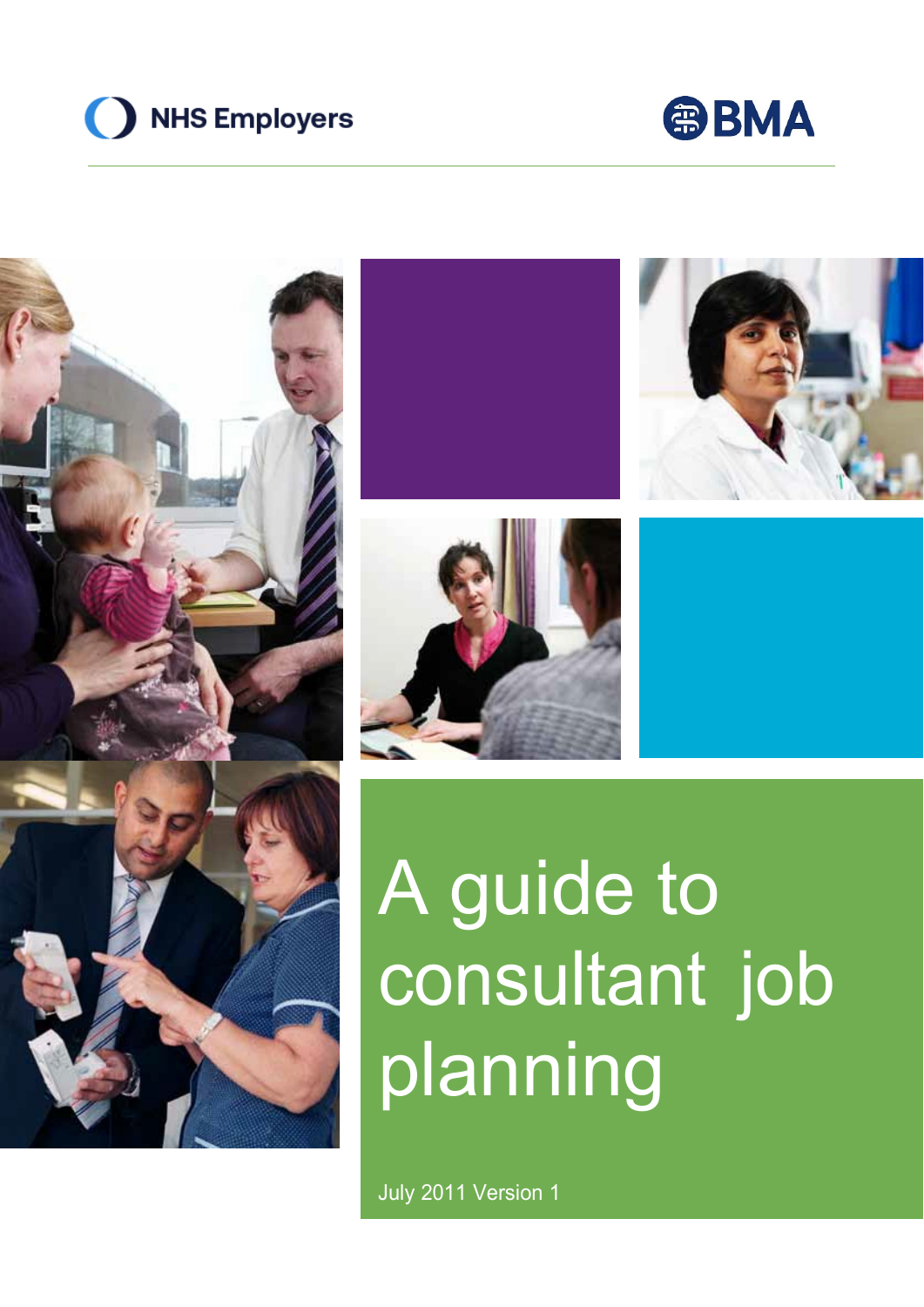# <span id="page-1-0"></span>**Contents**

| Foreword |                                                             |                |
|----------|-------------------------------------------------------------|----------------|
|          | <b>Executive summary</b>                                    | 4              |
| 1.       | Introduction                                                | 5              |
| 2.       | The job plan in context                                     | $\overline{7}$ |
| 3.       | From objectives to the job plan                             | 9              |
| 4.       | <b>Supporting resources</b>                                 | 14             |
| 5.       | The link with consultant appraisal                          | 15             |
| 6.       | Preparing for the job plan                                  | 16             |
| 7.       | Background information the clinical manager should consider | 18             |
| 8.       | The job planning process                                    | 20             |
| 9.       | The job plan detail                                         | 22             |
| 10.      | Annualisation                                               | 23             |
| 11.      | Locums                                                      | 27             |
| 12.      | <b>Clinical academics</b>                                   | 28             |
|          | Annex 1: Job plan components                                | 30             |
|          | Annex 2. Annual review, mediation and appeals               | 41             |
|          | Annex 3. The Follett review                                 | 43             |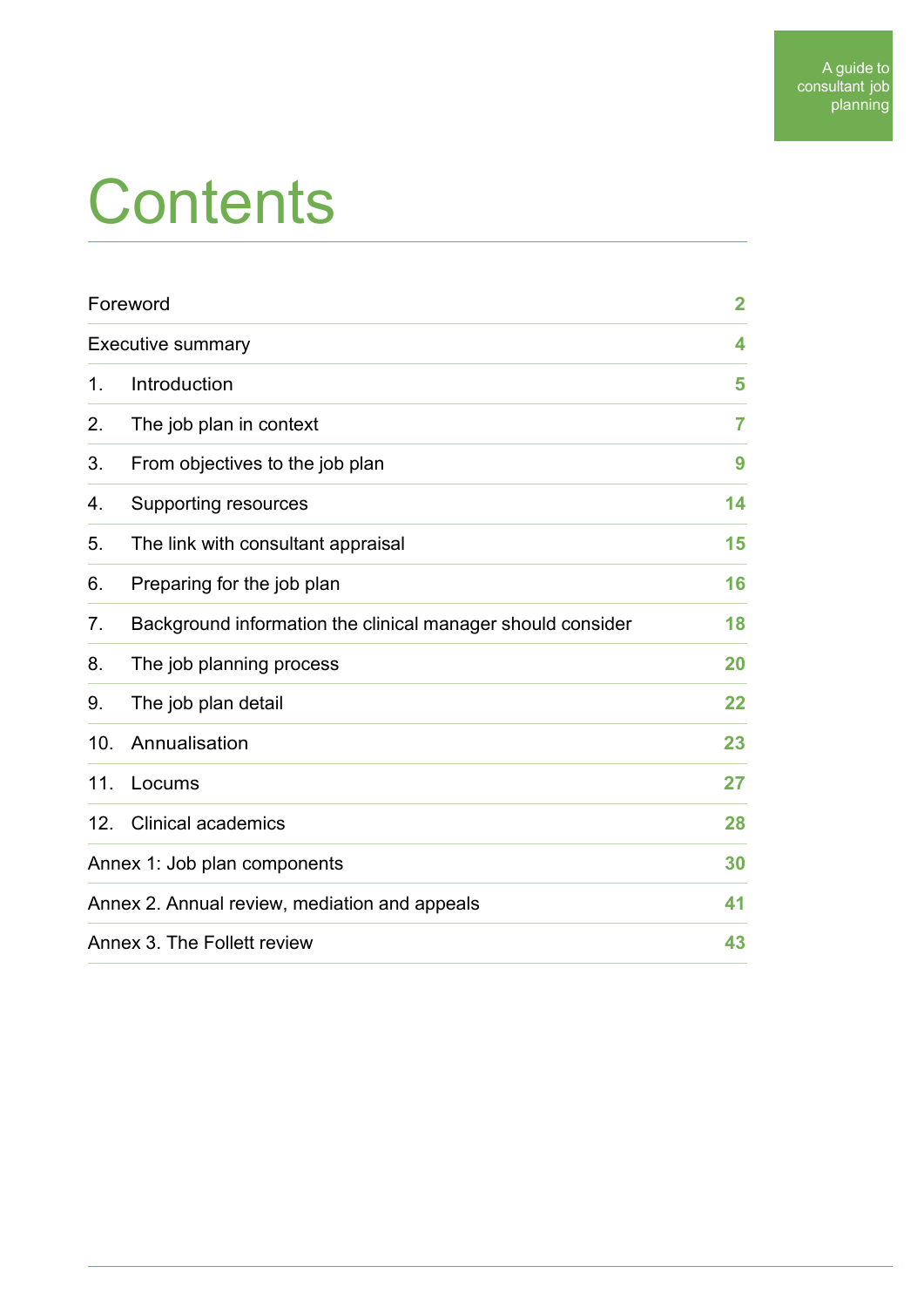A guide to consultant job planning

**1**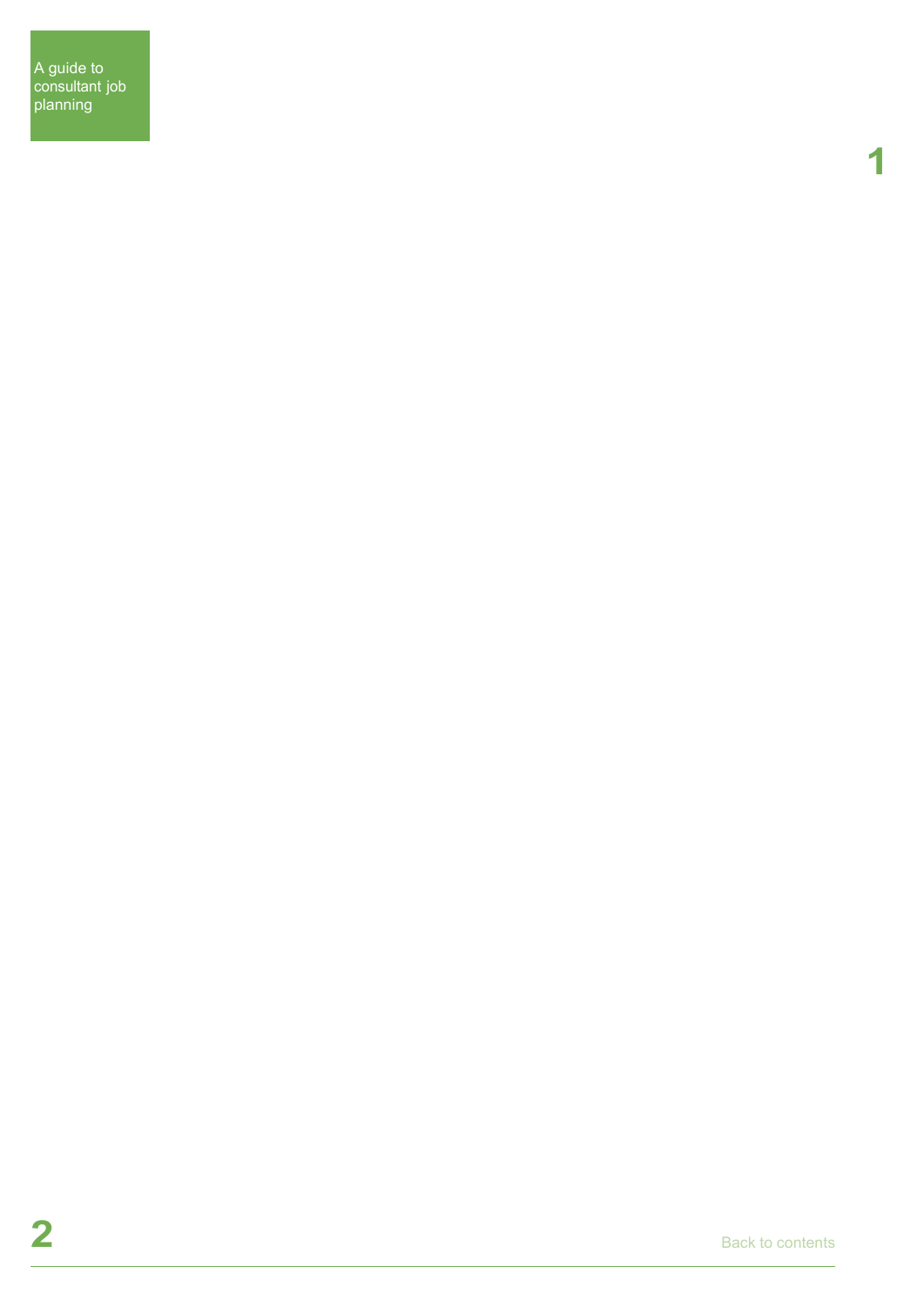### <span id="page-3-0"></span>**A guide to consultant job planning**

### Foreword

As some of the most highly skilled medical practitioners, consultants are fundamental in delivering quality and safety in medical care for patients. Working as part of a coordinated team in the NHS is more important than ever – the NHS is facing a series of unprecedented challenges. NHS organisations have to meet demands for high quality care at the same time as managing the transition to a radically different health system and delivering significant efficiency savings. Tackling any one of these individually would require a major effort; to do so simultaneously will need NHS consultants and managers to work together collaboratively and innovatively.

The consultant job plan has been in place since 1991 and is at the heart of the 2003 consultant contract. The challenges currently facing the NHS underline the importance of consultant job planning as a means of organising resources effectively and efficiently in a way which brings mutual benefits to organisations, patients and doctors in the planning and delivery of high quality patient care.

That is why we have put together this new job planning guidance based on principles that we believe can be used to provide the framework for a collaborative approach, which enables consultants and managers to meet their shared responsibility for providing the best possible patient care.

We are particularly grateful to members of the NHS Employers working group and to members of the Central Consultants and Specialists Committee of the British Medical Association (BMA) for their work in developing this guidance.

Chairman CCSC<br>British Medical Association<br>
MHS Confederation British Medical Association

Dr Mark Porter **Professor Hugo Mascie-Taylor**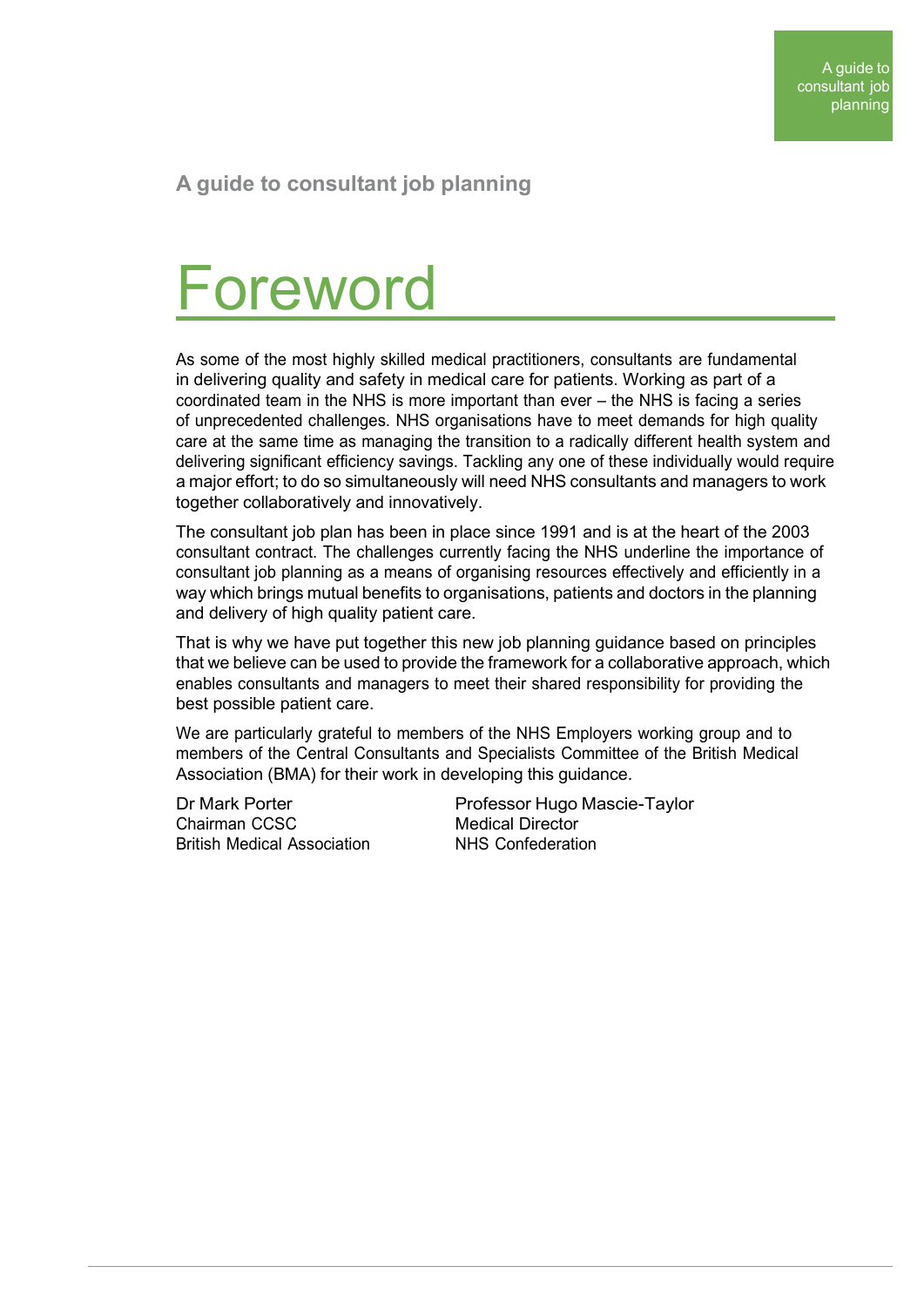### **NHS Employers working group**

- Dr Bryan Gill, Deputy Medical Director, Leeds Teaching Hospitals NHS Trust (Chair)
- Dr Jag Ahluwalia, Medical Director, Cambridge University Hospital NHS Foundation Trust
- Steve Campbell, Head of Workforce Medicine Board, University College London Hospitals
- Dr Mair Edmunds, Associate Medical Director, Coventry and Warwickshire Hospitals
- Dr Jonathan Fielden, Chief Medical Officer, Royal Berkshire NHS Foundation Trust
- Dr Kathy McLean Medical Director, NHS East Midlands
- Alison Risker, Assistant Director of Organisational Development, Cambridge University Hospital NHS Foundation Trust

### **BMA Central Consultants and Specialists Committee**

- Dr Paul Flynn, Deputy Chairman (Negotiations) CCSC
- Dr Mark Porter, Chairman, CCSC
- Dr Ian Wilson, Deputy Chairman (Development and Communications) CCSC
- Peter Gordon, CCSC Secretariat
- John Maingay, CCSC Secretariat
- Sarah Baston, CCSC Secretariat

#### **BMA Medical Academic Staff Committee**

• Professor Michael Rees, Co-Chair, MASC

#### **Defining a consultant**

Consultants should work as some of the most senior doctors in the NHS, and job planning should support and enable this. Consultants accept ultimate responsibility for and delivery of expert clinical care, usually within a team. This includes diagnosis and management of complex cases and spending time and effort reflecting on and reviewing patient care activities so that quality and safety improve continuously. Consultants should also be involved in teaching, training, researching, managerial decisions, running departments and developing local services. It would not be expected that all consultants are involved in all of these activities at the same time, but rather that they are undertaken across a team of consultants at specialty/directorate level. The NHS depends on consultants to be involved in the wider management and leadership of the organisations they work in, and the NHS generally.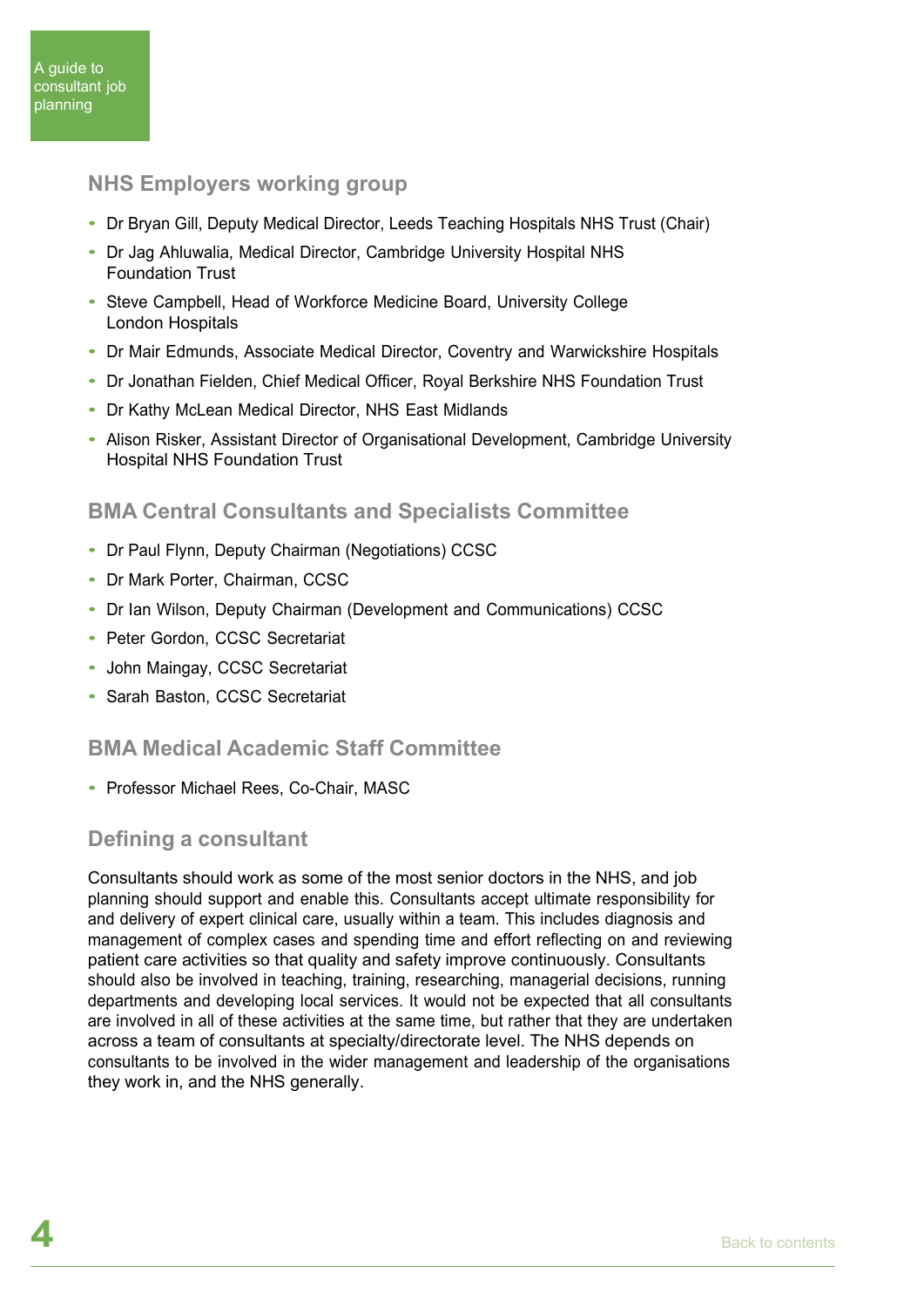# <span id="page-5-0"></span>Executive summary<br>The NHS is undergoing a period of unprecedented structural change against a backdrop

of significant financial pressure. At the same time it is striving to meet demands for higher standards of care and improved outcomes for patients.

Managers and consultants will need to work even more closely together to ensure that NHS organisations are able to meet these diverse challenges. Effective job planning is one key mechanism through which consultants and managers can agree, monitor and deliver this shared responsibility.

This guidance has been prepared jointly by the BMA and NHS Employers and reflects a shared understanding of the key principles which should characterise a collaborative approach to the job planning process. Job planning should be:

- undertaken in <sup>a</sup> spirit of collaboration and cooperation
- completed in good time
- reflective of the professionalism of being a doctor
- focused on measurable outcomes that benefit patients
- consistent with the objectives of the NHS, the organisation, teams and individuals
- transparent, fair and honest
- flexible and responsive to changing service needs during each job plan year
- fully agreed and not imposed
- focused on enhancing outcomes for patients whilst maintaining service efficiency.

Job planning should not be carried out in isolation. It should form part of a dynamic, patient-focused process which incorporates organisational, team and individual objectives and in the case of consultant clinical academics is always undertaken jointly with the university employer.

The guidance highlights the benefits of effective preparation for both managers and consultants and covers objective setting, information gathering and some of the supporting resources which may be required, as well as covering some of the current contractual provisions relevant to component parts of the job plan.

A job plan, which is based on the principles set out in this guidance, is more likely to be an effective and mutually beneficial means of meeting the challenges that consultants and managers currently face in delivering high quality patient care in the face of testing financial circumstances and complex organisational change.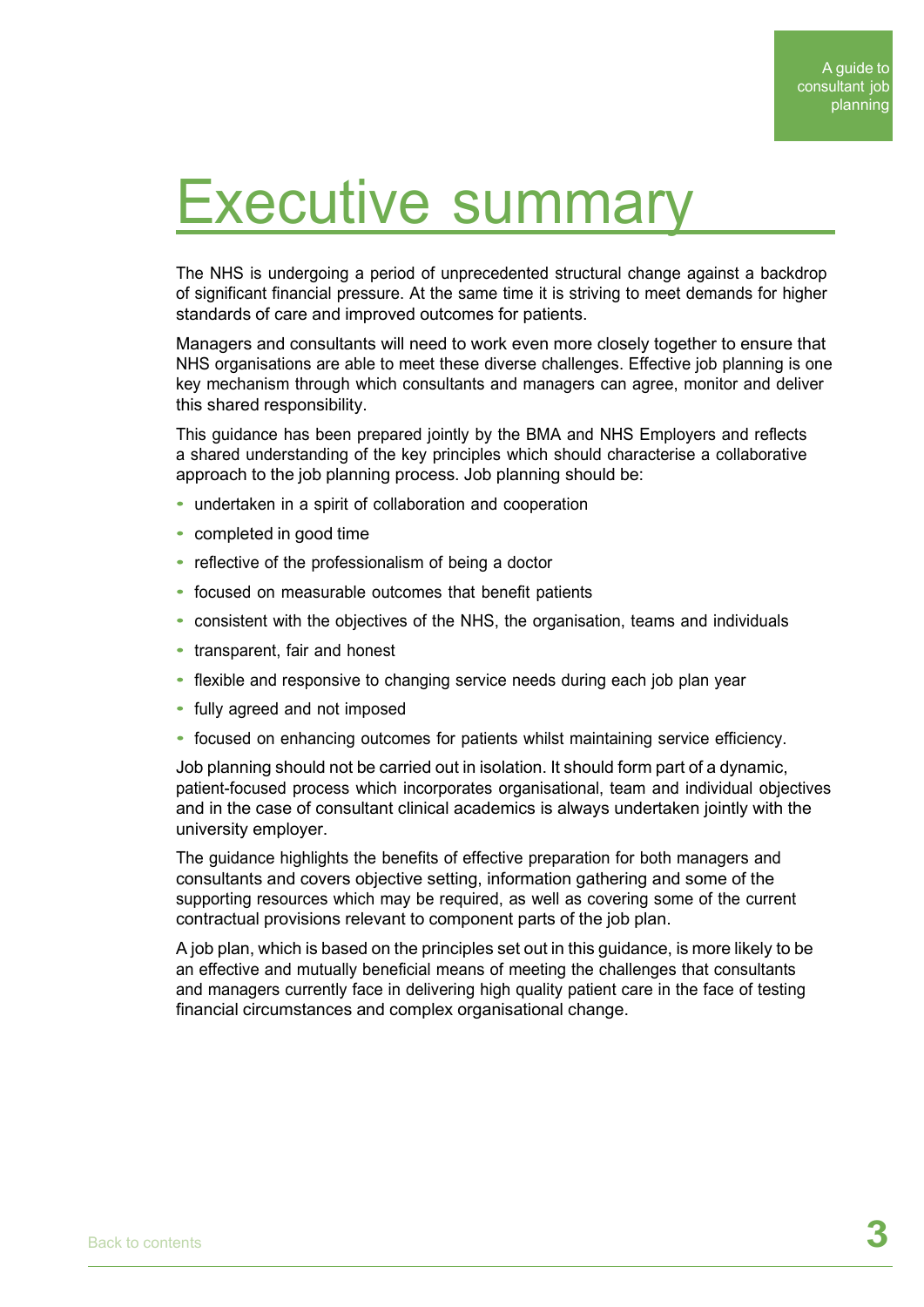# <span id="page-6-0"></span>1. Introduction

- 1.1 Healthcare across the world is under the most intense scrutiny for value obtained; that is, the outcomes it delivers for the investment made in it. The NHS in England is undergoing one of the most wide-ranging reorganisations in its history aimed at enhancing quality whist reducing costs. Although the landscape of healthcare is likely to change significantly, the aim of achieving continuous improvements in quality and outcomes for patients is a necessity for doctors, managers, healthcare staff and the public.
- 1.2 The distinction between the management of care and the management of resources is becoming increasingly narrow. Now, more than ever before, consultants and managers (medical and general) have a joint responsibility to work closely together to provide the best possible care within the resources available to them. The consultant job plan, the central plank of the consultant contract, is a key mechanism through which this shared responsibility can be agreed, monitored and delivered.
- 1.3 A job plan can be described in simple terms as a prospective, professional agreement that sets out the duties, responsibilities, accountabilities and objectives of the consultant and the support and resources provided by the employer for the coming year. However, in order to drive measurable and sustainable improvements in quality, an effective job plan needs to be more than a high level timetable which sets out in general terms the range of a consultant's activity. It is vital that it articulates the relationship between the organisation and the consultant and the desired impact on patient care. The key to this is the use of SMART objectives (see [Section](#page-11-0) 3).
- 1.4 The job planning process should align the objectives of the NHS, the organisation, clinical teams (and in the case of clinical academics, their higher education institution) and individuals in order to allow, consultants, clinical academics, managers and the wider NHS team to plan and deliver innovative, safe, responsive, efficient and high-quality care. At the same time the job plan should provide opportunities to develop both personally and professionally to help drive quality improvement in line with the present and future needs of patients.
- 1.5 Consultants are crucial to the success of the NHS. The move towards the majority of care being delivered by fully-trained doctors requires consultants to deliver more hands-on care than might have been the case before. This requires a more innovative approach to the working life of today's consultant.
- 1.6 The prospect of revalidation will drive a greater transparency with consultants demonstrating that they remain fit to practise, bringing a renewed focus on professional development and demonstrating improved outcomes for patients.
- 1.7 All consultants work as part of a team of consultants, whether this is to provide emergency cover as part of a rota, or, as is increasingly seen, working as part of a multi-consultant team sharing the day-to-day responsibility for patients. A teambased approach to job planning, where these responsibilities are shared by all the consultants is being increasingly used to deliver more efficient and effective healthcare. Matching workforce availability to activity will bring greater efficiencies and quality to patient care, as well as making allowances for a better work–life balance for consultants.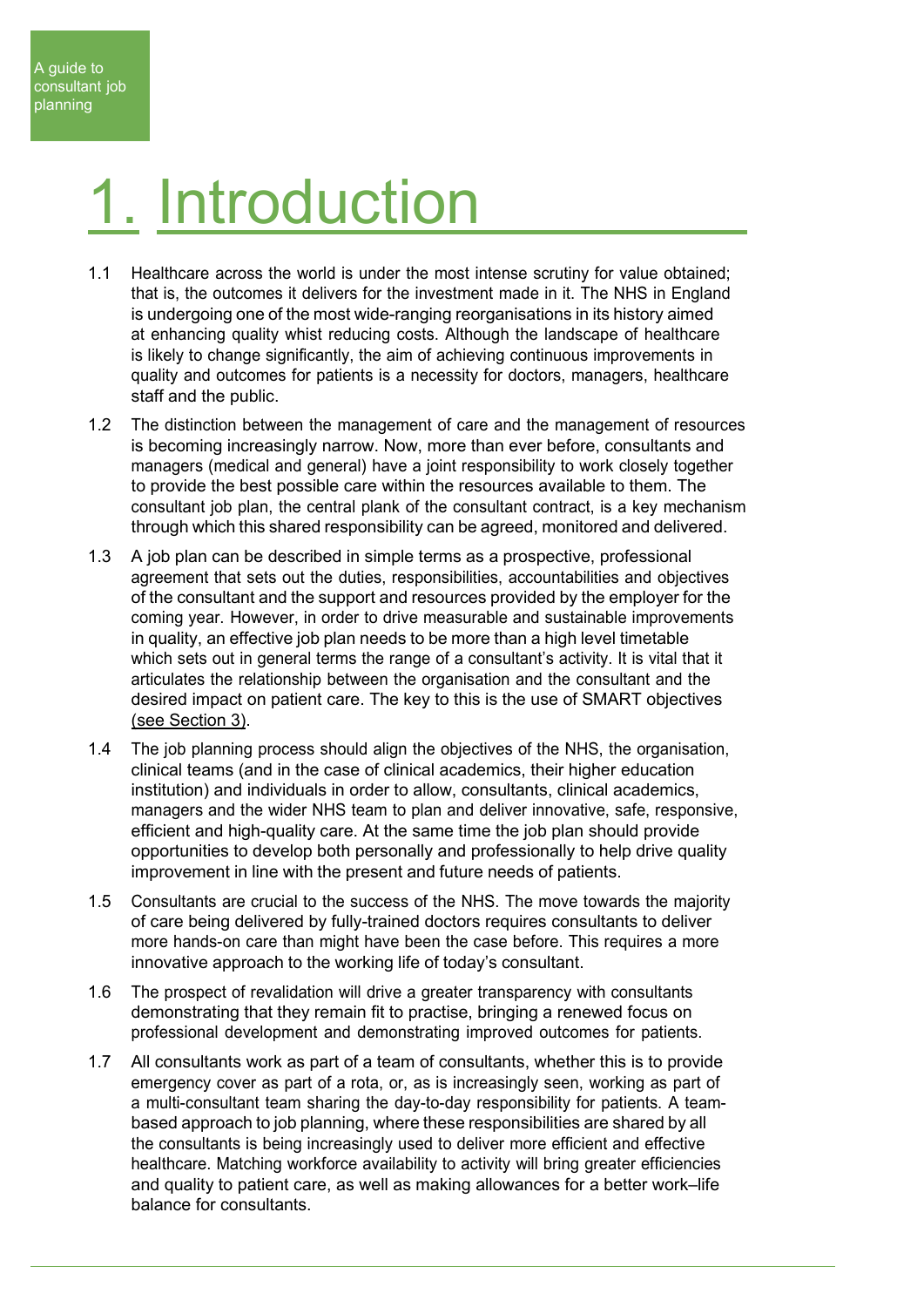- 1.8 To make job planning a better instrument for consultants and managers to provide high quality care, the process should be:
	- undertaken in <sup>a</sup> spirit of collaboration and cooperation
	- completed in good time
	- reflective of the professionalism of being a doctor
	- •focused on measurable outcomes that benefit patients
	- consistent with the objectives of the NHS, the organisation, teams and individuals
	- clear about the supporting resources the trust will provide to ensure that objectives can be met
	- transparent, fair and honest
	- •flexible and responsive to changing service needs during each job plan year
	- fully agreed and not imposed
	- •focused on enhancing outcomes for patients whilst maintaining service efficiency
	- consistent with the principles set out in the Follett review, in the case of clinical academics, $1$  (see [annex](#page-49-0) 3)
- 1.9 Employers should agree an explicit job planning policy with the Local Negotiating Committee (LNC) which should make the 'sign-off' process for finalising job plans clear.
- 1.10 While software can be helpful in collating information relevant to job planning, it is no substitute for proper preparation and engagement in job planning by both parties.
- 1.11 We cannot meet the demands for a high quality service unless consultants and managers combine forces with the wider NHS team to find new and innovative ways to work. This requires effort, patience and compromise but the rewards will be significant for all involved. That is why we have put together this new job planning guidance. It is based on principles that we believe can be used to enable job planning to provide the framework for a collaborative approach, which enables consultants and managers to meet their shared responsibility for providing the best possible patient care within the resources available to them.

**6**

Back to [contents](#page-1-0) **5** 1 *A Review of Appraisal, Disciplinary and Reporting Arrangements for Senior NHS and University Staff with Academic and Clinical Duties*. A report to the Secretary of State for Education and Skills by Professor Sir Brian Follett and Michael Paulson-Ellis, September 2001.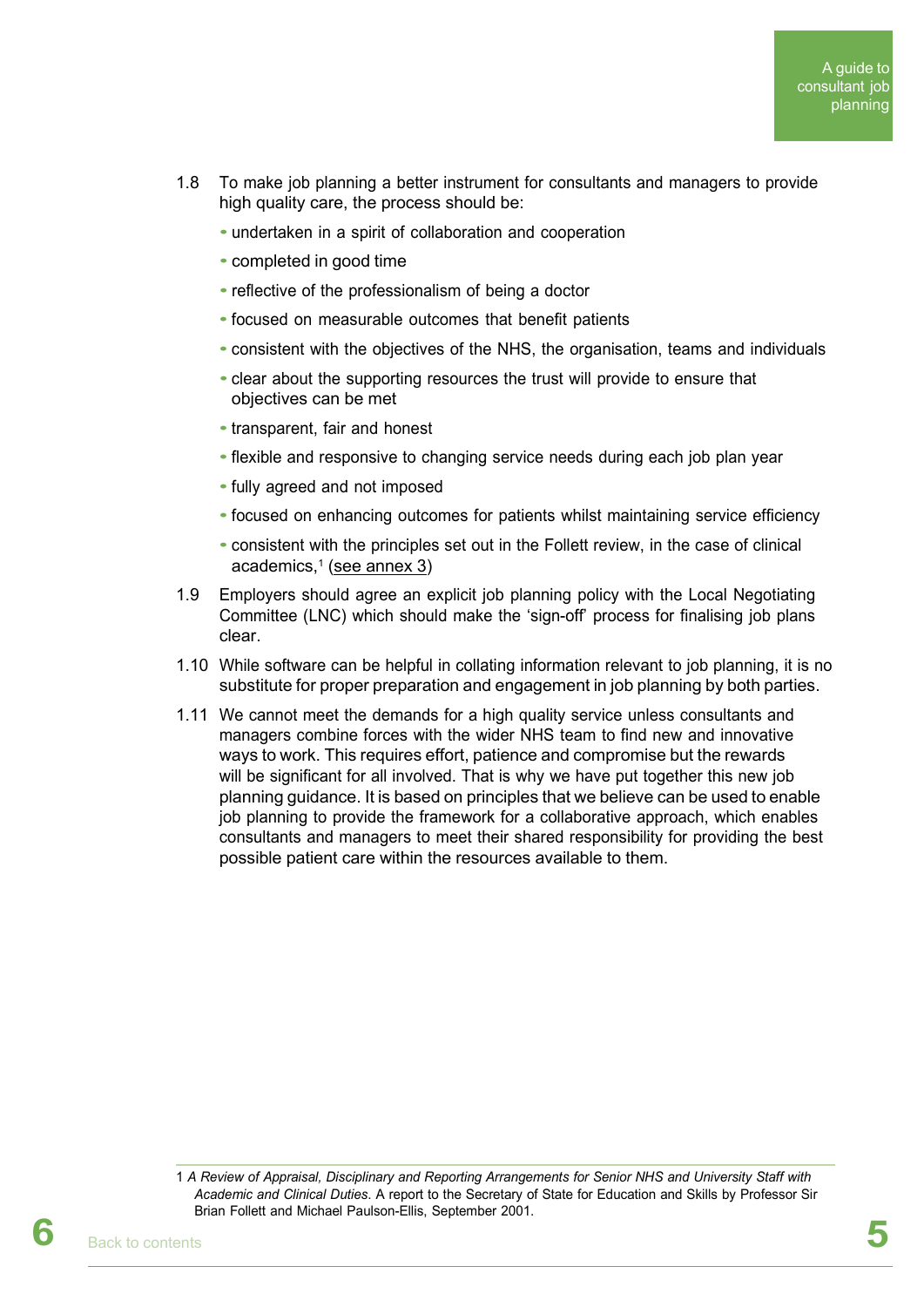A guide to consultant job **Banning** ontents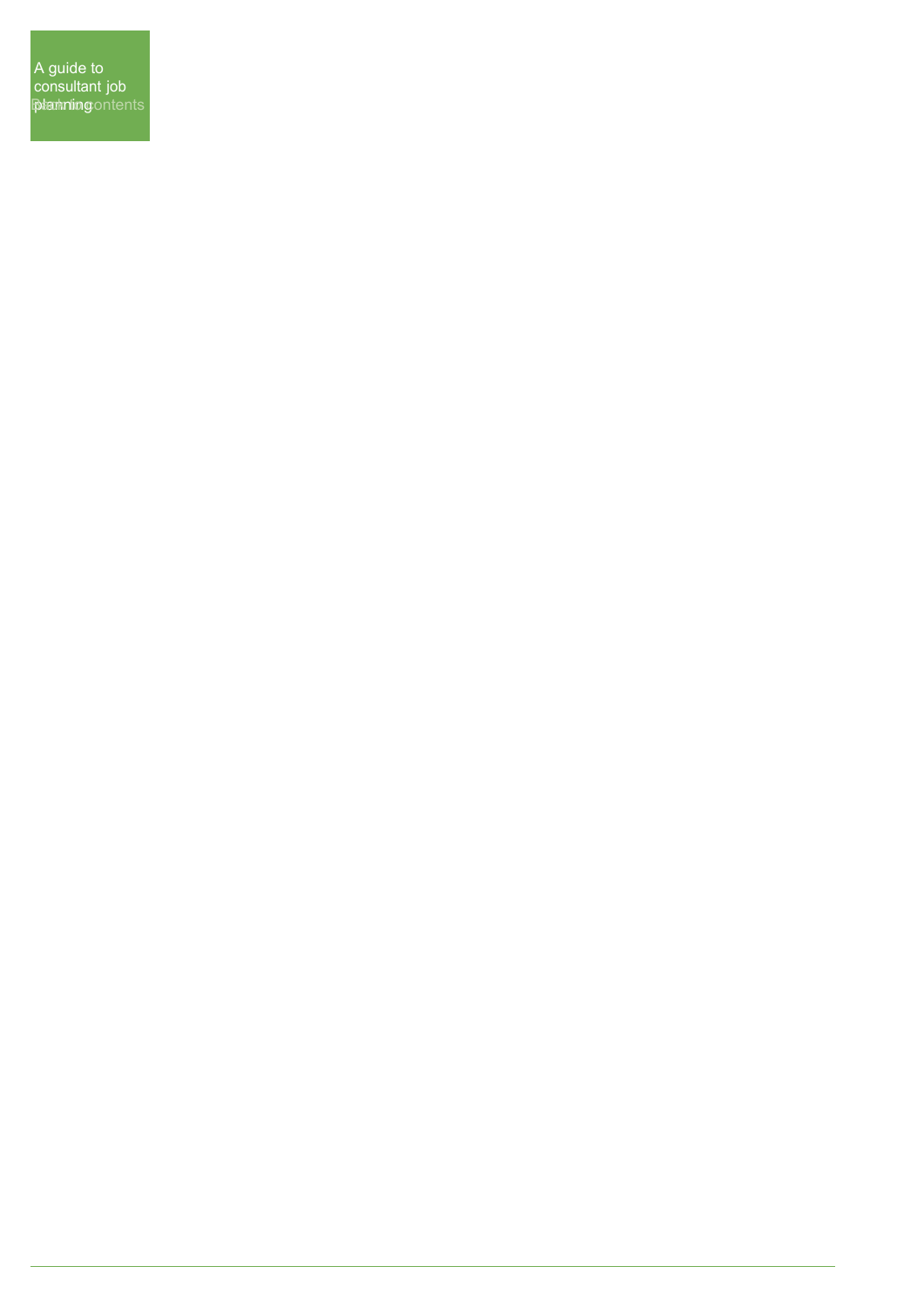# <span id="page-9-0"></span>2. The job plan in context

- 2.1 Although consultants have been asked to agree job plans with their employers since 1991, job planning only really became a central part of consultants' working lives with the agreement of the 2003 consultant contract and terms and conditions of service. This made explicit the link between job planning and a successful relationship between the consultant and their employer(s).
- 2.2 So what are job plans? Simply, they are an annual prospective agreement between employers and consultants setting out:
	- what work the consultant does for the NHS organisation and in the case of clinical academic consultants, what work they also do for the university
	- the objectives to be achieved by the consultant and supported by the employer(s)
	- when that work is done
	- where it is done
	- how much time the consultant is expected to be available for work
	- what this work (quantified) will deliver for the employer(s), employee and patients
	- what resources are necessary for the work to be achieved
	- what flexibility there is around the above
	- •the working relationships and interactions, if any, that the consultant may have outside his primary role for the employer.
- 2.3 Since the contract was introduced, workload diaries have been seen as an important tool in job planning because they form the basis of an agreed timetable of work and the allocation of sufficient time. It was essential to establish this in order to implement the contract and they still have a role in monitoring changes in workload.
- 2.4 But job planning is not just about agreeing a weekly timetable. Now that both consultants and managers have had time to get used to the contract, there is a great opportunity to look again at how job planning can be used to drive improvements and quality of patient care. Some trusts are looking at new IT tools, some at annualisation, and others at team or departmental job planning amongst other initiatives. All these have the potential to improve the process and should be explored, but the best way to ensure sound job planning is to focus on objectives.

"A consultant job plan should be a prospective agreement that sets out a consultant's duties, responsibilities and objectives for the coming year."

"…consultant job plans should set out agreed personal objectives and their relationship with the employing organisation's wider service objectives."

*Job planning: standards of best practice*, Department of Health, April 2003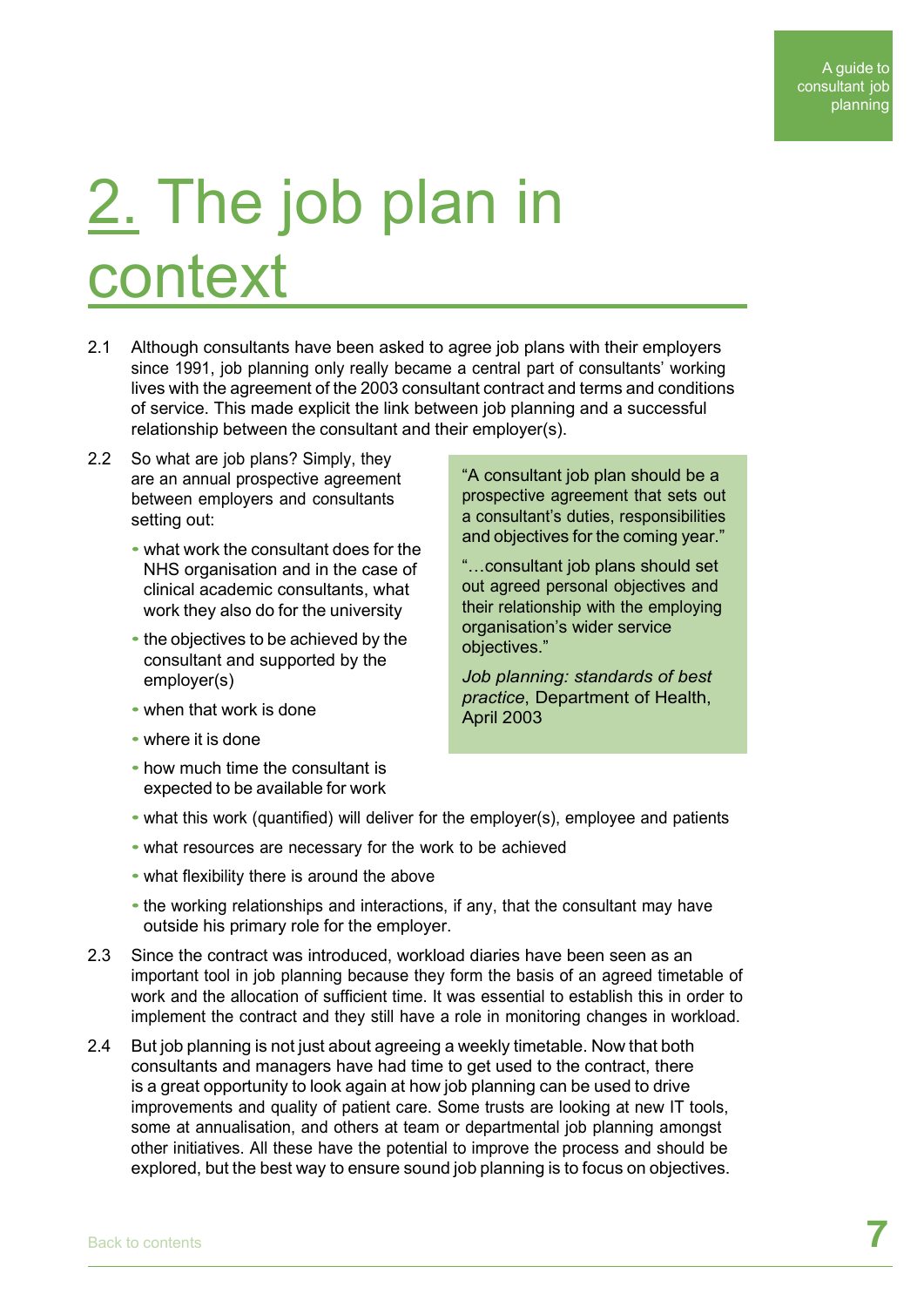- 2.5 Objectives, used properly, can help consultants and managers work together to lead improvements to the service, for example through innovation and development of new ways of working, or audit and improvement of existing ways of working.
- 2.6 Improving the quality and safety of patient care and the overall patient experience is vital, not only as this is increasingly expected by patients, but also for the beneficial effects on the efficiency and future stability of the trust and on the wider health economy.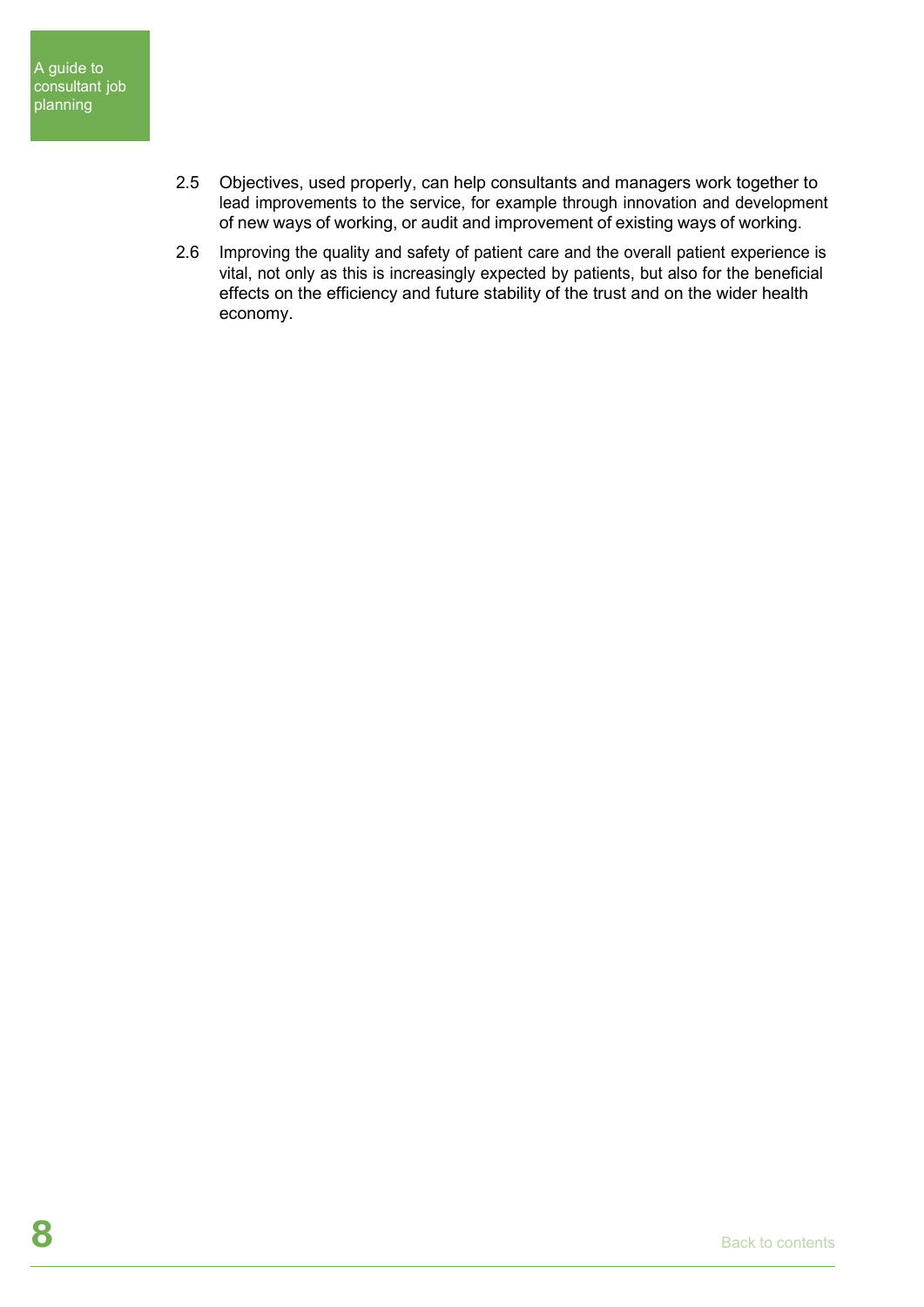# <span id="page-11-0"></span>3. From objectives to the job plan

3.1 When the consultant contract was introduced in 2003, the BMA and the NHS Modernisation Agency (part of the Department of Health) published several pieces of guidance explaining different aspects of the contract alongside the terms and conditions of service and the model contract. It was also issued for clinical academics with the Consultant Clinical Academic Contract in 2004.

#### What the terms and conditions of service says about objectives

- The Job Plan will include appropriate and identified personal objectives that have been agreed between the consultant and his or her clinical manager and will set out the relationship between these personal objectives and local service objectives. Where a consultant works for more than one NHS employer, the lead employer will take account of any objectives agreed with other employers.
- The nature of <sup>a</sup> consultant's personal objectives will depend in part on his or her specialty, but they may include objectives relating to:
	- o quality;
	- o activity and efficiency;
	- o clinical outcomes;
	- o clinical standards;
	- o local service objectives;
	- o management of resources, including efficient use of NHS resources;
	- o service development;
	- o multi-disciplinary team working.
- Objectives may refer to protocols, policies, procedures and work patterns to be followed. Where objectives are set in terms of output and outcome measures, these must be reasonable and agreement should be reached.
- The objectives will set out a mutual understanding of what the consultant will be seeking to achieve over the annual period that they cover and how this will contribute to the objectives of the employing organisation. They will:
	- o be based on past experience and on reasonable expectations of what might be achievable over the next period;
	- o reflect different, developing phases in the consultant's career;
	- o be agreed on the understanding that delivery of objectives may be affected by changes in circumstances or factors outside the consultant's control, which will be considered at the Job Plan review.

Source: *Terms and conditions of service – consultants (England)* 2003. Schedule 3, paragraphs 3.10: 3.13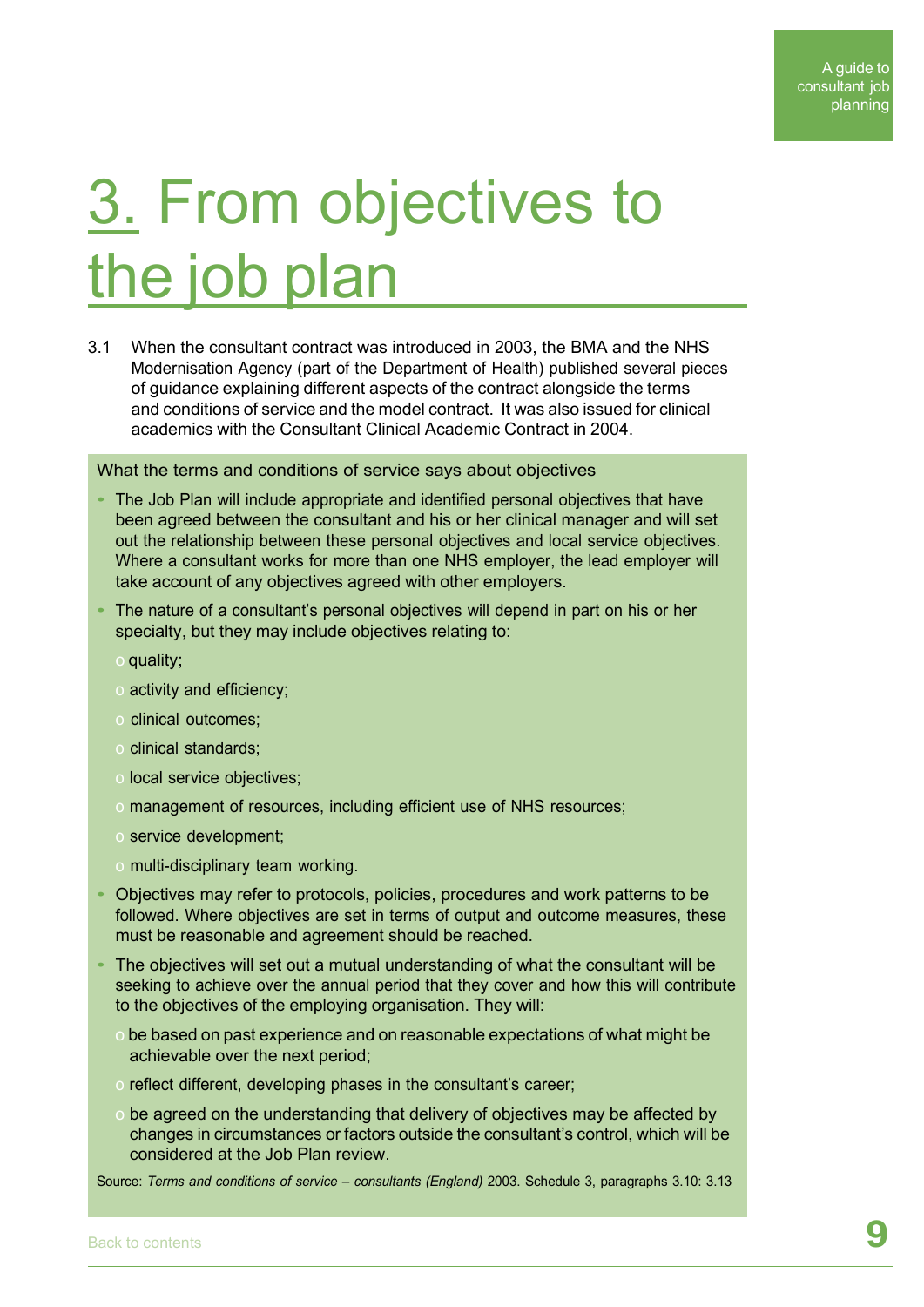- 3.2 Objectives should be set for most of the activities the consultant has in their job plan. This can be explicit – in a stated objective, or implicit in the agreed job schedule and annually agreed Programmed Activities (PAs) delivered. They should set out a mutual understanding of what the trust and consultant will be seeking to achieve over the year and how this will contribute to team, service and organisational objectives.
- 3.3 Clear objectives provide focus for consultants and managers and will help with both service provision and quality improvements. Objectives may be 'hard', relating to quantifiable achievements, or 'soft', where they may be more descriptive about how someone goes about their job.
- 3.4 The process should follow the SMART formula:
	- specific
	- measurable
	- achievable and agreed
	- realistic
	- timed and tracked

Applying this method to objective setting will make the agreed objectives purpose clear and agreement on each aspect should avoid problems arising later.

- 3.5 Objectives should cover all aspects of a consultant's role; direct clinical care (DCC), supporting professional activities (SPAs) including personal development and those which are more professionally oriented and academic sessions, where appropriate. However, all objectives should ultimately focus on the benefits to patients, although in some instances, for example education and training, the impact may be less direct or immediate. All objectives need to be clear in the way that they define the individual consultant's specific and personal objectives. It is only through personalising objectives that meaningful progress can be made and measured.
- 3.6 A key role of medical managers is to take their organisation's objectives and translate them into meaningful objectives for consultant colleagues. They should devise and seek to agree personalised service objectives.
- 3.7 Objectives should remain focused on key strategic and service aims. More general contractual requirements, such as the need to retain professional registration, participation in mandatory training or adherence to trust policies and procedures do not necessarily need to be included as separate objectives as they are the expectations of being an employee and are covered by employment law and guidance. In some trusts there may be some benefits in having mandatory training and other general requirements under one objective to ensure that it is reviewed at job planning and receives necessary additional focus.
- 3.8 Managers share the responsibility for making the process work as intended; the clinical director or lead clinician will have a fundamental role in setting and agreeing the objectives of all the consultants in the directorate/specialty, and should guide and direct the consultants in pursuing their objectives. In many instances this should link to the trust's annual plan and strategic objectives to maintain continuity and business focus.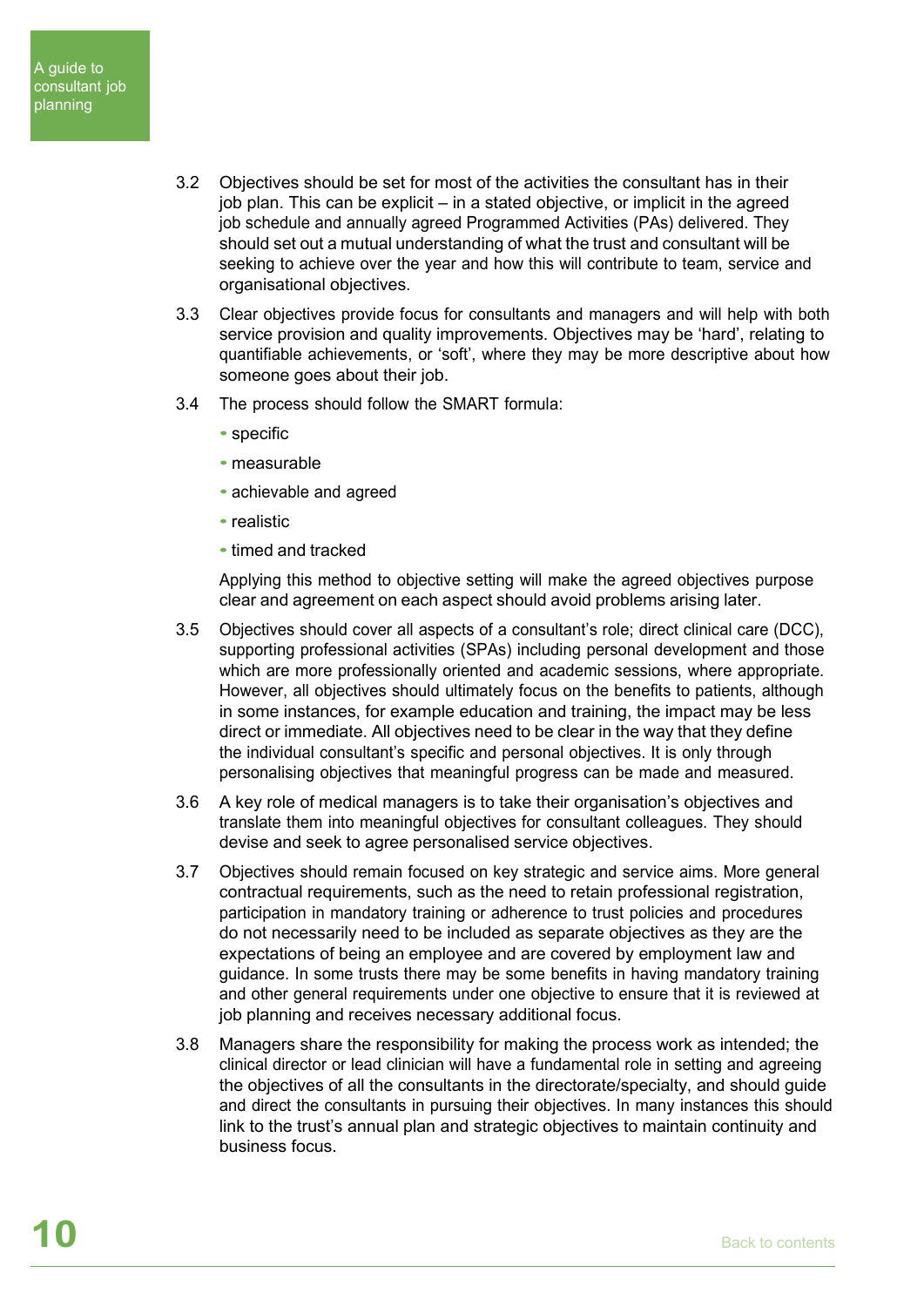3.9 In most instances, this is initially best achieved through the team of consultants meeting and looking at the team's objectives for all. Individual consultant objectives should therefore link to the team objectives and individual job plans should be considered collectively to see how they fit together and work as a whole towards meeting the needs of patients.

The clinical director's aims should be to:

- enhance the quality and efficiency of patient care
- remove unnecessary duplication of effort amongst the consultant and wider medical team
- achieve comprehensive coverage of the SPA and other non-clinical work needing to be done. Examples would be the contribution of the consultants to deliver the education and training of junior doctors and other staff and involvement in quality improvement processes
- assure that responsibility for this work is shared and does not rest with one individual consultant
- provide the supporting resources needed for this work
- regularly monitor progress.
- 3.10 Effective job planning will require the clinical director to have an overview of objectives, to seek the views of individual consultants, (and potentially other) colleagues and to achieve a consensus. It will also be important to bring knowledge of trust objectives and service requirements into the objective-setting discussions.

"Translating the objectives of the trust into meaningful, measurable objectives in consultant or specialty job plans allows consultants to identify the required changes to support growth and efficiency in their particular service area and ensure their service remains attractive to commissioners"

[Large Scale Workforce Change](http://www.nhsemployers.org/PlanningYourWorkforce/WorkforceProductivity/LSWC%202007-08%20programmes/Pages/The-consultant-contract-programme.aspx) [\(LSWC\) consultant contract](http://www.nhsemployers.org/PlanningYourWorkforce/WorkforceProductivity/LSWC%202007-08%20programmes/Pages/The-consultant-contract-programme.aspx) [programme](http://www.nhsemployers.org/PlanningYourWorkforce/WorkforceProductivity/LSWC%202007-08%20programmes/Pages/The-consultant-contract-programme.aspx)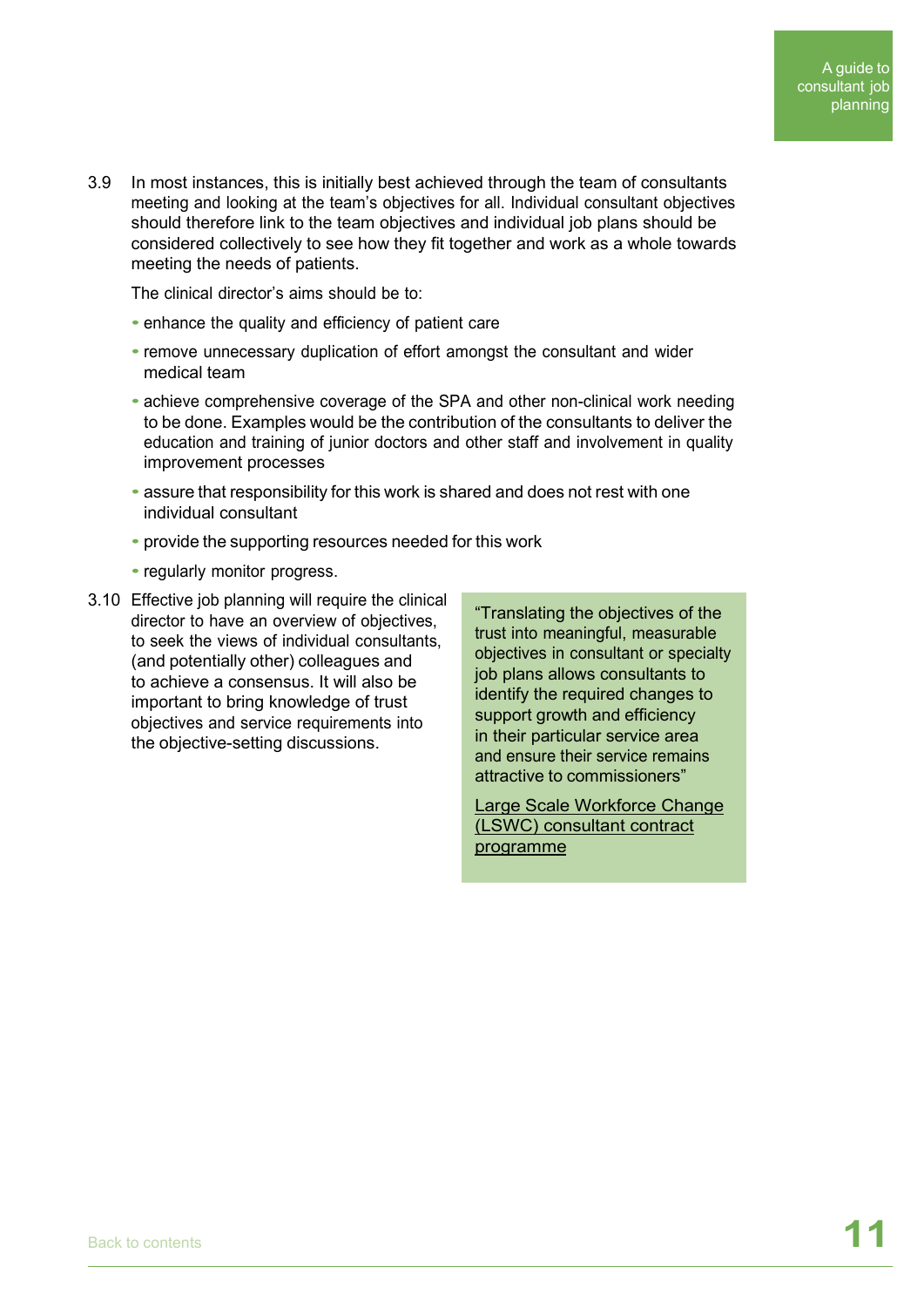3.11 The following diagram gives a useful summary of the inputs and outputs that consultants and managers should consider as part of an objective setting discussion for individual and consultant teams:



Source: '*Effective job planning – a concise guide for consultants*', BMA 2005.

- 3.12 Objectives must be appropriate, identified and agreed. A consultant should take part in the objective setting process and must make reasonable efforts to achieve the agreed objectives. This is not only a general expectation in the contract but is laid out in two of the (seven) criteria for pay progression:
	- o participated satisfactorily in reviewing the job plan and setting personal objectives
	- o met the personal objectives in the job plan, or where this is not achieved for reasons beyond the consultant's control, made every reasonable effort to do so. (*Terms and conditions of service*, schedule 15, paragraph 1.)
- 3.13 It is the norm for consultants to achieve pay progression, but progression is not automatic. Consultants should not be penalised for failing to meet objectives for reasons beyond their control, such as illness, whether this is due to a lack of agreed supporting resources or another reason. However, both employers and consultants have a responsibility to identify potential problems with achieving objectives as they emerge rather than waiting for an annual job plan review meeting.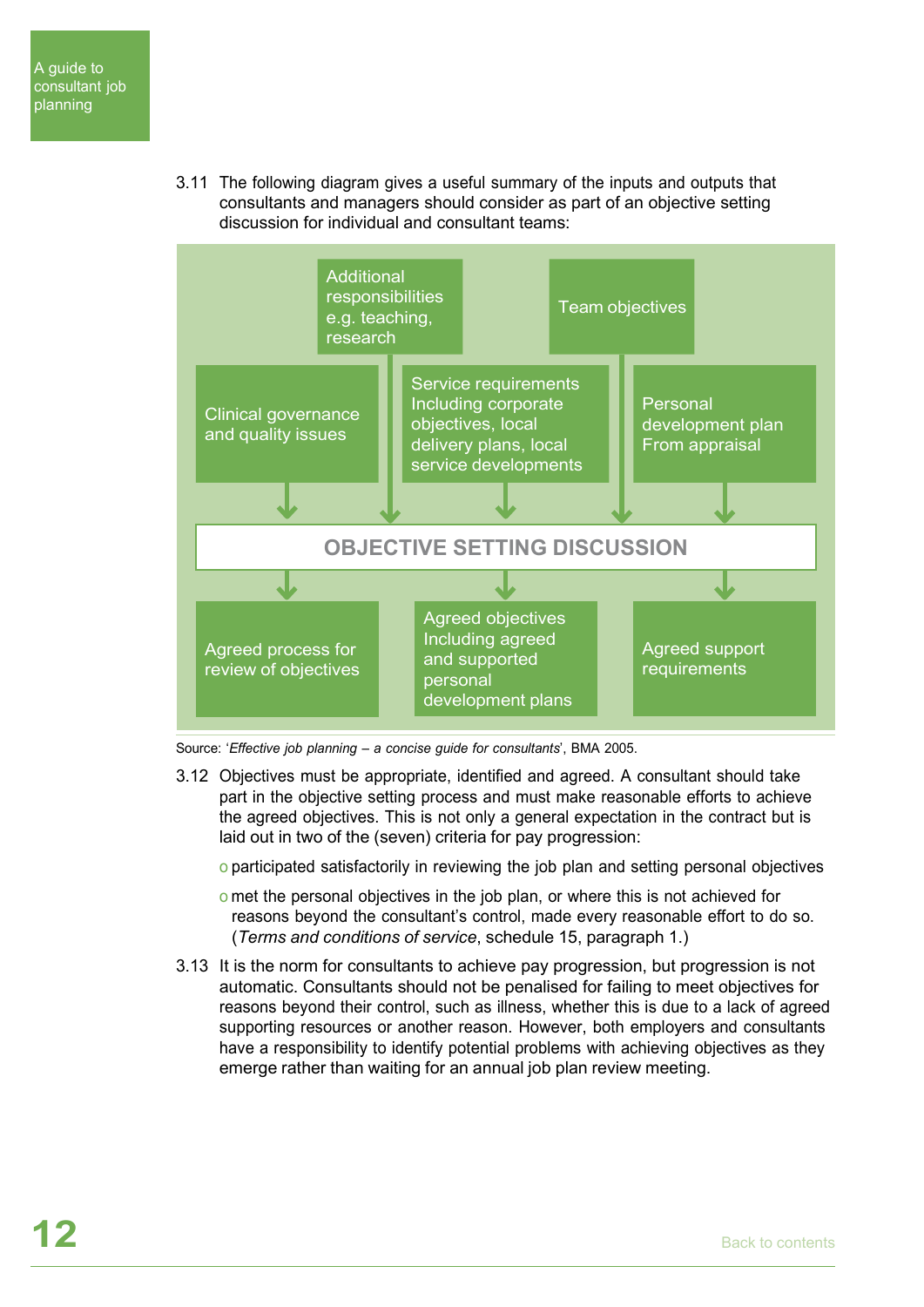- 3.14 There is also a link between the themes underpinning both the job planning process and the Clinical Excellence Awards (CEA) scheme as it currently stands.<sup>2</sup> At the moment consultants are not eligible for an award unless the employer confirms that they have:
	- participated successfully in the appraisal process (or in the case of clinical academics, a joint appraisal process)
	- participated in job planning
	- met their contractual obligations
	- complied with the Private Practice Code of Conduct.

It is likely that any new scheme will be closely linked to job plans and this guidance will be updated to reflect future arrangements.

<sup>2</sup> The Doctors and Dentists Pay Review Body is currently undertaking a review of the CEA scheme and is expected to report in July 2011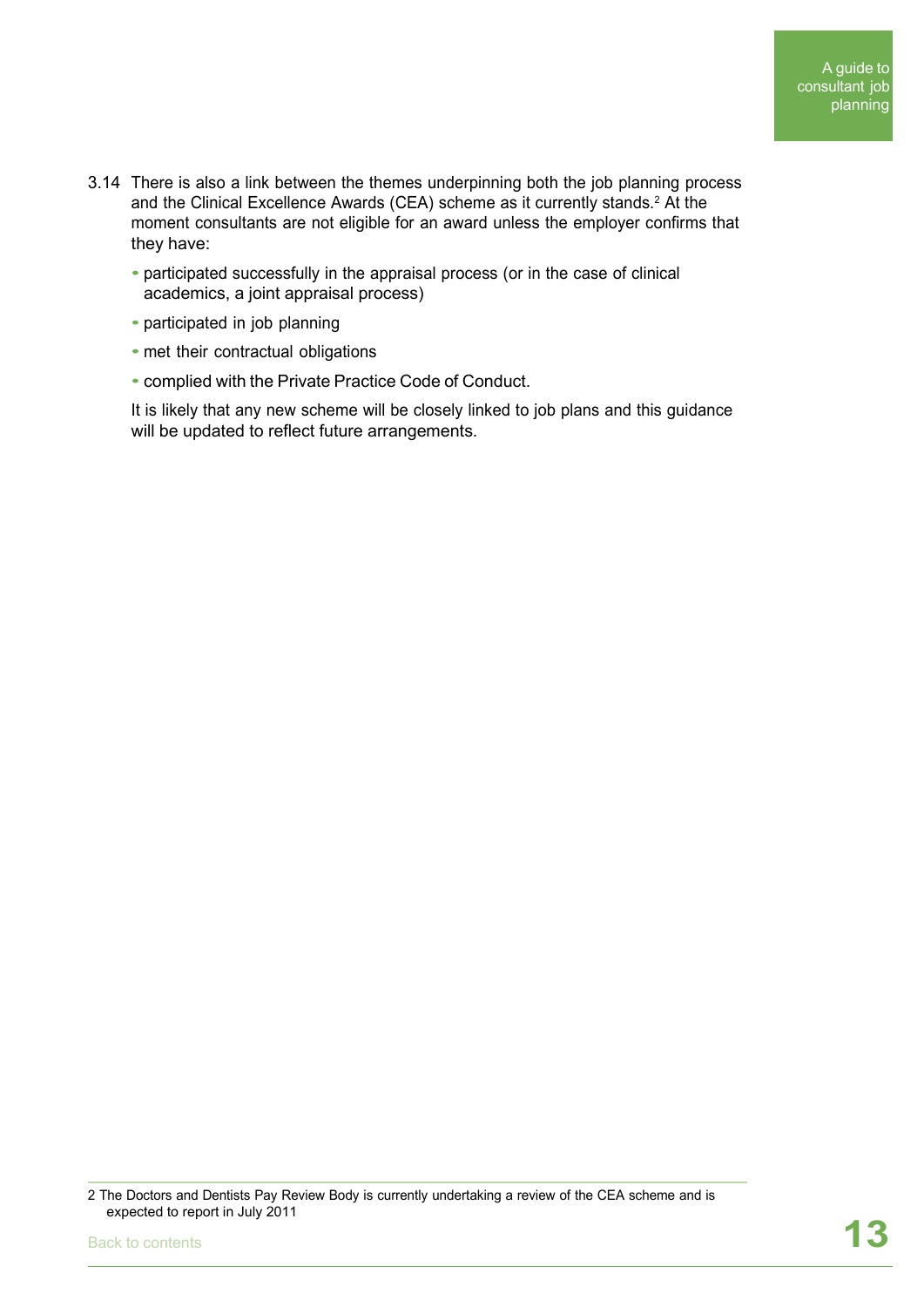<span id="page-16-0"></span>

### Supporting resources

- 4.1 The job plan review should identify and agree the resources that are necessary if the objectives are to be met. There is no point in agreeing objectives if they cannot be realistically achieved.
- 4.2 Not completing an objective may be because of a lack of necessary resources or the existence of organisational barriers to progress. If this happens the consultant and manager should meet to discuss how such barriers could be overcome at the earliest possible opportunity, so that the agreed objectives can be achieved or new achievable objectives agreed.

| <b>Example of supporting resources</b> |                                   |  |  |  |  |
|----------------------------------------|-----------------------------------|--|--|--|--|
| Generic                                | <b>Specific</b>                   |  |  |  |  |
| Time (SPAs)                            | Time – leave or external duties   |  |  |  |  |
| Workspace and computer                 | Access to database                |  |  |  |  |
| Medical staff team                     | Audit/governance support          |  |  |  |  |
| Secretarial/PA                         | Off site remote access to servers |  |  |  |  |
| Mandatory training opportunity         | Theatre access                    |  |  |  |  |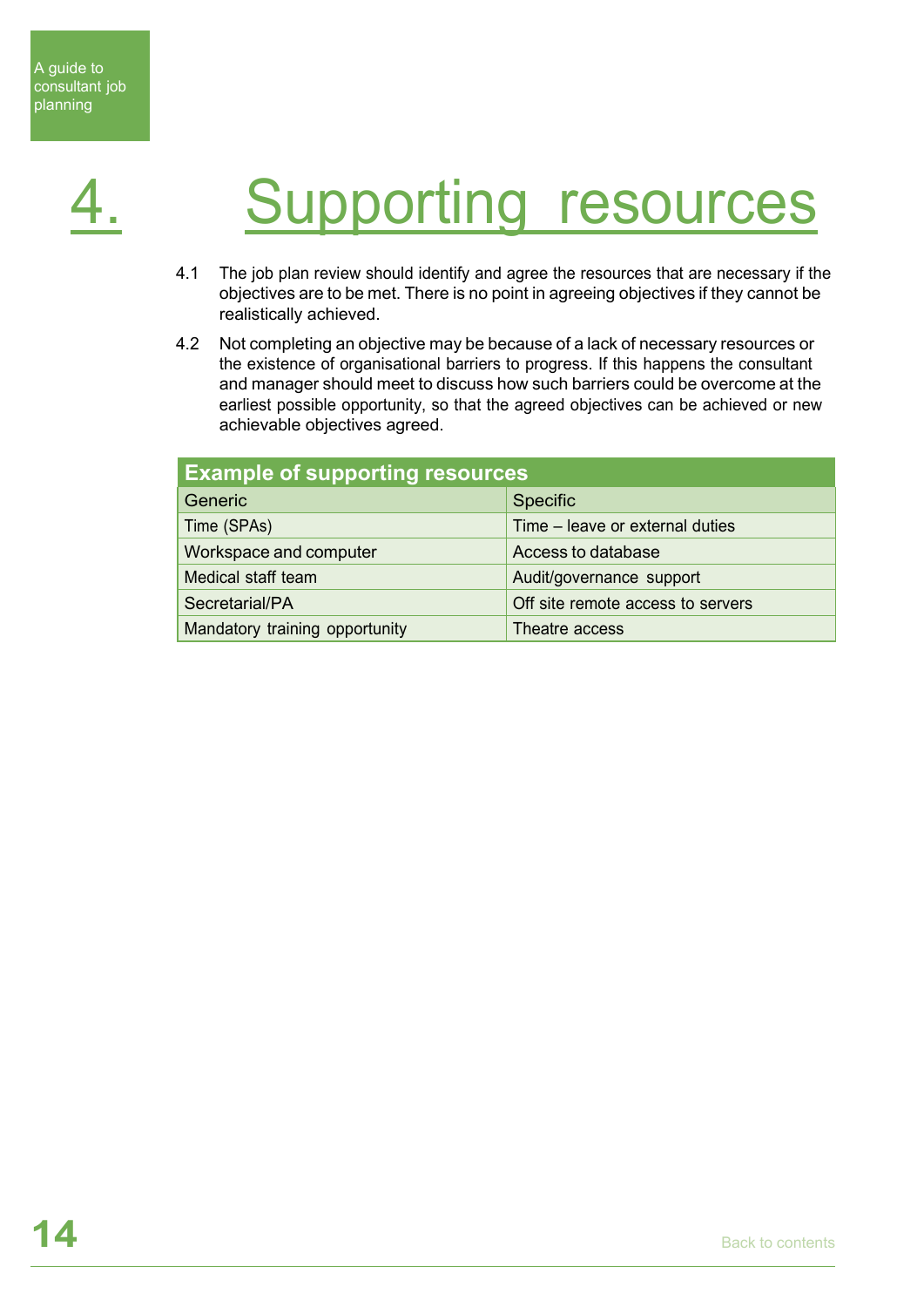# <span id="page-17-0"></span>5. The link with consultant appraisal

5.1 Although objectives should be discussed and agreed at the job plan meeting, the appraisal process is an important source for agreeing and monitoring personal development objectives. Making sure that job plans reflect personal development objectives is a good way of making sure that the necessary supporting resources have been allocated. For this reason, it is important that the clinical director, or manager, has a discussion with the appraiser prior to the appraisal to embed the link to job planning. For clinical academics it is important that the university appraiser/line manager is also involved in this process. Like the appraisal process, job planning should be the subject of continuing dialogue and discussion throughout the year in the spirit of the 'no surprises' approach which underpins effective appraisal.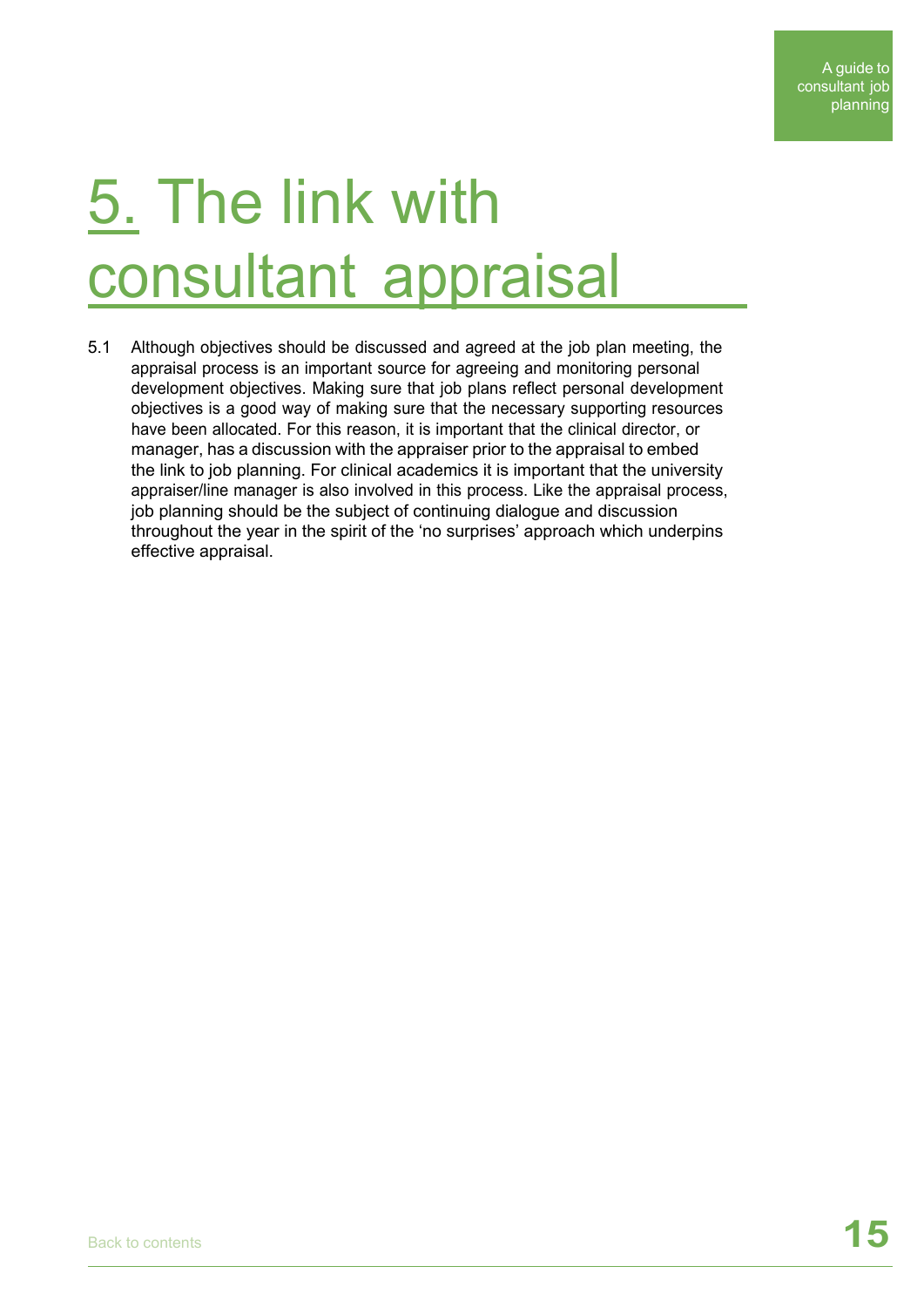# <span id="page-18-0"></span>6. Preparing for the job plan

- 6.1 Preparation is the key to effective job planning. The teams (consultants and general managers in the NHS and fellow academics in the higher education sector) should meet beforehand so that job planning flows naturally from organisational and team objectives and that job plans are not drawn up in isolation. Some of the areas the team should explore include:
	- mapping the current commissioning and contracting environment, including expectations for the coming year and beyond
	- reviewing the previous year and identifying what went well and where there might be areas for improvement across the organisation/directorate
	- identifying the actions and resources needed to improve quality
	- reviewing areas of strength and weakness and methods to maximise the opportunities and minimise the possible threats
	- identifying the priorities the organisation(s) and the team(s) want to deliver and the shared objectives which might influence job plans
	- setting out what will be needed to meet clinical governance requirements, including education, training and research
	- improving the use of data in setting objectives and the job plan. The [BMA's](http://www.bma.org.uk/employmentandcontracts/working_arrangements/job_planning/jobplanningdiaryversion6.jsp) [consultant](http://www.bma.org.uk/employmentandcontracts/working_arrangements/job_planning/jobplanningdiaryversion6.jsp) job planning diary can help to provide information on work load
	- •linking to personal objectives around appraisal
	- determine any known or likely significant demands on consultant time away from the trust (for example, senior college roles) that will impact on service delivery.
- 6.2 Organisations can take practical steps to ease the assimilation of job and business planning by harmonising the job planning and appraisal cycles and strengthening the link between personal development plans and business plans where appropriate. Induction programmes can provide an opportunity to emphasise the importance of the job planning process as a means of linking the aims and objectives of the service to individual activity.
- 6.3 Teams could also consider benchmarking their job planning framework with those of others within the organisation, or even in different organisations, to secure consistency and benefit from good practice. Transparency of the outcome of job planning allows consultants to have confidence in the process. For example, integrating job planning across teams in different specialties can lead to improved theatre use and reduce delays. Teams should reflect upon what they want to achieve over the year, their shared objectives and link the outcome to individual job plans.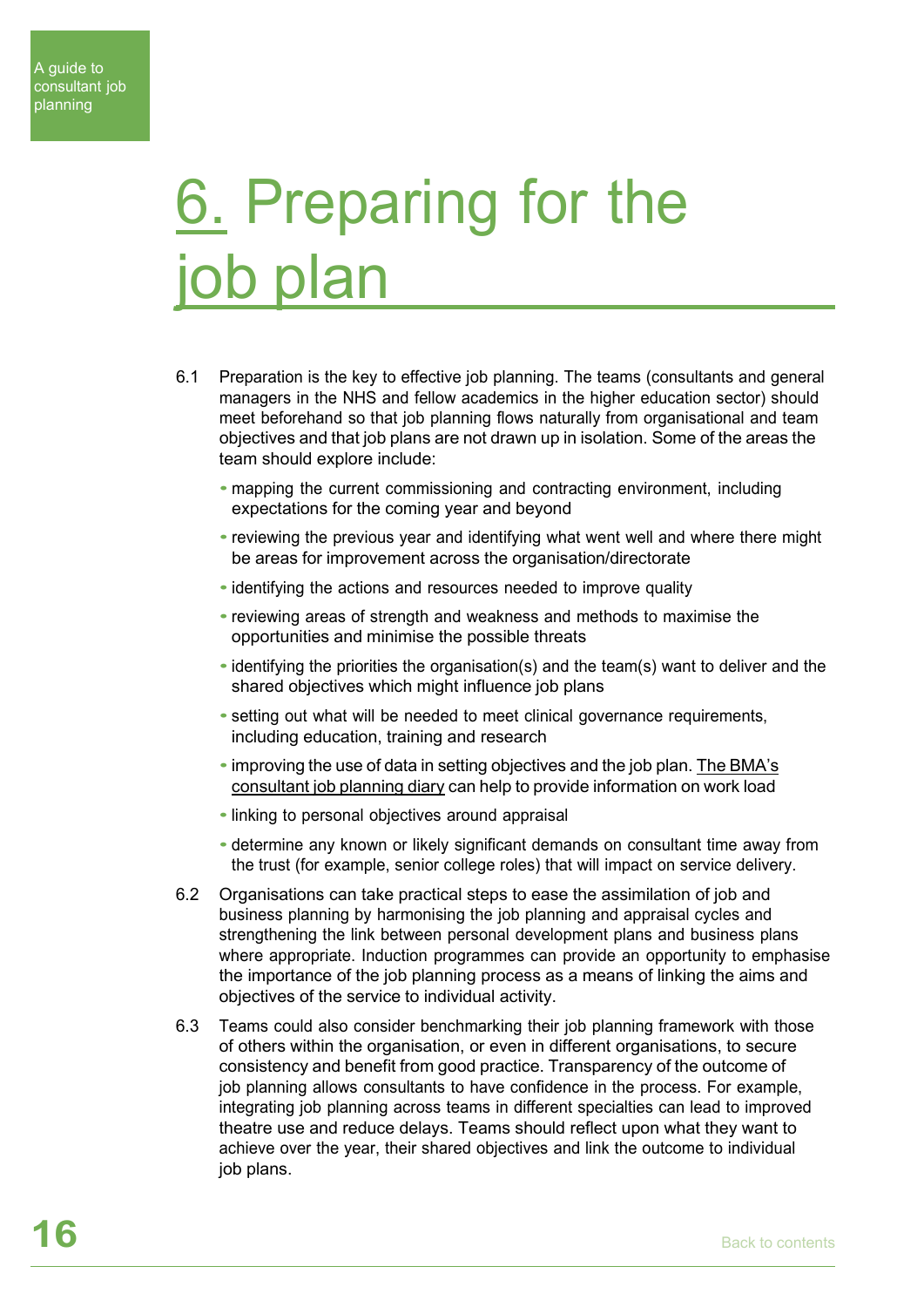6.4 Many medical managers work closely with their general manager counterpart in delivering the service business plan. For many trusts involvement of the general manager in the job planning process has invariably helped the consultant team's understanding of the wider business and organisational context. This has made the setting of objectives more meaningful to patient needs. Academic managers may need to work together with other staff in the higher education institution/medical school in order to arrive at an understanding of the wider business context for the Higher Education Institution (HEI).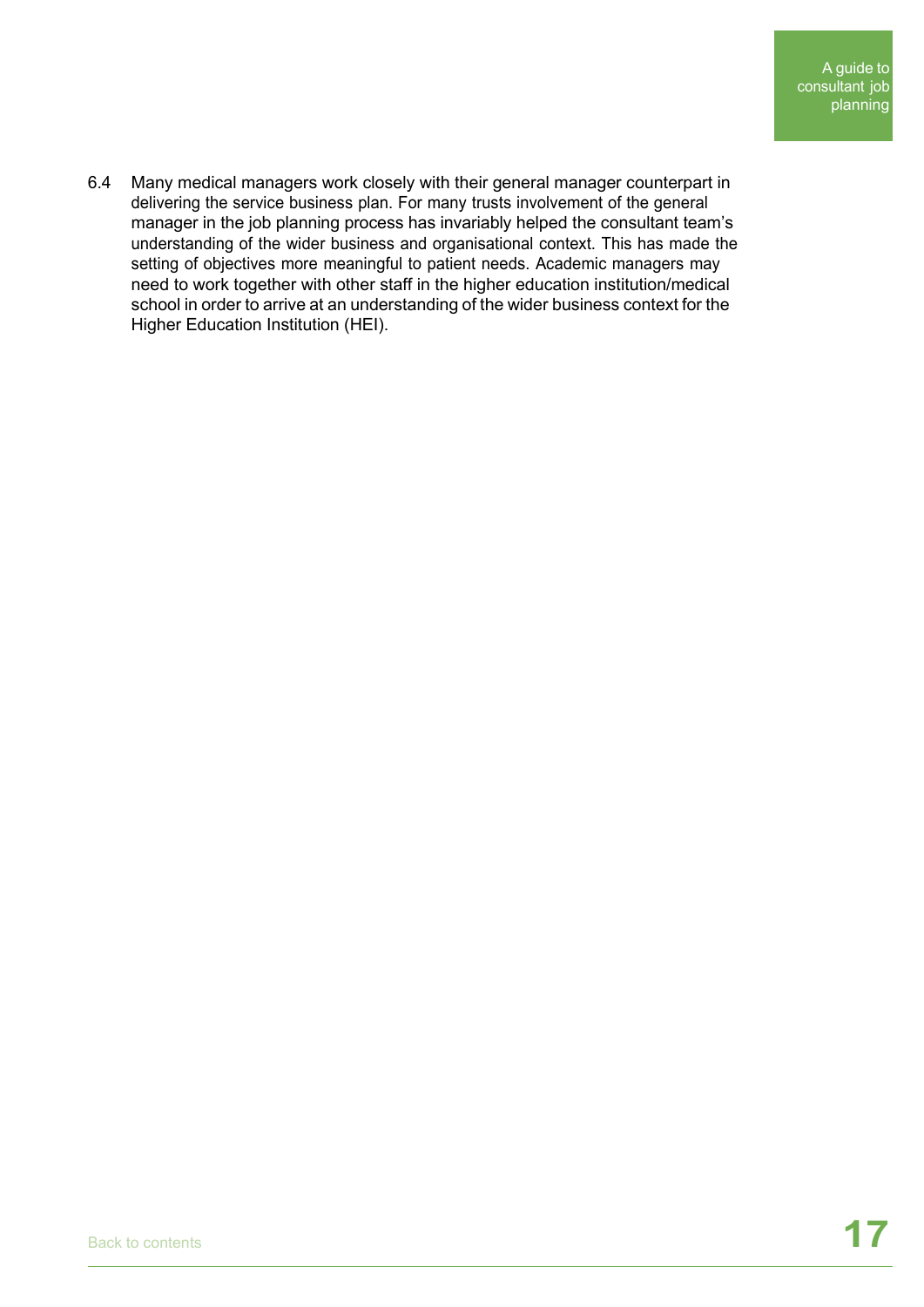# <span id="page-20-0"></span>7. Background information the clinical manager should consider

- 7.1 The NHS is moving away from a target driven approach to one which improves outcomes and quality of care for patients. The NHS Quality, Innovation, Productivity and Prevention (QIPP) challenge and CQUIN (Commissioning for Quality and Innovation) are encouraging NHS organisations to think critically about how they can continue to improve the quality of the care they provide and to do so more efficiently. It follows that job planning should also focus on outcomes and the patient experience. All data should be discussed and shared in good time.
- 7.2 The job plan diary has the potential to provide the most immediate piece of data on activities undertaken by consultants, which can then be supplemented by other sources of information, for example Finished Consultant Episodes (FCE) spells linked to service level agreements. Focusing the job plan diary on the collective elements of the job plan (for example, direct clinical care, supporting professional activities) and how these have changed over time is likely to be more productive for job plan discussions than detailed accounts of timed activity.
- 7.3 Indicators of health, performance, quality and efficiency can offer a valuable insight into how care is being delivered. The Department of Health's work on developing an NHS Outcomes Framework should provide a useful reference point. The [NHS](http://www.ic.nhs.uk/services/measuring-for-quality-improvement) [Information](http://www.ic.nhs.uk/services/measuring-for-quality-improvement) Centre has identified an evolving set of indicators to describe the quality of a broad range of services, the Indicators for Quality Improvement (IQI) are:
	- <sup>a</sup> set of robust indicators to help clinical teams select indicators for local quality improvement
	- a source of indicators for benchmarking
	- assured by clinicians for use by clinicians
	- published with full metadata for transparency.
- 7.4 IQIs bring assured indicators into one place, allow clinicians to benchmark and measure quality and encourage local clinical teams to work together to improve services within the three dimensions of quality care – safety, effectiveness and patient experience.
- 7.5 The NHS Information Centre also provides some additional services. [NHS](https://www.nhscomparators.nhs.uk/NHSComparators/Login.aspx) [Comparators](https://www.nhscomparators.nhs.uk/NHSComparators/Login.aspx) can help benchmark and compare clinical activity, outcomes and costs at a local, regional and national level. NHS [Comparators](https://www.nhscomparators.nhs.uk/NHSComparators/Login.aspx) contain around 200 comparators, benchmark data against peers and breakdown data by 30 consultant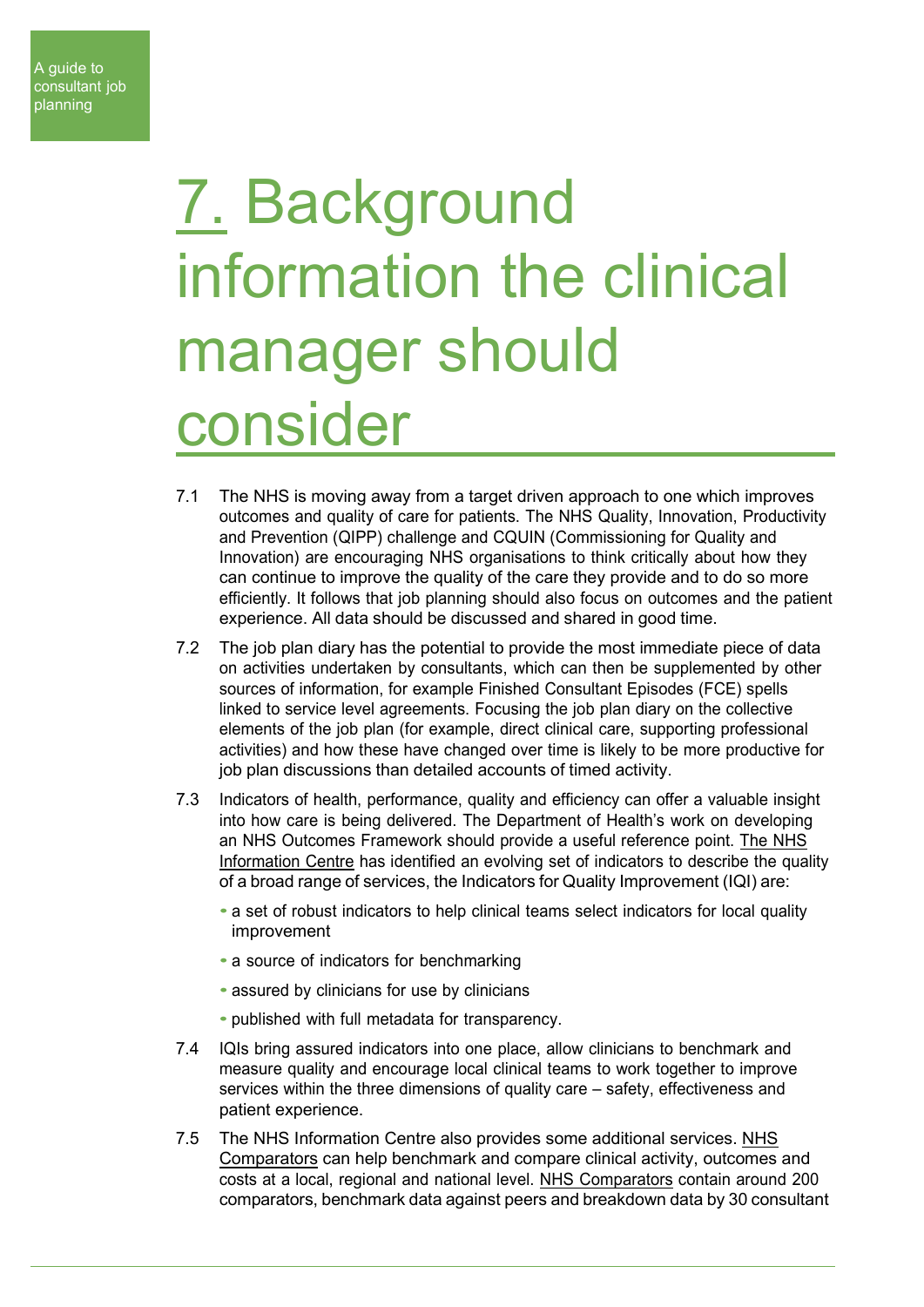**18** specialties. See Specialties. Back to [contents](#page-1-0) by the specialties.

A guide to consultant job planning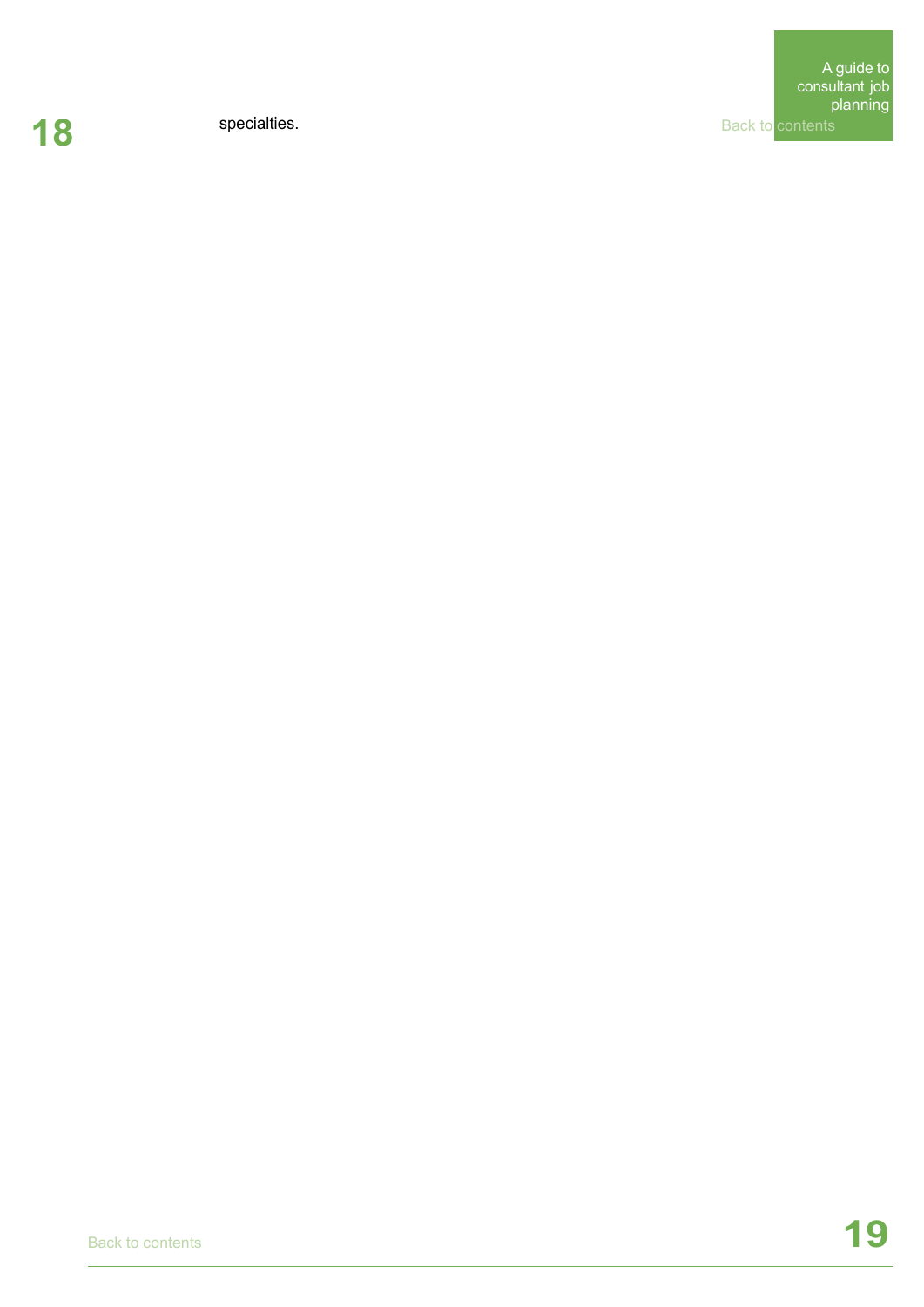- 7.6 The quality and productivity section of NHS [Evidence](http://www.evidence.nhs.uk/qipp) acts as the national evidence base demonstrating how to improve quality whilst making efficiencies. [Better](http://www.institute.nhs.uk/quality_and_value/high_volume_care/better_care_better_value_indicators.html) Care, [Better Value indicators](http://www.institute.nhs.uk/quality_and_value/high_volume_care/better_care_better_value_indicators.html) developed by the NHS Institute, are based around 15 high level indicators of efficiency which identify potential areas for improvement in efficiency. These indicators can be used locally to inform job planning.
- 7.7 The [Department](http://www.dh.gov.uk/prod_consum_dh/groups/dh_digitalassets/%40dh/%40en/documents/digitalasset/dh_082902.pdf) of Health has issued a tool for trusts to enable them to compare activity rates of the consultants they employ with national benchmarking data. This is currently limited to five surgical and five medical specialties but is likely to expand to cover other specialties in time.
- 7.8 Some of the data being used to assess the productivity of consultants can be limited in scope, and can fail to measure quality of care or reflect the intricacies of patient care and how consultants contribute to that care. For this reason, it is essential that both consultants and managers are aware of how the data is collected and agree upon how it is interpreted and used to drive improvements in future. It may also be useful to consider whether consultants can spend SPA time helping to develop and improve data used for these purposes.
- 7.9 To facilitate an informed discussion at the job planning meeting, those involved should bring all the relevant data needed to plan the activities for the coming year. For example this could include:
	- a working time diary
	- appraisal and agreed personal objectives
	- any academic objectives
	- service business plan and performance over past <sup>12</sup> months covering the 'whole practice' of the consultant
	- individual performance over past 12 months
	- information on activities undertaken in supporting professional activity (SPA) time including:
		- o audits
		- o teaching
		- o clinical management
		- o continuous professional development (CPD)
		- o administration
		- o research
		- o views on future objectives
		- o evidence to support any new resources required to meet the work and objectives within the contract.
	- relevant specialty advice, for example, royal college and specialty association guidelines
	- evidence of the benefits of external duties/work for outside organisations to the trust and local patients.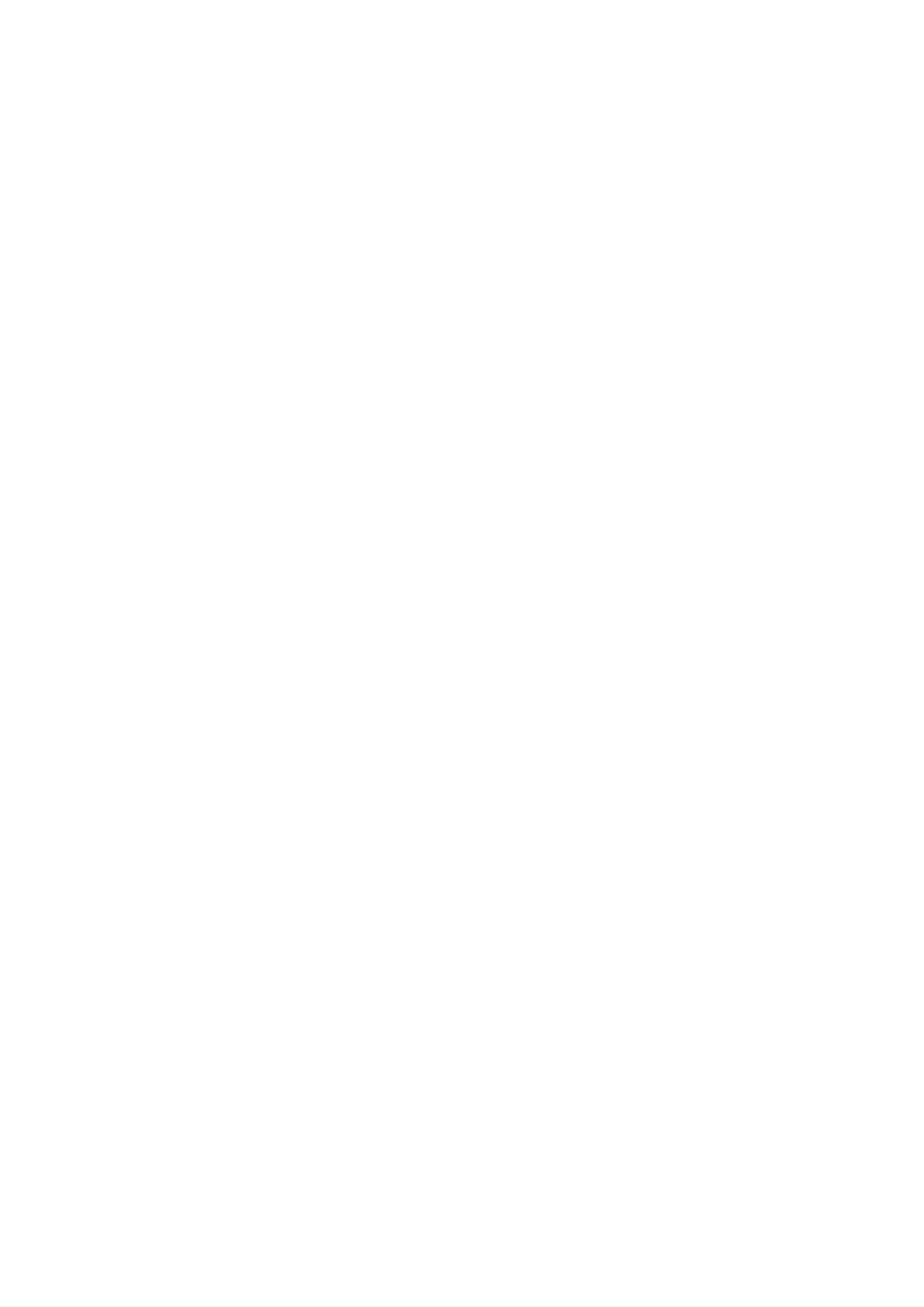# <span id="page-24-0"></span>8. The job planning process

- 8.1 Training: Employers should ensure that those involved in job planning receive appropriate training – not just on the contractual aspects, but also on the shared organisational aims, quality improvement and objective setting which underpin the whole job planning process. This will help to support consistency across teams and promote fairness to individuals. Training should be included in the objectives of clinical directors and other staff central to the job planning process. Employers should consider setting up a local review panel or quality assurance group to provide a forum to discuss key principles and to undertake benchmarking work.
- 8.2 Scope of the meeting: It is important that at the outset there is a common understanding of the purpose and scope of the meeting. As suggested earlier, in many instances there may have been 'team' job planning of some elements of the timetable, for example, on-call, emergency cover, departmental SPA and it is inadvisable for this to be revisited on an individual basis. While the meeting can sometimes throw up other issues that are outside the scope of job planning, these are best noted to be dealt with at another time as otherwise the meeting can be distracted from its core purpose.
- 8.3 Format of the meeting: At least an hour should be set aside for the meeting at a time when all parties are free of other commitments. Avoiding interruptions, such as pagers and mobile phones, as far as possible is conducive to a productive meeting. The job planning meeting will generally take place between the individual consultant and their clinical manager (who will usually be the clinical director) and academic manager for clinical academics. In many trusts the presence of the relevant general manager is seen as significantly improving the job planning process and has been supported by the relevant Local Negotiating Committee (LNC). It will often be helpful for the discussion to be held between clinicians because they will understand some of the technical issues and requirements. All of those involved in the process should be clear about the level of sign-off required at each stage.
- 8.4 Where to start: As objectives are at the heart of the consultant job plan it is best to start by reviewing the objectives from the previous job planning round. If any have not been achieved then the reasons for this should be explored in a non-critical fashion. If any change in overall direction of the consultant's job plan is anticipated this should be discussed at this point. The next step is to consider what objectives are appropriate for the new job plan. It may be helpful to consider the organisation's objectives and ask the consultant how they think they can contribute to them through their own objectives. This should lead to the agreement of a new set of objectives for the coming year. It can be entirely appropriate for some of these to be identical to the previous year's objectives but, in general, to have a completely unchanged set suggests poorly chosen objectives.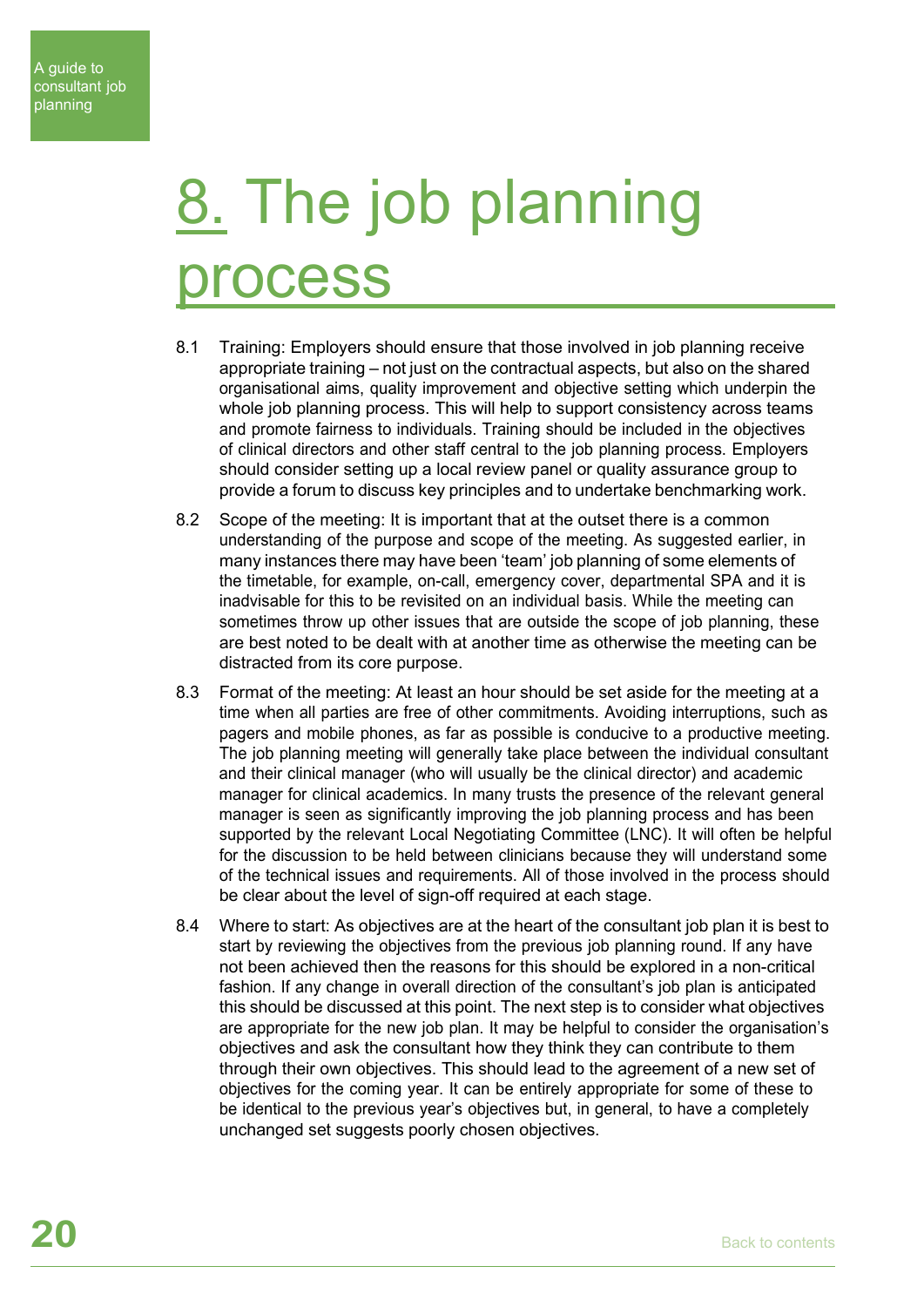- 8.5 Progressing to a job plan: Once the objectives are agreed, the resources required to achieve them should then be considered. These could, for example, include clinic or operating theatre time, support from other staff, SPA time, or secretarial and IT support. This is an aspect of the job plan that may need to be revisited at an interim review if it appears that objectives may not be achieved because either agreed resources are not being provided or some resources are required that were not anticipated.
- 8.6 Finalising the timetable: The consultant and their manager(s) then need to review the agreed resources and any elements that have already been agreed through team job planning, so that they can be mapped to the timetable. This is an opportune point to consider whether there are advantages to the consultant, the organisation or both in creating an annualised job plan. There should also be consideration of whether any external duties will be undertaken and whether professional leave will be required for these. Any private practice should be reviewed to ensure compliance with the Code of [Conduct](http://www.dh.gov.uk/en/Publicationsandstatistics/Publications/PublicationsPolicyAndGuidance/DH_085197) on Private Practice.
- 8.7 What if there is a disagreement? The job plan is so central to the work of consultants that it is worth taking the time to get it right. If an element of the job plan cannot be agreed then it may be best to leave that issue for further discussion at another time. Both parties should consider if they can meet half way for example, where there is an activity that the consultant wants to continue but there seems little room within the overall PA envelope for it, alternating this activity with another on a weekly basis may satisfy both parties. An alternative strategy may be to suggest a trial of a particular job plan and schedule a review within six months. While there is an agreed process for mediation and appeal, it is best if the parties can arrive at an agreed job plan by themselves.
- 8.8 Sign-off: What is agreed at the job planning meeting should be put in writing but it should not be put into effect until this has been reviewed and signed off by all parties. There may be a need to discuss some aspects of the agreement with other parties before a revised job plan can take effect. There should be an agreement as to when the job plan will be reviewed and whether there is any specific data that may be required at that time. Once the job plan has been verbally agreed both parties must complete formal sign off within a reasonable period of time.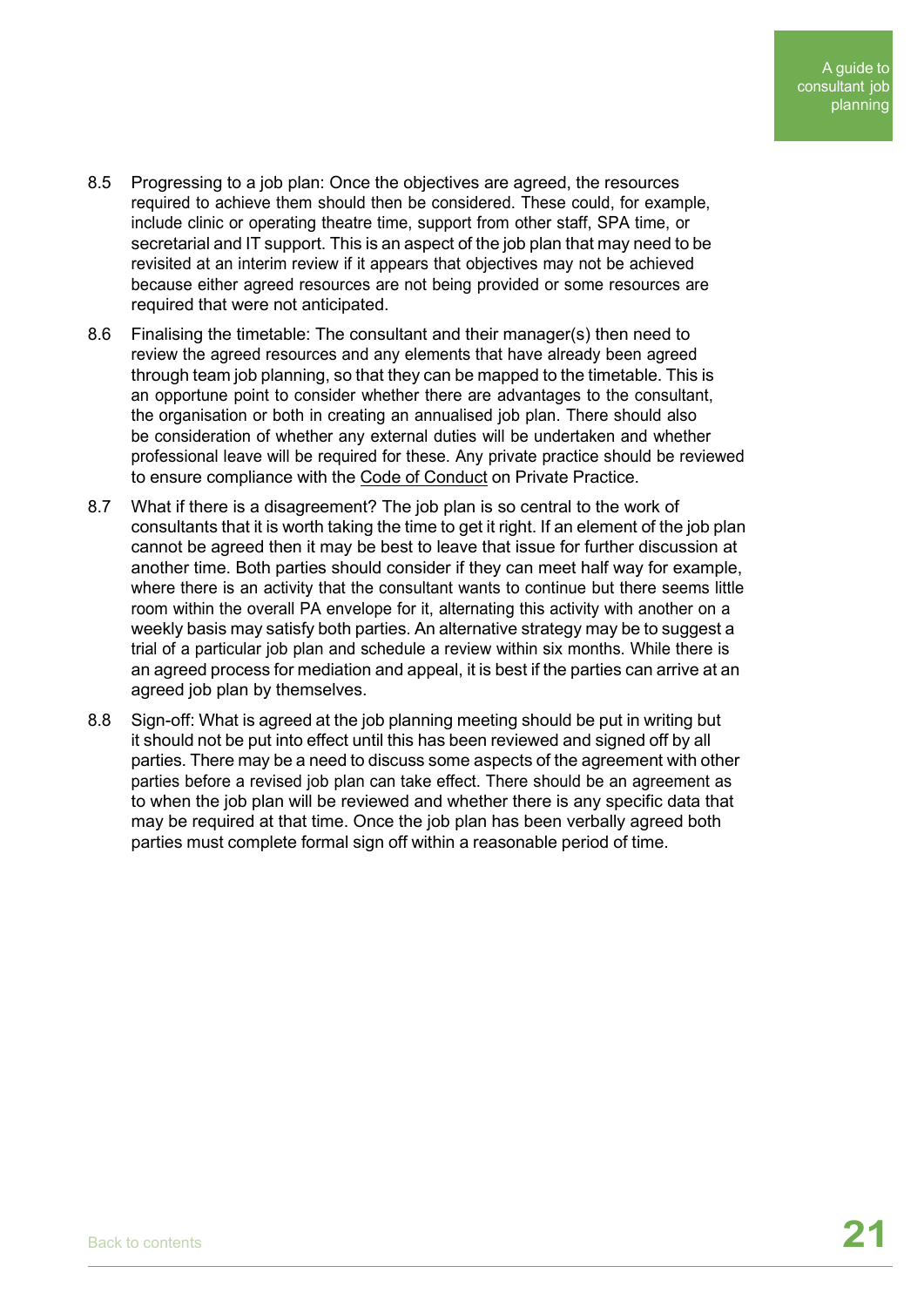<span id="page-26-0"></span>

# The job plan detail

- 9.1 The job plan will outline the consultant's commitments to the NHS and, for clinical academics and NHS consultants with academic components to their job, to the university. It should include:
	- <sup>a</sup> timetable of activities
	- <sup>a</sup> summary of the total number of PAs of each type in the timetable
	- on-call arrangements i.e. supplement category and rota
	- <sup>a</sup> list of agreed SMART objectives
	- <sup>a</sup> list of supporting resources necessary to achieve objectives
	- <sup>a</sup> description of additional responsibilities to the wider NHS and profession (including external duties)
	- any arrangements for additional PAs
	- any details of regular private work
	- any agreed arrangements for carrying out regular fee-paying services
	- any special agreements or arrangements regarding the operation/interpretation of the job plan
	- accountability arrangements
	- any agreed annualised activity.
	- The main components of the job plan are covered in [annex](#page-34-0) 1.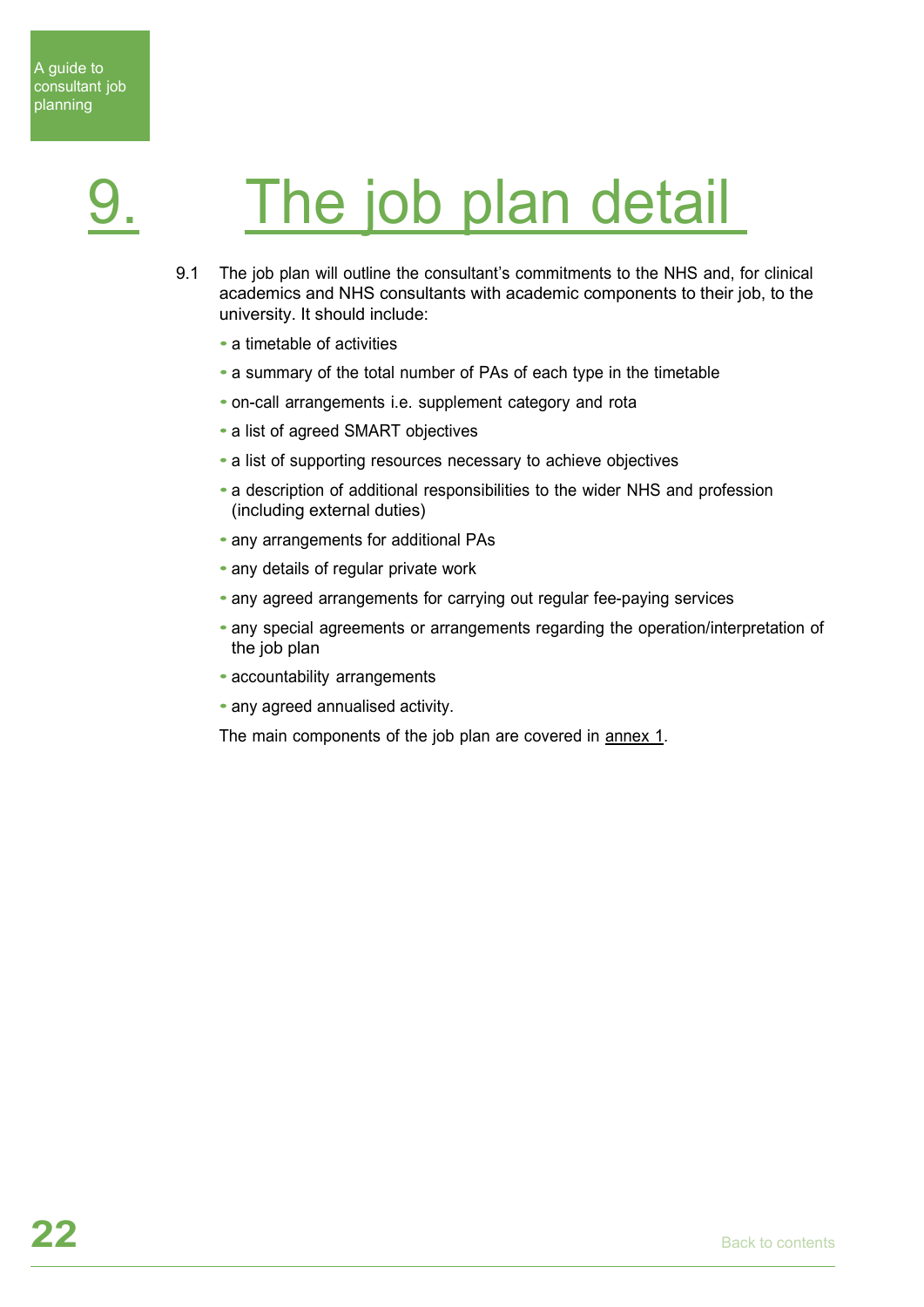# <span id="page-27-0"></span>10. Annualisation

- 10.1 Increasingly, consultants and employers are finding that it is not easy or desirable to agree fixed weekly job plans. Sometimes working patterns simply change too regularly to effectively accommodate or represent their work in any single week. Others want to arrange their work so that they can spend the maximum amount of time at home with their families and would like, for example, to have as much leave during school holidays as possible.
- 10.2 Equally, employers may find that work varies in its intensity and efficient employment of staff at the right times can save time and money. Annualisation of all or part of job plans or agreed annual numbers of certain activities (quanta), for example clinics can enable employers and consultants to match variations in demand with the available resources.
- 10.3 Annualisation is an approach to job planning in which a consultant contracts with their employer to undertake a particular number of PAs or activities on an annual, rather than a weekly, basis. Most consultants are used to carrying out at least part of their work on an annualised basis where the on-call commitment varies from week to week.
- 10.4 As with all aspects of job planning the decision whether to annualise a job plan or not must be by mutual agreement. At the outset, employers and consultants should agree that activity relates to measureable outputs and that arrangements reflect the professional nature of the consultant contract and consultants' continuing responsibility for care as described in [the GMC's Good Medical Practice. A](http://www.gmc-uk.org/guidance/good_medical_practice.asp)t the same time employers should clarify a consultant's responsibilities when they are not scheduled to work and not undertaking any other planned activity, on-call or when they are on leave, for example whether they are required to return to work in the event of an emergency.

### **Key principles of annualisation**

- Annualisation is a flexible working arrangement which needs to meet both the needs of the individual and employer. It is a method which both parties to this guidance are seeking to promote widely. Consultants work an agreed annual total of programmed activities instead of the same number each week.
- An alternative approach is for there to be an agreement as to the number of specific activities, for example outpatient clinics, to be delivered over the year.

#### From the 2003 model contract (7.2):

You and your clinical manager may agree, as part of your Job Plan, arrangements for the annualisation of Programmed Activities. In such a case, you and your clinical manager will agree an annual number of Programmed Activities and your Job Plan will set out variations in the level and distribution of Programmed Activities within the overall annual total.

You and your clinical manager may agree, as part of your Job Plan, other arrangements for flexible scheduling of commitments over an agreed period of time.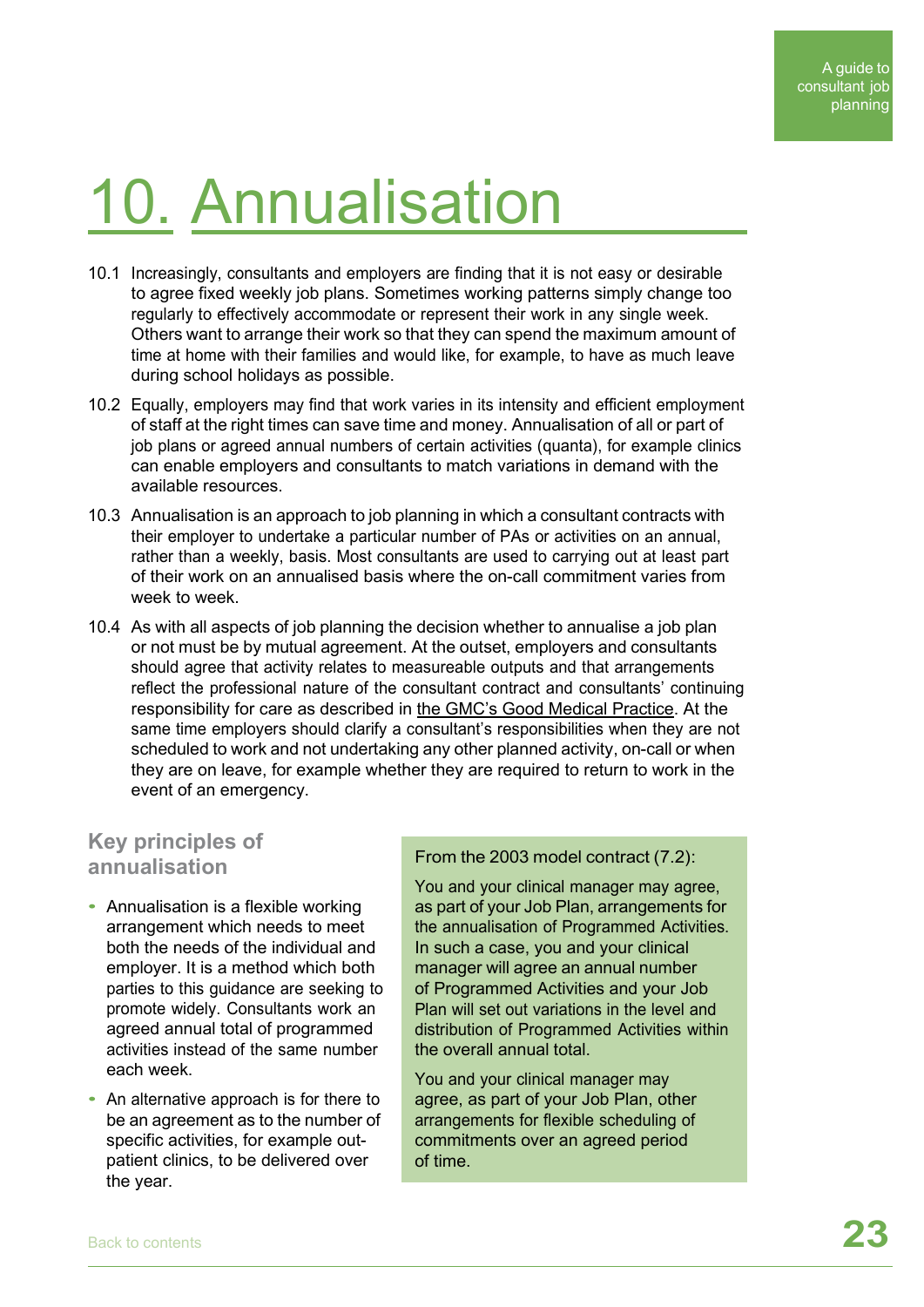- Either arrangement must be compatible with the consultant contract and job planning best practice. This provides for working time measured in programmable activities and also for paid leave.
- The arrangement must be agreed. As for job plans, this agreement is between the consultant and their clinical manager.
- Agreement must be reached on how many programmed activities or specific activities (quanta) are to be done in a year.
- For programmed activities this is usually expressed as a mean number per week multiplied by the number of weeks in the working year. For example, on a ten-PA fully annualised contract, this would be the number of weeks in the working year multiplied by ten.
- For individual components (e.g. clinics, lists) this is usually expressed as the number normally undertaken in a week multiplied by the number of weeks in the working year.
- The number of weeks in the working year is not a fixed number. It is equal to 52 less the number of weeks granted as leave (annual, study, professional). This number will vary for individuals and cannot be assumed to be 42 or any other fixed number. Using the previous year as a guide, it should be possible to estimate prospectively the number of weeks leave that will be taken. If during the year it becomes apparent that significantly more or less leave than anticipated will be taken then the annualised total should be reviewed and adjusted as appropriate.
- Both parties should agree on the outputs and outcomes expected from activity in the job plan, and the means by which they will be measured and reported.
- Employers and consultants should agree the arrangements by which consultants notify them when objectives or agreed levels of activity are not being met. These arrangements may form part of a wider system of review which tracks progress against objectives; is able to take into account changing circumstances and other external factors and allows for agreed modifications in the job plan where necessary.
- Programmed activities do not always run to exactly the scheduled time and a professional approach should be taken to this. In the short term such variances will often balance out but if an activity consistently lasts longer or for less time than the PA time allowed then an interim job plan review should be held.
- Both consultant and employer should keep an idea of where they are against their annualised total. In some circumstances, a minimum number of PAs per week or month may need to be agreed for annualised plans so that activity can be delivered in a predictable manner. There should also be agreement on the frequency and nature of reporting arrangements so that any issues arising can be dealt with within a timeframe that allows reasonable changes to be made.
- It is important that the delivery of annualised clinical activities aligns to patient demand/ waiting times and the capacity of the service to deliver. It is important, therefore, that agreement is reached on when the annualised activities will be delivered to meet these.

There is no one agreed or recommended way of annualising a job plan. Different methods will work for different situations. The following are examples of how job plans can be annualised. What they share is an adherence to the principles set out above.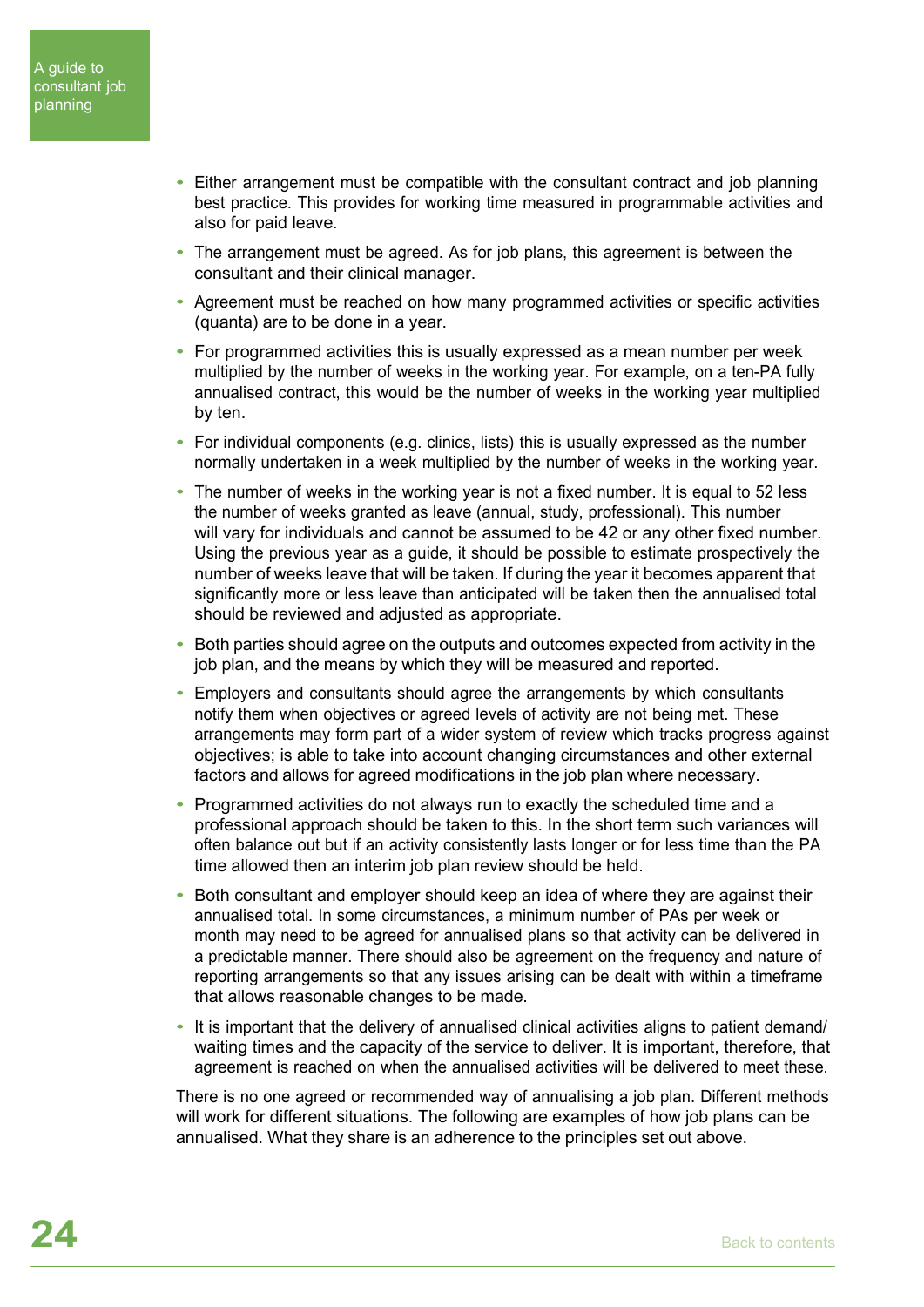### **Example A: Term time working**

Consultant A wishes to spend as much time during the school holidays at home. He or she then arranges their job plan on an annualised basis so that all their elective direct clinical care (DCC) and emergency work is carried out during term time. Supporting professional activities (SPAs) are worked partly during term time and partly during the school holiday periods. This is how the job plan is worked out:

#### Assumptions

- Consultant <sup>A</sup> does <sup>1</sup> PA of unpredictable on call work per week and 6.5 elective direct clinical care work.
- There are <sup>35</sup> weeks of term time per year and <sup>17</sup> weeks of school holiday time.
- All annual leave (6 weeks plus <sup>2</sup> weeks of bank holidays and extra days <sup>=</sup> <sup>8</sup> weeks) will be taken during the school holidays.
- <sup>A</sup> week of professional leave will be taken to teach on <sup>a</sup> postgraduate course.
- That leaves <sup>43</sup> weeks during which Consultant <sup>A</sup> must work <sup>430</sup> PAs per year (based on a 10 PA contract).
- Consultant <sup>A</sup> will work all their DCC programmed activities (PAs) in the <sup>35</sup> weeks of term time. SPAs will be worked over both term time and school holiday time.
- Study leave will be handled on an ad-hoc basis.
- On-call duties falling during school holidays will be swapped as they would be for annual leave.

|                                                  | Weekly equivalent<br>$(52$ weeks) | School holidays<br>$(18$ weeks)<br>(PA per week) | Term time<br>$(34 \text{ weeks})$<br>(PA per week) |
|--------------------------------------------------|-----------------------------------|--------------------------------------------------|----------------------------------------------------|
| Direct clinical care<br>(DCC)                    | 7.5                               | $\overline{0}$                                   | 9.45                                               |
| Supporting professional<br>activities (SPAs)     | 2.5                               | 3.5                                              | 1.4                                                |
| Total programmed<br>activities (PAs)<br>per week | 10                                | 3.5                                              | 11.9                                               |
| Total programmed<br>activities (PAs)<br>per year |                                   | 63                                               | 369                                                |

The detail

- During term time consultant <sup>A</sup> will work on average an 11.9 PA week consisting of 9.45 DCC and 1.4 SPAs.
- During the school holidays and during leave consultant <sup>A</sup> will do just 3.5 PA per week of SPAs only.
- These proportions can be adjusted according to the needs of both consultant A and the trust.
- Over the year, consultant <sup>A</sup> will deliver <sup>a</sup> total of <sup>432</sup> PAs.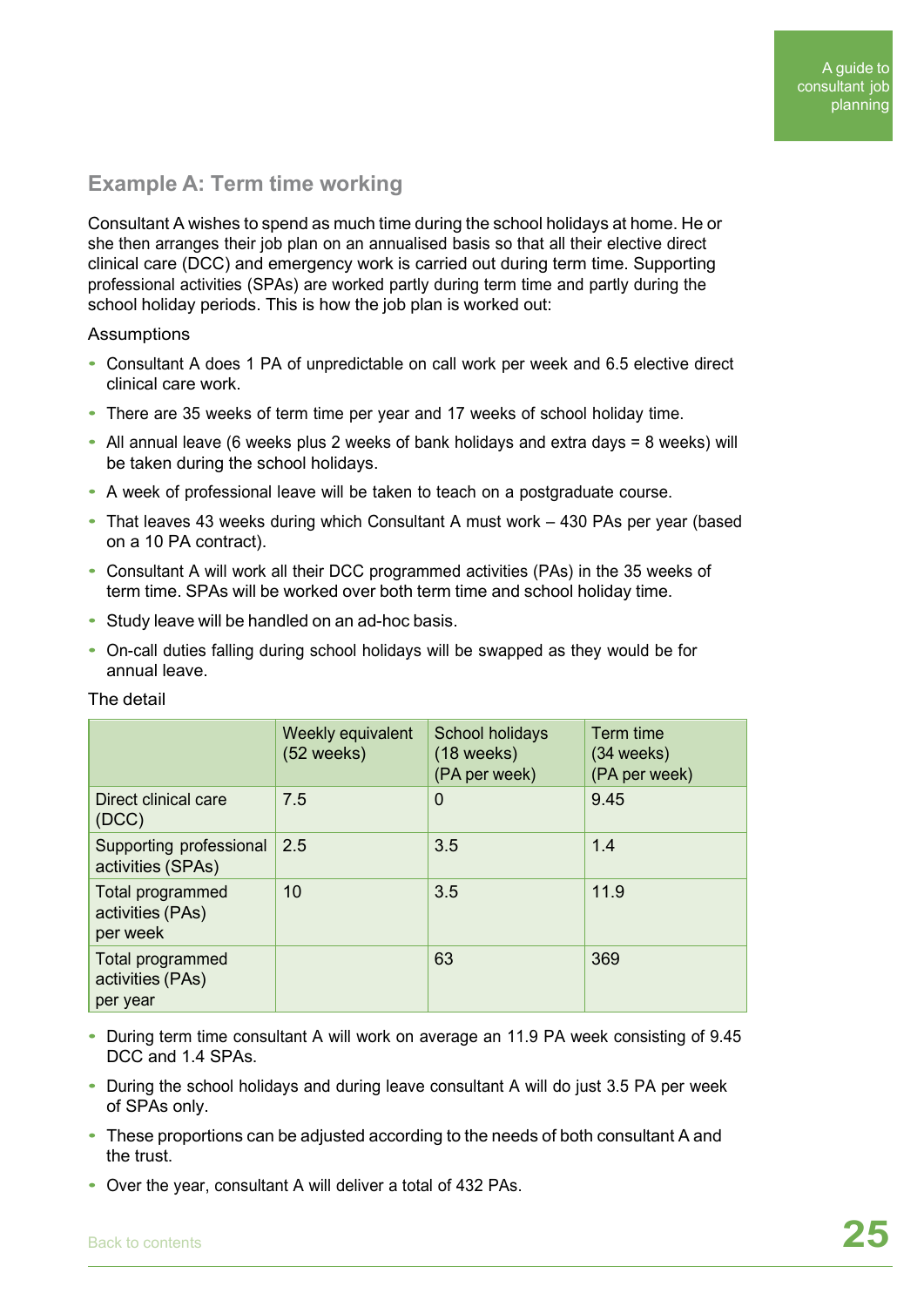### **Example B**

- Consultant B works 5 DCC PAs per week but would like to work this out on an annualised basis.
- Consultant <sup>B</sup> takes <sup>a</sup> total of eleven weeks (55 days; <sup>110</sup> half-days) of approved leave (for bank holidays, annual leave, study leave, professional leave and sick leave).
- This leaves <sup>41</sup> weeks so that means that <sup>205</sup> PAs should be carried out during the rest of the year.
- SPAs can be worked out in <sup>a</sup> similar way.

#### **Example C**

- The consultants and the trust agree that workload for acute medicine is greater during the winter months and therefore, on average three months are spent working a 12 PA week.
- During the summer months, workload is eased and thus the consultant works three months at 10 PAs per week.
- The consultant's salary is maintained at <sup>11</sup> PAs across the year. This is <sup>a</sup> simple form of annualisation which may be useful for specialties with a seasonal variation in workload.

#### **Example D**

- An agreement is reached that <sup>a</sup> consultant who nominally undertakes two out-patient clinics per week and has a working year of 42 weeks, to deliver 84 clinics per year.
- Flexibility is provided by the employer that this can at times be delivered at different times in the week than may have been nominally indicated on the weekly timetable.
- Without this flexibility, this annualisation would not have led to a different outcome than a rigid weekly job plan.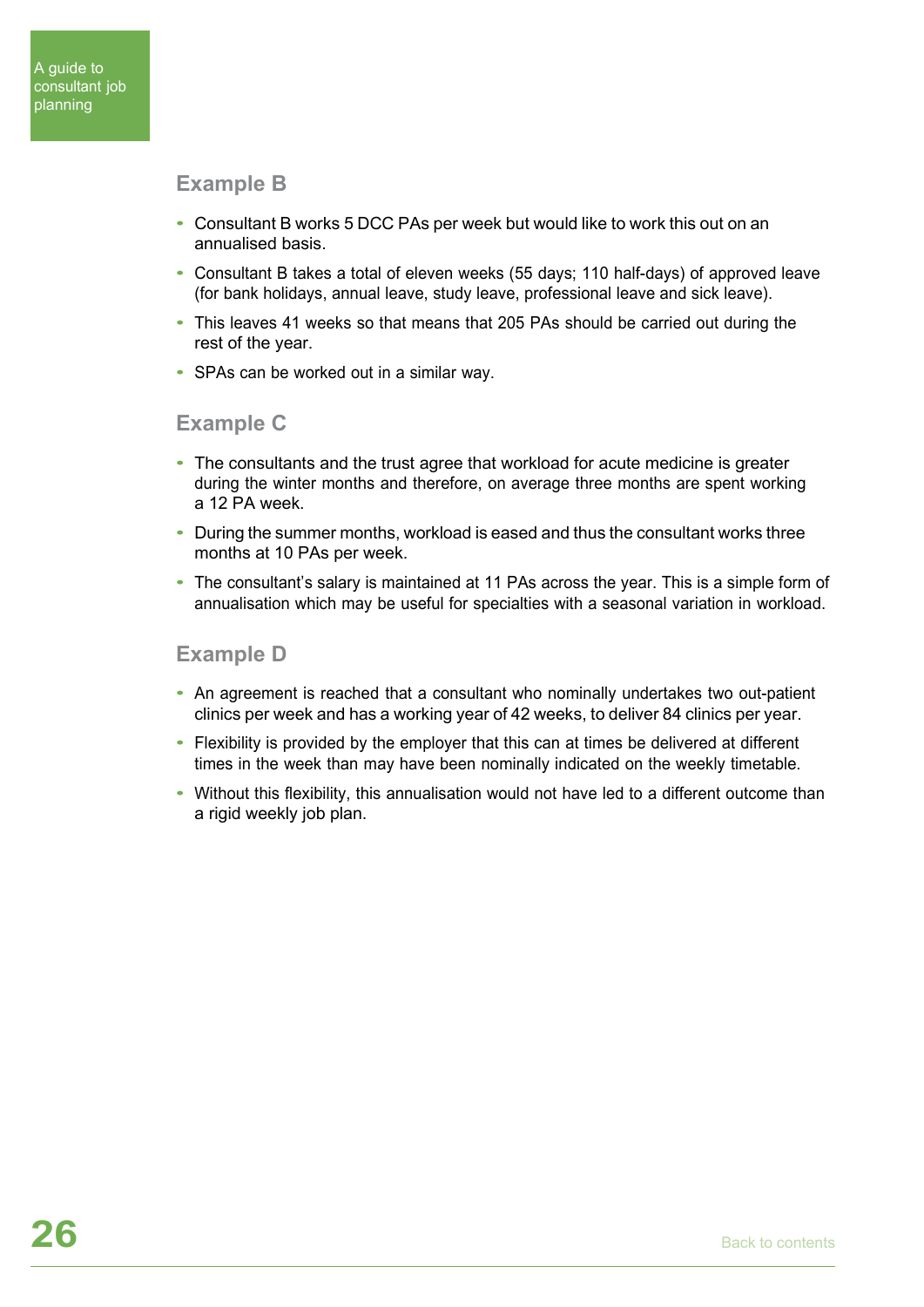# <span id="page-31-0"></span>11. Locums

11.1 Employers should agree job plans with locums which take into account their familiarity with local systems and processes and the extent to which their potential contribution may differ from that of their established colleagues. The job plan may be different to that of the consultant they are replacing, and they may deliver proportionately more direct clinical care. Employers should allocate a standard level of SPA time to allow locum doctors to meet college and other external requirements. Many trusts have determined this to be between 1 and 1.5 PAs.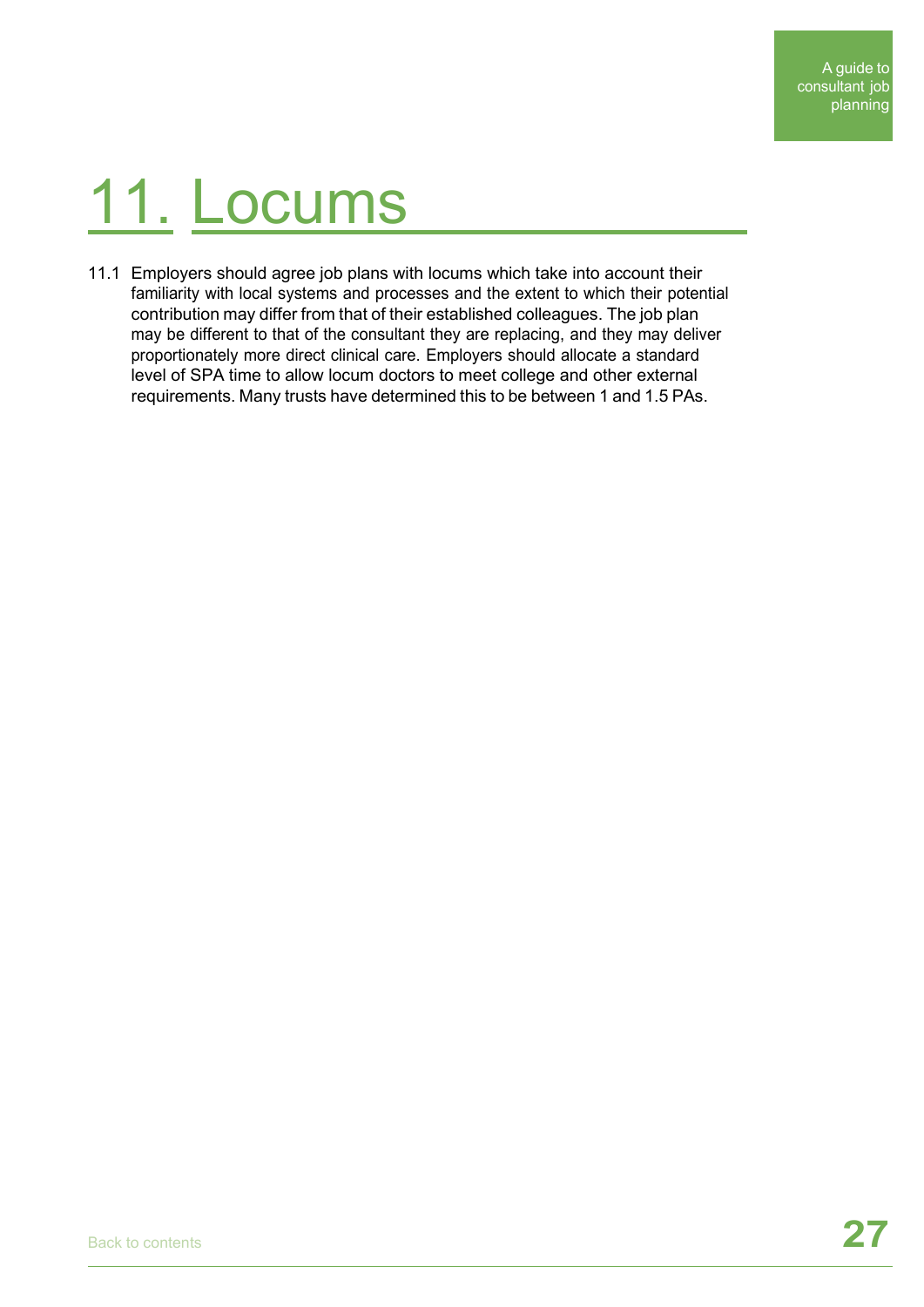<span id="page-32-0"></span>

- 12.1 For clinical academic staff and NHS staff with a substantial academic component to their job, there should be an established mechanism for the university and the NHS employer to agree both general and specific arrangements for employment on a regular basis and, in particular, in advance of individual consultant job planning sessions.
- 12.2 Areas which have caused difficulty for individual consultants in the past include:
	- arrangements for annual leave
	- support for continuing medical education (CME)/continuing professional development (CPD), including study leave
	- SPA time
	- special leave including maternity leave
	- contracted private practice
	- annualisation
	- additional programmed activities
	- pensions
	- continuity of service
	- division of teaching time, both undergraduate and postgraduate
	- research for the NHS
	- •the contribution of the individual versus that of the team.

It is expected that there is a functioning LNC process with academic representation to which some of these issues may be referred for local resolution.

- 12.3 The employment of clinical academics is determined by the principles of the [Follett](http://webarchive.nationalarchives.gov.uk/20060715145349/dfes.gov.uk/follettreview/) [review. D](http://webarchive.nationalarchives.gov.uk/20060715145349/dfes.gov.uk/follettreview/)uties of a clinical academic should be set out in a single integrated job plan which covers the whole of the clinical academic's professional duties for both the substantive and honorary employer. A nominated representative of both the substantive employer and honorary employer should be present with the clinical academic at the job planning meeting. The job plan must be jointly agreed by all parties and must include the clinical academic's management and accountability arrangements to both employers.
- 12.4 Clinical academic contracts vary both between and within the nations of the UK. The typical types of contract are an integrated contract, an A+B contract and a secondment. There is also a variation on the balance of work between the academic and clinical components. Clinical academics may also be employed by organisations other than universities, such as the Medical Research Council, pharmaceutical companies or by the NHS and funded by the National Institute for Health Research. The special nature of the clinical academic consultant's job derives from its two major components, academic and clinical, which are of equal importance and together make up the integrated workload. It is expected that the separate components of a clinical academics job plan fit together as an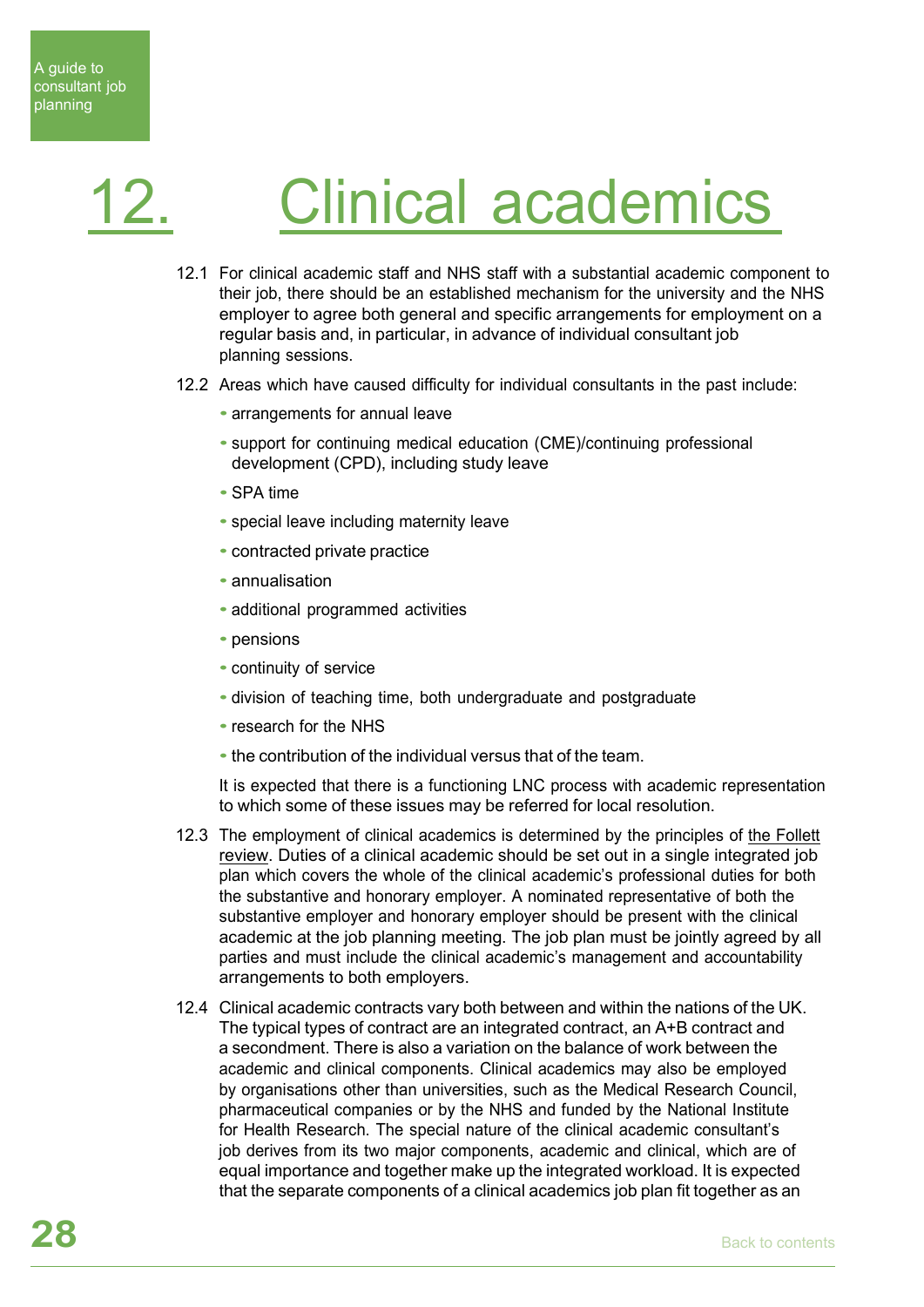integrated job rather than as separate jobs. It is expected that all the major criteria for employment and progression would be discussed at the job planning meeting rather than be subject to separate discussions with each employer.

- 12.5 The NHS and university employers should, therefore, make themselves aware of their respective expectations of the employee. It is expected that, in advance of the job planning meeting, there is an established mechanism for the two employers to meet and discuss both the general arrangements under the contract (such as, leave, continuity of service and continuing professional development) and to prepare for the job planning meeting itself. Job planning should take account of the likelihood of medical or clinical responsibilities resulting in emergency care that may impact on other scheduled responsibilities.
- 12.6 Those involved in the job planning must be aware of the importance of giving appropriate priority to NHS and university work, with clear delineations as to when a consultant is undertaking work for which employer. Whilst the substantive employer is responsible for determining and approving leave arrangements on a practical level this can mean ensuring that the proposed leave arrangements are approved by both the trust and university requirements and appropriately recorded.
- 12.7 The university and NHS should define and agree the allocation of time needed to deliver the continuing professional development for and revalidation of the consultant.
- 12.8 In the case of NHS consultants who undertake academic activity for a university, such as undergraduate teaching or research activities away from their principal place of employment, job plans should take full account of both university and NHS commitments and should be agreed jointly. For such consultants all SPA time is regarded as NHS.
- 12.9 Employers should ensure that the whole team understands the relationship of clinical academic staff to the team and the benefits that they bring to the organisation. They should make it clear that the clinical work of clinical academics is subject to the same clinical governance arrangements as NHS consultants.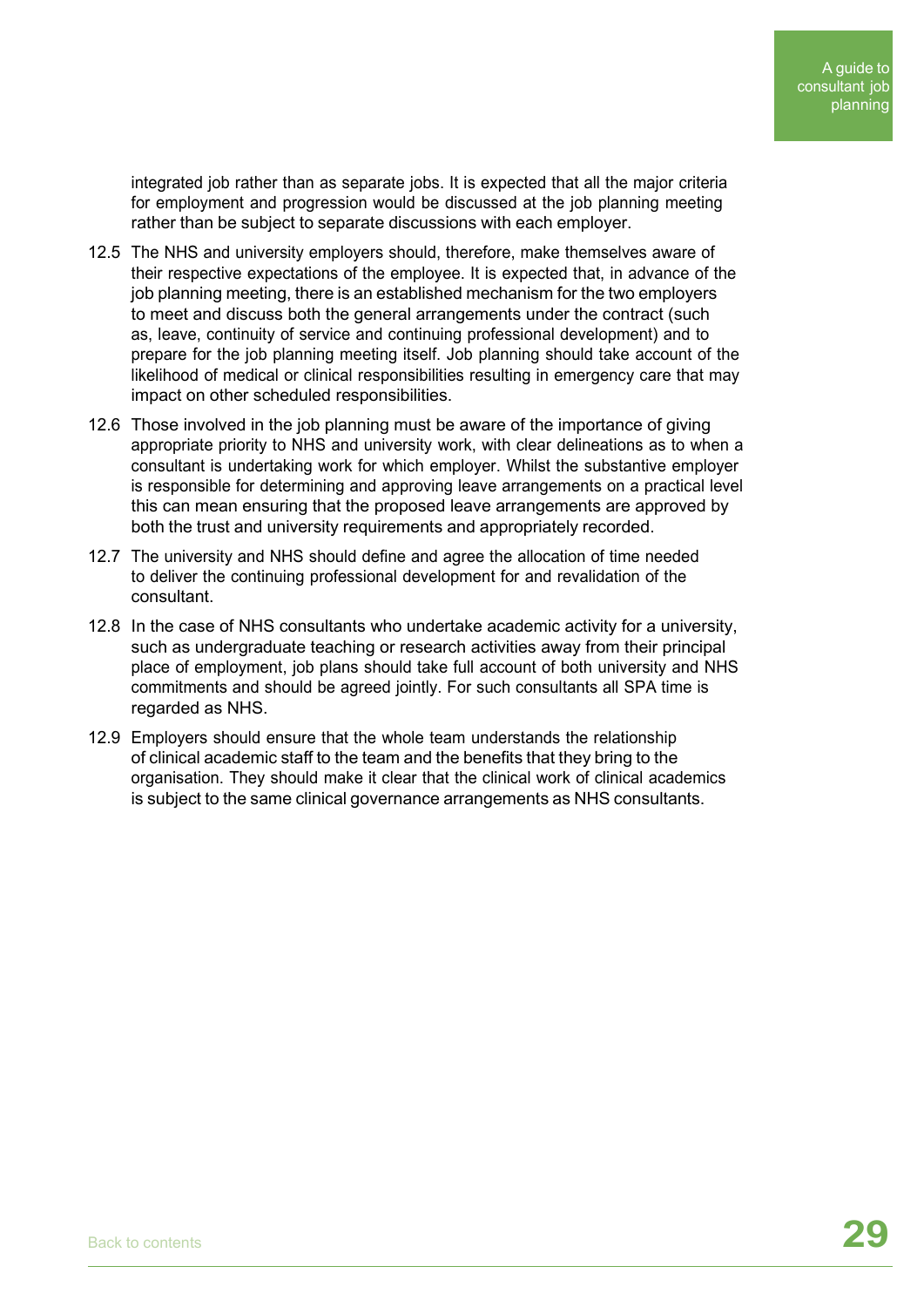# <span id="page-34-0"></span>Annex 1: Job plan components

This section looks at the component parts of the job plan and in some cases suggests ways in which the flexibilities contained within the consultant contract can be used to support the job planning process.

### **The basic timetable**

The full time commitment is for 10 programmed activities (PAs) of 4 hours each (3 hours in premium time). These may be divided into any of the following categories as defined in the terms and conditions of service:

- direct clinical care
- supporting professional activities
- additional responsibilities
- external duties
- academic activities.

#### **Direct clinical care**

Direct clinical care (DCC) is work that directly relates to the prevention, diagnosis or treatment of illness that forms part of the services provided by the employing organisation under section 3(1) or section 5(1)(b) of the National Health Service Act 1977. This includes:

- emergency duties (including emergency work carried out during or arising from on-call)
- operating sessions including pre-operative and post-operative care
- ward rounds
- outpatient activities
- clinical diagnostic work
- other patient treatment
- public health duties
- multi-disciplinary meetings about direct patient care
- administration directly related to the above (including but not limited to referrals and notes).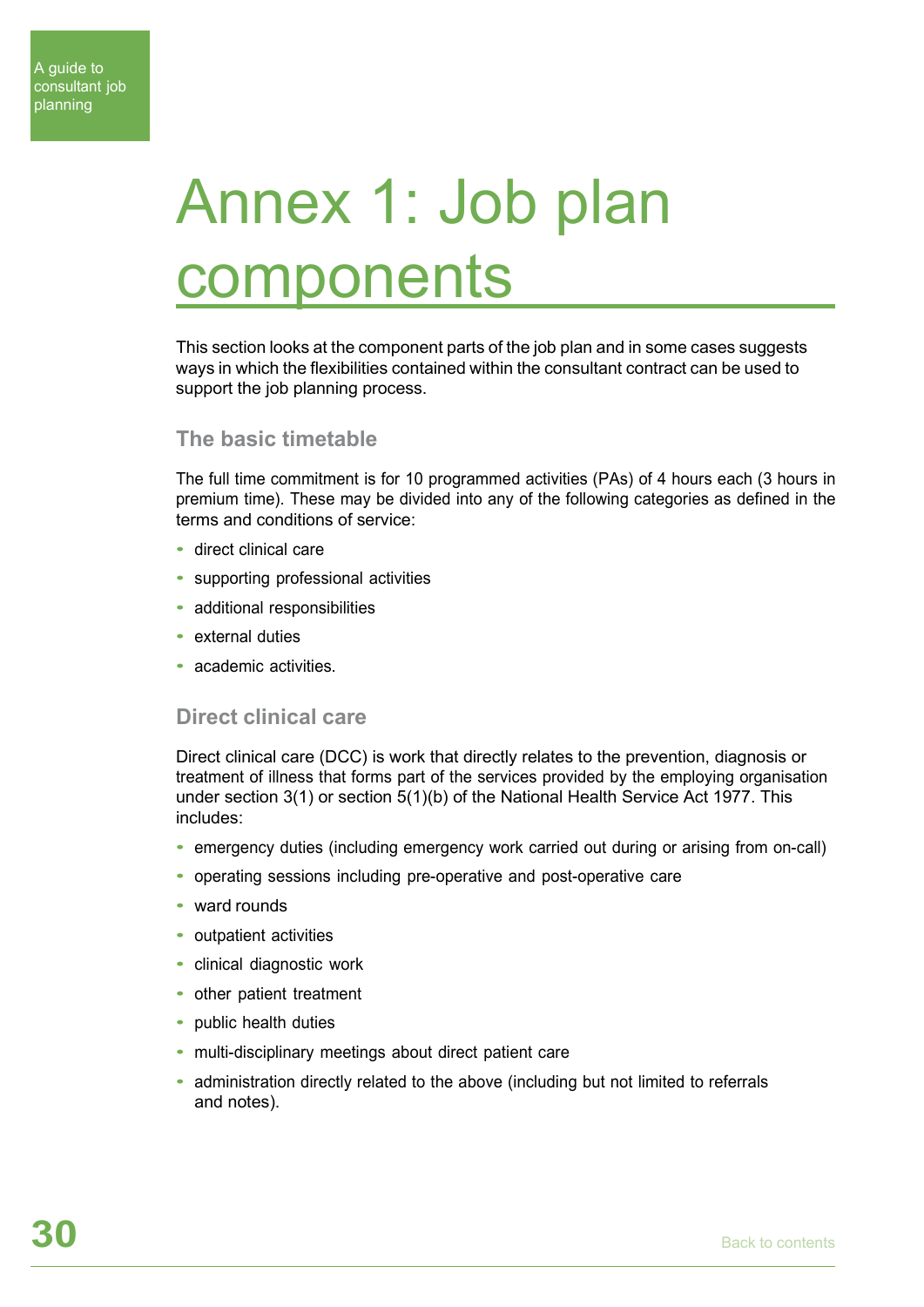### **On-call duties**

A consultant's job plan should clearly set out their on-call commitments. Under the 2003 contract it is recognised in three ways:

- an availability supplement (see box 1) based on the commitment to the rota. There is no prospective cover allowance here
- PA allocation for predictable emergency work arising from on-call duties (ward rounds, administration etc) should also be prospectively built into timetables as direct clinical care PAs. There is no limit on the amount of predictable on-call work that can be allocated to DCC PAs and prospective cover. When a consultant covers colleagues' on-call duties when they are away on annual or study leave, this should be factored into the calculation
- PA allocation for unpredictable emergency work done whilst on-call. This should usually be assessed retrospectively (using diary evidence) and included within the first allocation of DCC PAs in the job plan. The allocation can be adjusted at job plan review. Once again, prospective cover should be recognised here.

Definitions of emergency work (taken from the terms and conditions of service)

- Predictable emergency work: is emergency work that takes place at regular and predictable times, often as a consequence of a period of on-call work (for example, post-take ward rounds). This should be programmed into the working week as scheduled Programmed Activity.
- Unpredictable emergency work arising from on-call duties: is work done whilst on-call and associated directly with the consultant's on-call duties, for example recall to hospital to operate on an emergency basis.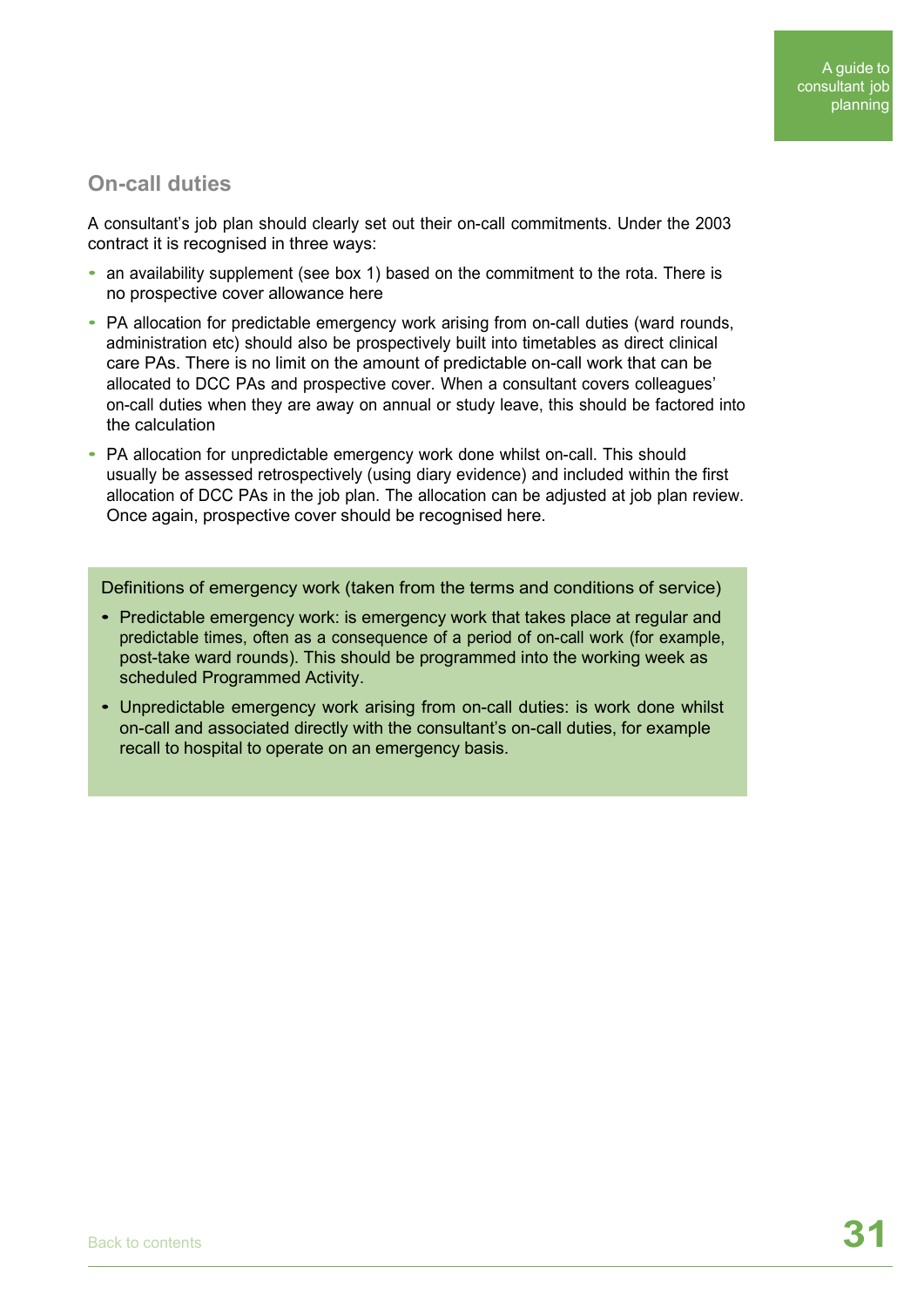### **Box 1. On-call categories**

#### Availability supplement

Category A: this applies where the consultant is typically required to return immediately to site when called or has to undertake interventions with a similar level of complexity to those that would normally be carried out on site, such as telemedicine or complex telephone consultations.

Category B: this applies where the consultant can typically respond by giving telephone advice and/or by returning to work later.

|                                         | Category A | <b>Category B</b> |
|-----------------------------------------|------------|-------------------|
| High frequency: 1-<br>4 consultants     | 8.0%       | 3.0%              |
| Medium frequency:5-<br>8 consultants    | 5.0%       | 2.0%              |
| Low frequency:<br>9 or more consultants | 3.0%       | 1.0%              |

#### Prospective cover

If the consultant covers colleagues' on-call duties when they are away on study leave and annual leave, this prospective cover should be taken into account when assessing the workload for both types of emergency work. With six weeks annual leave, on average two weeks study leave and statutory days, it is likely that this could mean another ten weeks of each colleague's duties. This could mean an average out of hours workload 24 per cent greater in the week and 18 per cent greater at weekends than that measured when nobody is on leave. Prospective cover is not taken into account when calculating the on-call supplement.

Calculating unpredictable on-call work can be the source of some uncertainty for both employers and consultants, as can distinguishing between category A and B work and defining a 'complex telephone call'. In drawing up on-call arrangements, employers should, wherever possible match skills, availability and patient need to maintain the provision of a high quality service.

Participation in low frequency on call arrangements may have implications for clinical governance where individuals may not have sufficient opportunities to see or undertake a range of procedures over the course of the rota. Where the rota requires a low frequency, category B contribution this should trigger a review as to the need for the contribution in the first place.

Employers may also need to clarify the on call arrangements for a consultant working for two employers. Where a consultant participates in on-call rotas for different employers at different times those employers should satisfy themselves that there are no governance or risk management issues which might affect performance in any subsequent activity, such as, a late finish followed by an early start.

It might be the case that a consultant is on two rotas of differing frequency with the same employer. In such cases, the availability supplement can be calculated by working out their overall contribution on an annual or equivalent basis. Employers should only pay the appropriate on-call supplement for the period of time that consultants are contributing to the rota and not automatically for the whole year.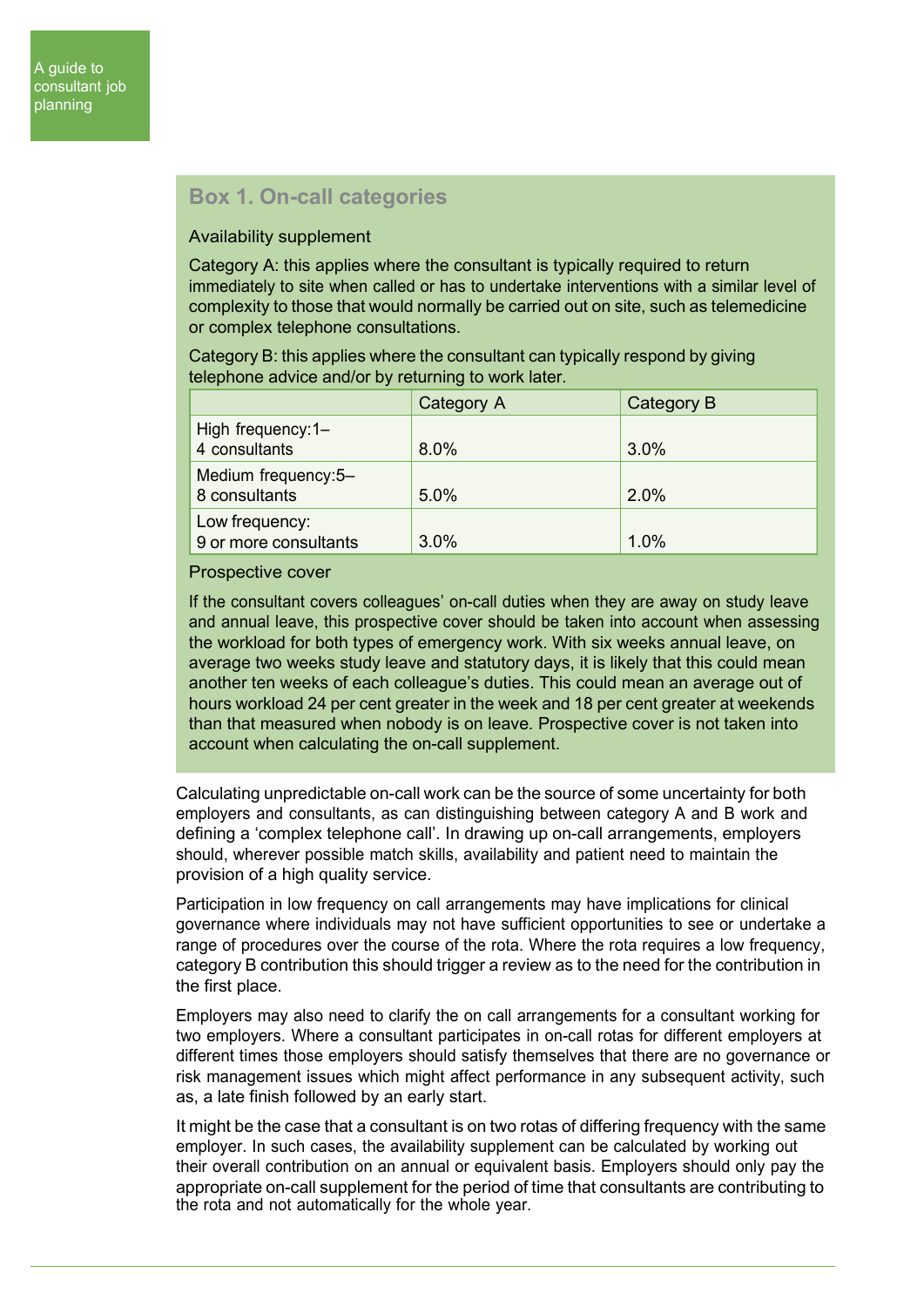**32**

Back to [contents](#page-1-0)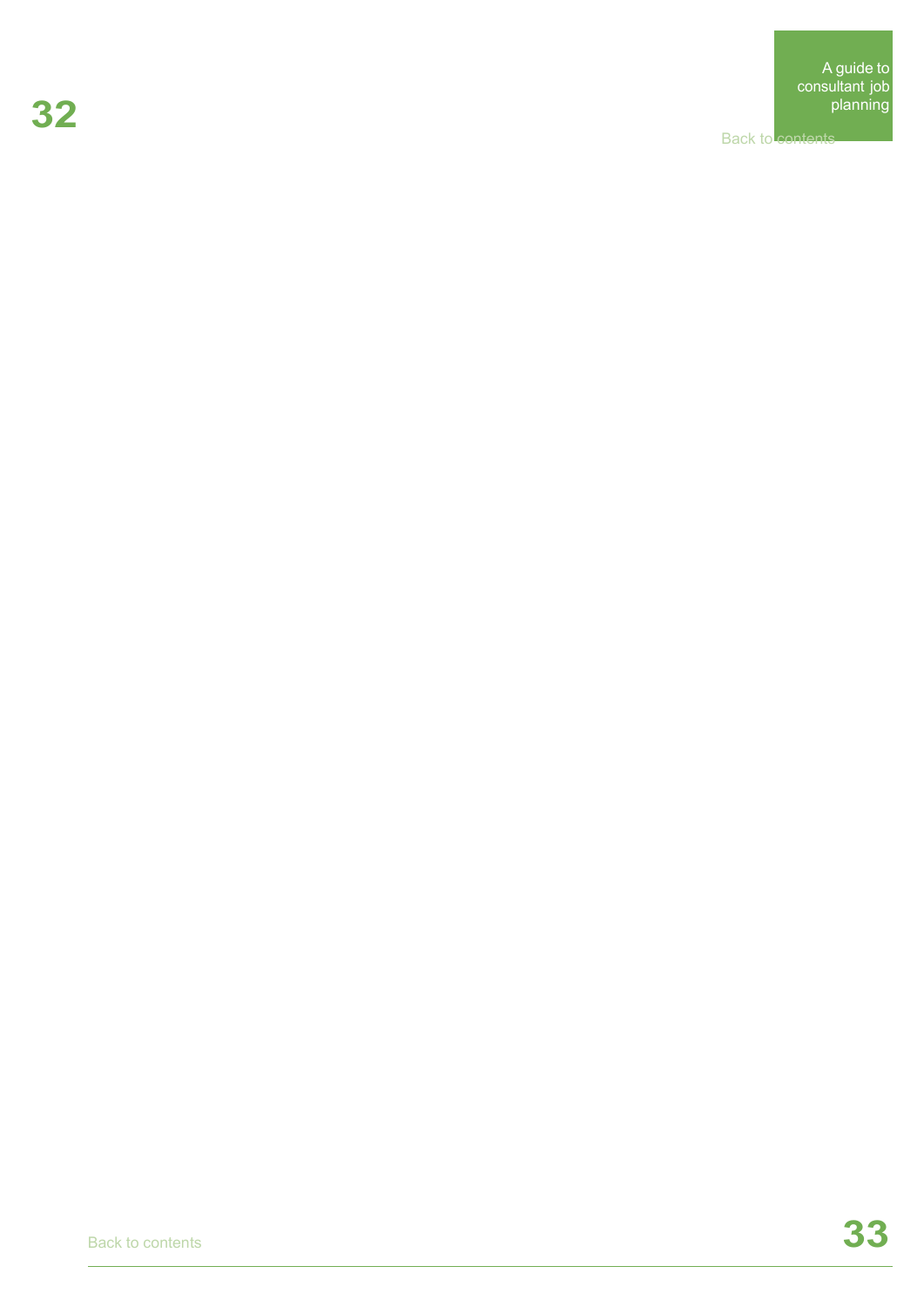In some cases a frequency will fall between the three frequency groups set out in schedule 16 of the terms and conditions of service. For example, a consultant might be on a 1 in 4.5. This does not fall neatly into either the high frequency category (1 in 1 to 1 in 4) or the medium frequency category (1 in 5 to 1 in 8). For the purpose of clarity, the BMA and NHS Employers have agreed that, where the frequency falls between two of the frequency groups, it should be rounded up where the frequency is, in this example, 1 in 4.5 or higher (ie to 1 in 4) and rounded down when it is less frequent that than 1 in 4.5 (ie to 1 in 5).

Example: A consultant works on two different on call rotas; 1 in 14 and 1 in 8, over a 112 week period he will be on call.

- 8 times on the 1:14 rota
- 14 times on the 1:8 rota

This is equivalent to 22 times in 112 weeks or 1 in 5.09.

Employers should recognise the ability for some consultants to work remotely, for example radiologists with remote access to images and those who are able to access telemedicine applications.

#### **Additional/extra programmed activities**

The ability to agree extra programmed activities is a useful means for dealing with peaks of activity and other short term pressures, but should be regarded as a temporary and short term measure. In some cases this may be a more effective solution than appointing extra staff.

Provision is made within the terms and conditions for two types of extra-contractual PAs (for practical purposes these can be used interchangeably):

1 Extra PAs are referred to in Schedule 6 of the terms and conditions as those that are linked to spare professional capacity. Consultants wishing to undertake private practice as defined, and who wish to remain eligible for pay progression, are required to offer up the first portion of any spare professional capacity (up to a maximum of one PA per week).

Where a consultant intends to undertake such work, the employing organisation may, but is not obliged to, offer the consultant the opportunity to carry out up to one extra PA per week on top of the standard commitment set out in their contract of employment. Schedule 6.2 of the terms and conditions sets out the provisions regarding putting offers to consultants and the periods of notice required. There is flexibility to agree a fixed number of extra PAs to be undertaken as required over the course of the year and NHS organisations may find this provision particularly helpful in that arrangements can be tailored to reflect varying service needs. One approach, for example, is to assess on a departmental basis how many extra PAs are likely to be required during the course of a year to increase capacity temporarily, for example for waiting list work; to cover clinics and lists; or to cover a vacancy. The employer can then contract for an agreed number of extra PAs with those consultants willing to work them.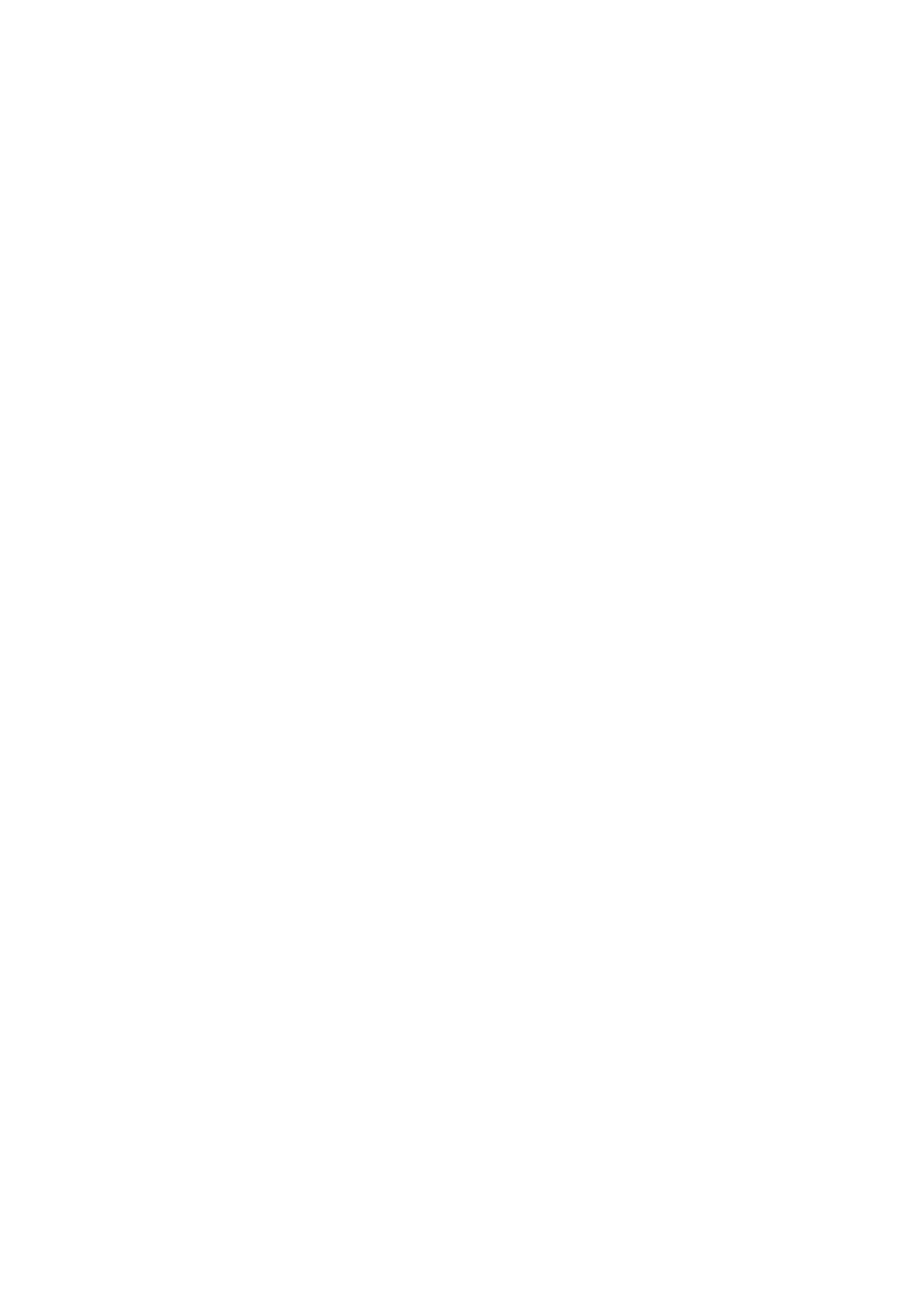2 Additional PAs are not linked to spare professional capacity but may be used to reflect regular, additional duties or activities (whether scheduled or unscheduled) that cannot be contained within a standard ten PA contract. They can be used, for example, to recognise an unusually high routine workload, or to recognise additional responsibilities. In this context "regular" is not intended to necessarily imply "at the same time each week or month".

The terms and conditions provide flexibility for employers and consultants to agree to contract for additional PAs for a variety of purposes, although no consultant can be compelled to agree to a contract containing more than 10 PAs.

### **Supporting professional activities**

These are activities that underpin direct clinical care. They may include:

- participation in training
- medical education
- continuing professional development
- formal teaching
- audit
- job planning
- appraisal
- research
- clinical management
- local clinical governance activities.

Used effectively, supporting professional activities will benefit the individual, the organisation and the wider NHS as consultants take time to enhance skills, extend knowledge, work on quality improvement initiatives, undertake academic research and lead and develop others in pursuit of the common aim of improving the patient experience. However, like any other resource, SPAs should be deployed to support the individual consultant in achieving their own agreed objectives and those of the team and organisation in which they work.

The consultant contract currently provides for a typical weekly split of 7.5 Programmed Activities to 2.5 SPAs. However this is not a universal allowance and the job planning process should develop a range of SPA activities for individuals linked to personal continuing professional development (CPD) requirements and the agreed needs of the team of consultants and the service. Therefore, there may be variation in the number of SPAs, and in the range of activity, within individual job plans.

The Academy of Medical Royal Colleges estimates that 1 to 1.5 SPAs per week is the minimum time required for a consultant to meet the needs for CPD for revalidation purposes. CPD activities encompass clinical, personal, professional and academic activities. Additional SPA time should be linked to organisational objectives, such as, research, clinical management or medical education roles.

Like direct clinical care, all SPAs should be based on SMART objectives and measurable outcomes. There should be clarity on the core content and expectations around activity, such as, audit, CPD, revalidation. There may be flexibility on timing and location of activity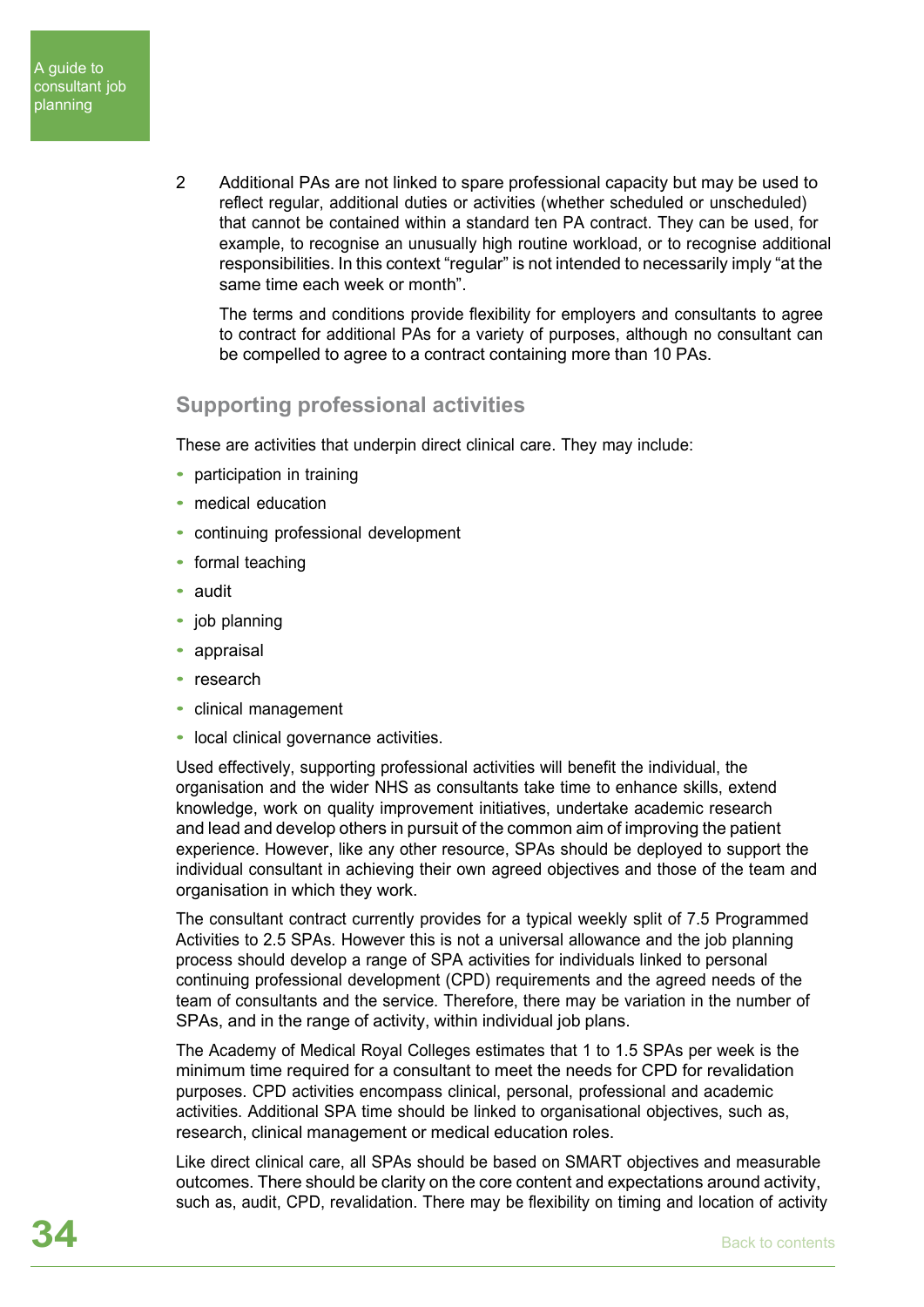but this must be agreed between the employer and the consultant in order to help service planning. It should be clear that time set aside for SPA activity should only be spent on those elements identified within the job plan and not on any other activity.

Where an activity for a clinical academic is funded from or, is part of an NHS requirement this should also be included in the allocation of SPAs. At present, only the NHS employers are required to support SPA activity. This will almost certainly change with the introduction of revalidation. Examples of NHS activity carried out in the clinical workplace and which require an SPA allocation may include clinical undergraduate teaching funded by Service Increment for Teaching (SIFT) and NHS research and development activity funded by an NHS organisation.

### **External duties and additional NHS responsibilities**

In addition to direct clinical care and supporting professional activities, consultants often have extra responsibilities to undertake, such as being a clinical director or working from time to time for a royal college. Where the work is regular, it should be set out and scheduled. Where it is irregular, an allocation of PAs can be agreed or there could be a substitution for other activities.

It is just as important to discuss potential commitment to external duties as part of the preliminary team discussion so that:

- the impact on service can be assessed and managed
- any potential benefits to the organisation can be identified
- there is fairness and transparency between team members at the outset.

The opportunities to contribute in this way arise during the course of a career and both the timing and relevance of the proposed external activity may be a subject for discussion within the team on the understanding that individuals may wish to take up additional responsibilities at different stages in their careers. Consultants and employers should agree outcomes for this activity and arrangements for reporting back to the employer.

An alternative way of recognising management and other additional duties is through a responsibility allowance payable under Schedule 16 paragraph 15 of the terms and conditions. The Department of Health endorses the importance to the wider NHS of work beyond local healthcare delivery.

### **Additional NHS responsibilities**

These are special responsibilities, which are agreed between a consultant and the employing organisation and which cannot be absorbed within the time that would normally be set aside for supporting professional activities. Some examples include:

- medical director
- a director of public health
- clinical director or lead clinician
- acting as a Caldicott guardian
- clinical audit lead
- clinical governance lead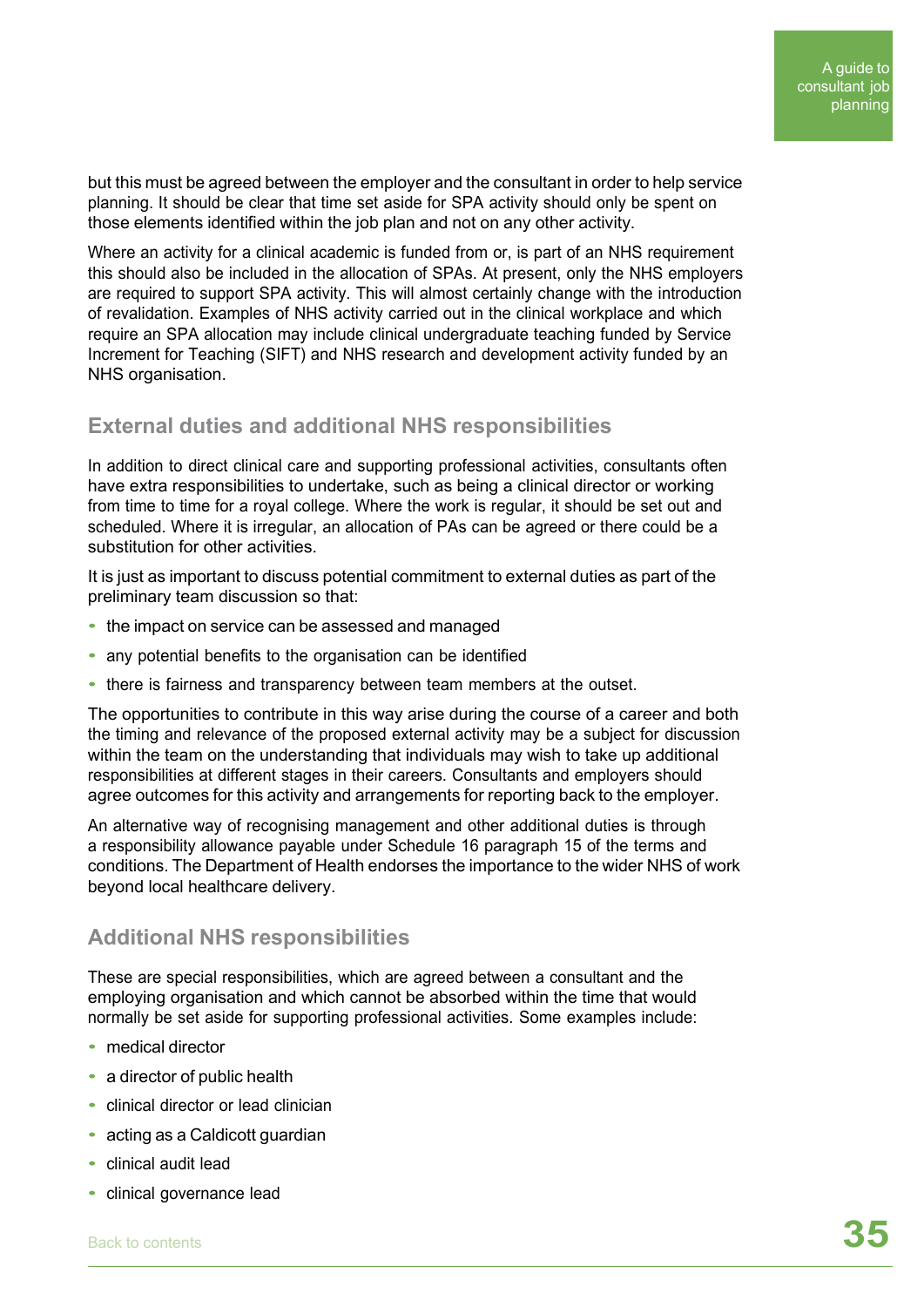- undergraduate dean
- postgraduate dean
- clinical tutor
- regional education adviser.

#### **External duties**

External duties are those duties not included within the definition of fee paying services or private professional services, but undertaken as part of the job plan by agreement between the consultant and employing organisation. Some examples include:

- trade union duties
- undertaking inspections for the Care Quality Commission
- acting as an external member of an Advisory Appointments Committee
- undertaking assessments for the National Clinical Assessment Authority
- reasonable quantities of work for the royal colleges in the interests of the wider NHS
- reasonable quantities of work for <sup>a</sup> government department
- specified work for the General Medical Council.

It is accepted that undertaking external duties such as these brings benefit to the wider NHS. However, trusts and consultants need to minimise the impact on the delivery of service and the ability of consultants to deliver their agreed job plan outcomes. In some cases, external bodies reimburse individuals or trusts for such work. Even when this is the case trusts and consultants need to consider any support costs and the potential effect on workload for the wider team.

Team based job planning and agreements between the consultant and clinical director and the level of flexibility needed to deliver the trust and external needs should be discussed at the job planning meeting.

#### **Administration**

Administration relating to individual patient care (letters to colleagues, notes, triage etc) will fall into direct clinical care activities. Other administration may be categorised as supporting professional activities (SPAs).

#### **Annual Leave**

Managing annual leave consistently and fairly across the team can sometimes be difficult. A project carried out by the large scale workforce change team on the consultant contract found that reviewing, strengthening and clarifying leave policies across the consultant resource can help trusts to improve services. Electronic rostering systems are available and have been used to manage leave and align different staff groups to deliver activities. They are not a mechanism for undertaking job planning but rather a means to enable the delivery of the activities agreed in the job plan.

A week, for the purpose of annual leave entitlement, consists of whatever constitutes the consultant's normal working week. So for a consultant (whether part time or full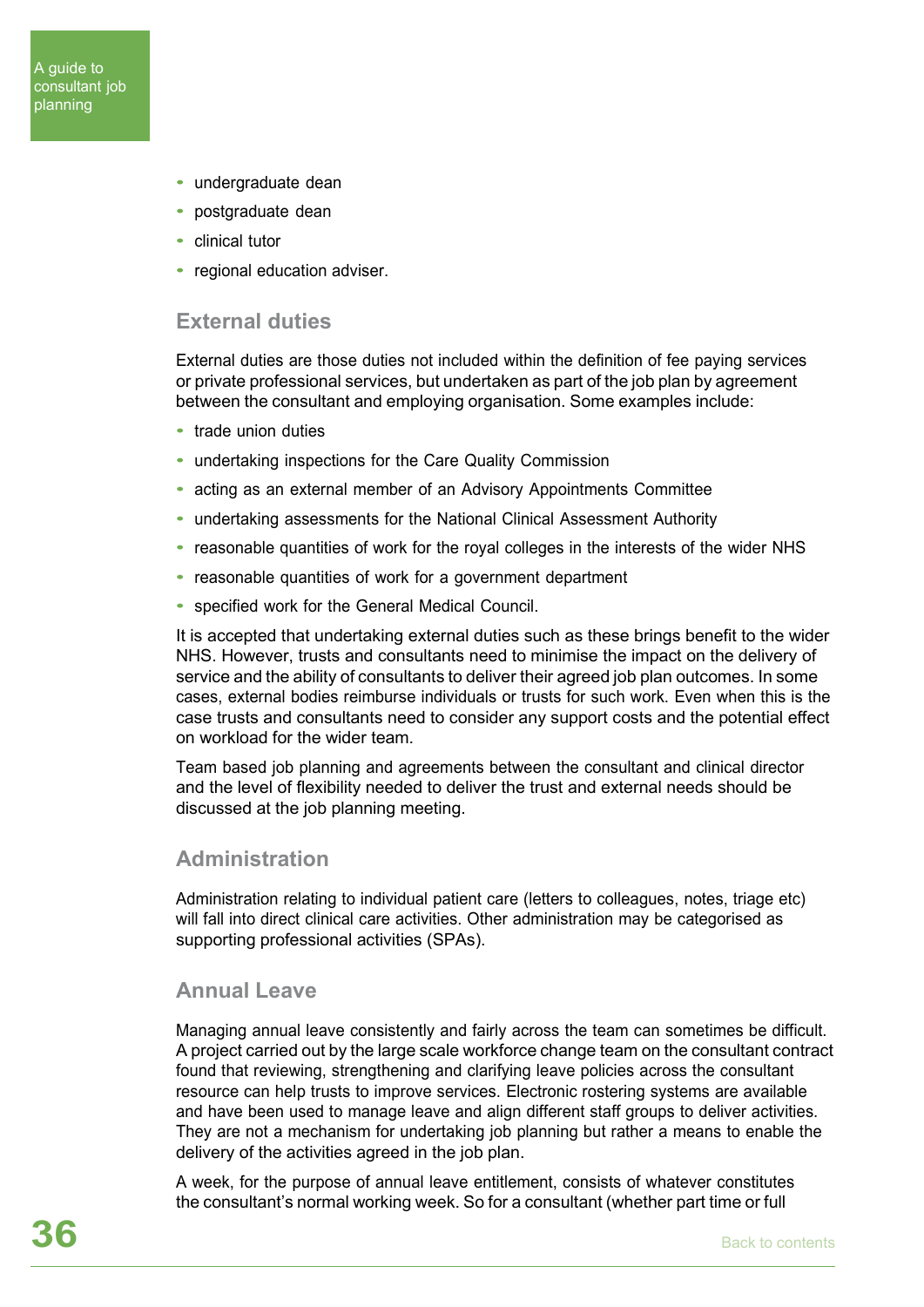time) who works a three-day week, a week's leave entails three working days off. Leave cannot apply to a day when no work is scheduled to take place. Annual leave entitlement (days per annum) is based on the assumption that the normal working week is five days. Therefore, if the timetabled working week is only day days, the annual leave entitlement is based on the pro-rata calculation of 3/5 x annual entitlement equals the annual leave for entitlement for that individual.

Taking an extreme example, it is possible that a consultant could deliver their contractual commitment in two days of work. If a consultant in that position took all their leave in individual days rather than weeks (on the assumption that 6 weeks = 30 days), they could spend several months away from the hospital. Although this is an extreme example, the principle that such a way of using leave is not consistent with professionalism and is unfair on his/her colleagues can be easily understood. In this case, the annual leave entitlement could be expressed as  $2/5 \times 30 = 12$  days.

Consultants should aim to take their leave to impact proportionately on their DCC and SPA (and external duties) activities.

Employers and consultants should take a flexible and pragmatic approach to planning annual leave. There should be a clear policy for each rota setting out the maximum number of individuals who can be on leave at any one time in order to maintain on-call and service delivery cover. It would be helpful to discuss annual leave prospectively as a team in order to plan for seasonal fluctuations and service variation and to ensure openness and fairness in allocating annual leave. Teams should share leave policies to assist with wider service planning and to allow for business continuity.

Where it is difficult to account for leave in weeks it may be useful to consider using one of the two following approaches:

- the job plan could be annualised, describing the consultant's work commitment; what remains is leave
- recognising that the 2003 contract is based around PAs, it may be more straightforward to calculate leave on a PA basis rather than by days or weeks. For example six weeks of leave on an 11 PA contract amounts to 66 PAs of annual leave. Direct clinical care PAs and SPAs should be taken as leave in the same proportions as allocated in the job plan. Bank holidays are fixed and are in addition to the above entitlement.

Annual leave arrangements for clinical academics are determined and approved by the substantive university employer, however it is necessary for consultation to take place with the NHS employer to ensure that agreed clinical commitments can be met.

#### **Location**

The contract will state the principal place(s) of work and consultants will generally be expected to undertake programmed activities at agreed locations. However, there is the facility to agree off-site working where appropriate. A rigid approach may not be feasible where, for example, office space or resources are limited. The focus should be on what outcomes are achieved rather than on where they are achieved.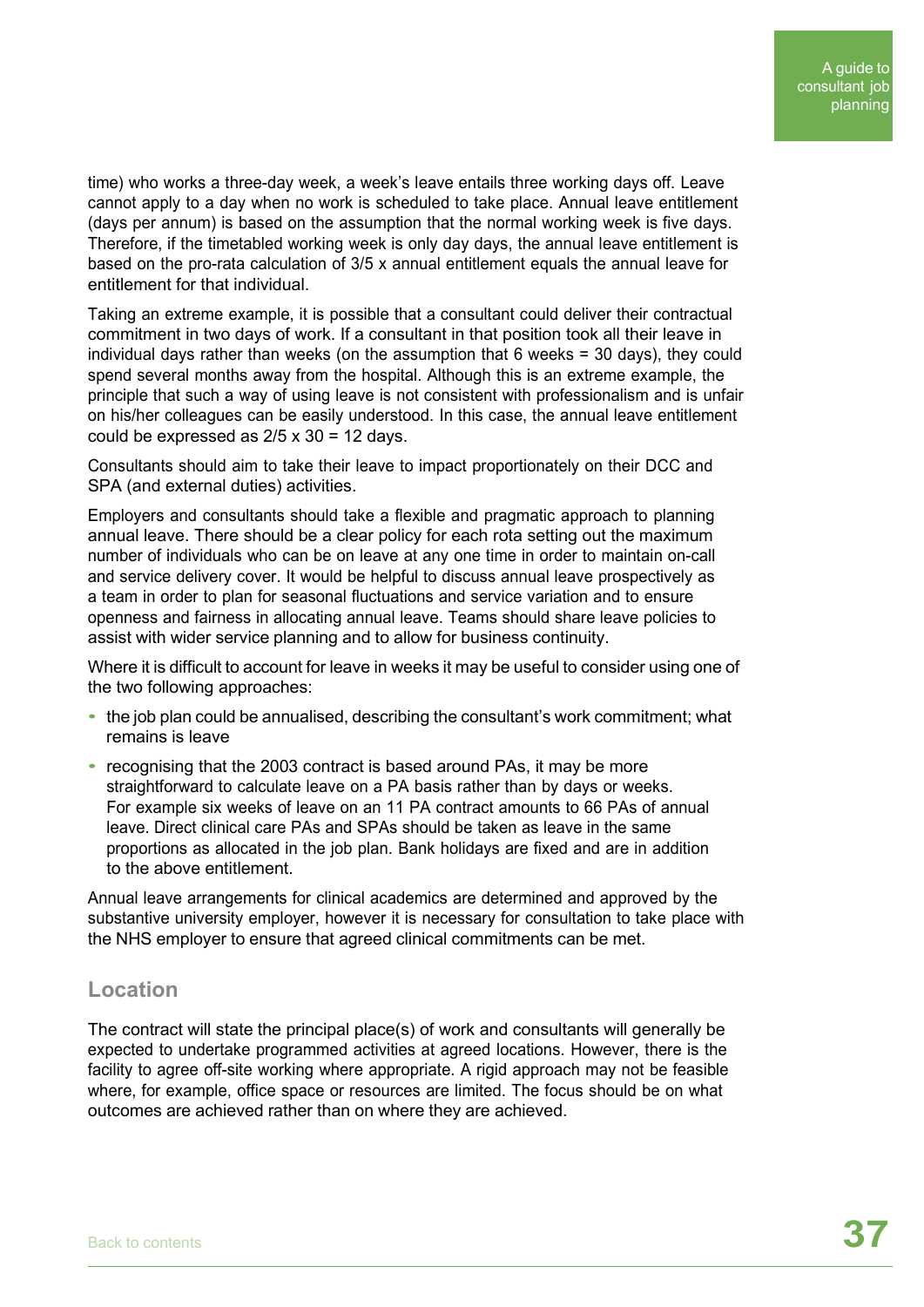### **Travelling time**

Travelling time to and from the usual place of work is not included. However, travel between sites and for on-call duties is included within the PA for which the travel is necessary. Travelling time for emergencies is also included. In allowing for travel time employers and consultants should clarify and agree what constitutes the normal place of work. This could include any location within the trust rather than a specific location. Where sites are spread out and there is regular travel between them employers should consider agreeing standard travel times applicable to all staff.

### **Lunch breaks**

A proper balance of work and rest is vital to maintain a healthy workforce. It is recommended that consultants have adequate breaks from clinical work during the day. However the nature of many consultants' work means that it is rarely possible for them to absent themselves from clinical duties and have a total break. This necessary professional attitude to patient care means that during a day of clinical activity it is unlikely that many consultants will be able to free themselves from potential interruption to take an unpaid lunch break. Consultants normally exercise their judgement in taking breaks flexibly, at times chosen to minimise disruption to patient care and to promote the safety of patients.

### **Timing**

PAs may be planned in whole or half units. Consultants may elect to use smaller units where appropriate with agreement with their employer, to provide for greater flexibility. Many trusts have agreed to pay down to levels of 0.25 PAs.

Attaching a timed value to PAs is intended to provide greater transparency. However flexible arrangements can be agreed such as averaging duties over a period of time to allow for variable childcare commitments. Annualisation can be useful for this. Such agreements should be documented in the job plan.

#### **Premium time**

Any programmed activity undertaken outside of the hours 7am to 7pm, Monday to Friday, is regarded as taking place in 'premium time'. This means that a programmed activity at these times lasts only 3 hours instead of 4 hours. Alternatively, an agreement for an enhanced rate of pay may be reached.

Non-emergency work in premium time, like all work, should only be undertaken through mutual consent. Non-emergency work for these purposes includes the regular, programmed work of consultants whose specialty by its nature involves dealing routinely with emergency cases, for example, A&E consultants. Noting the strong evidence of the benefits of consultant delivered care, teams should discuss with their managers how to cover non-emergency work in premium time as part of the objective setting discussions in advance of the job planning meeting. Consultants retain continuing professional responsibility for the care of their patients and a team based discussion should help to find fair and equitable ways for employers and consultants to meet this responsibility together to enhance the quality of patient care.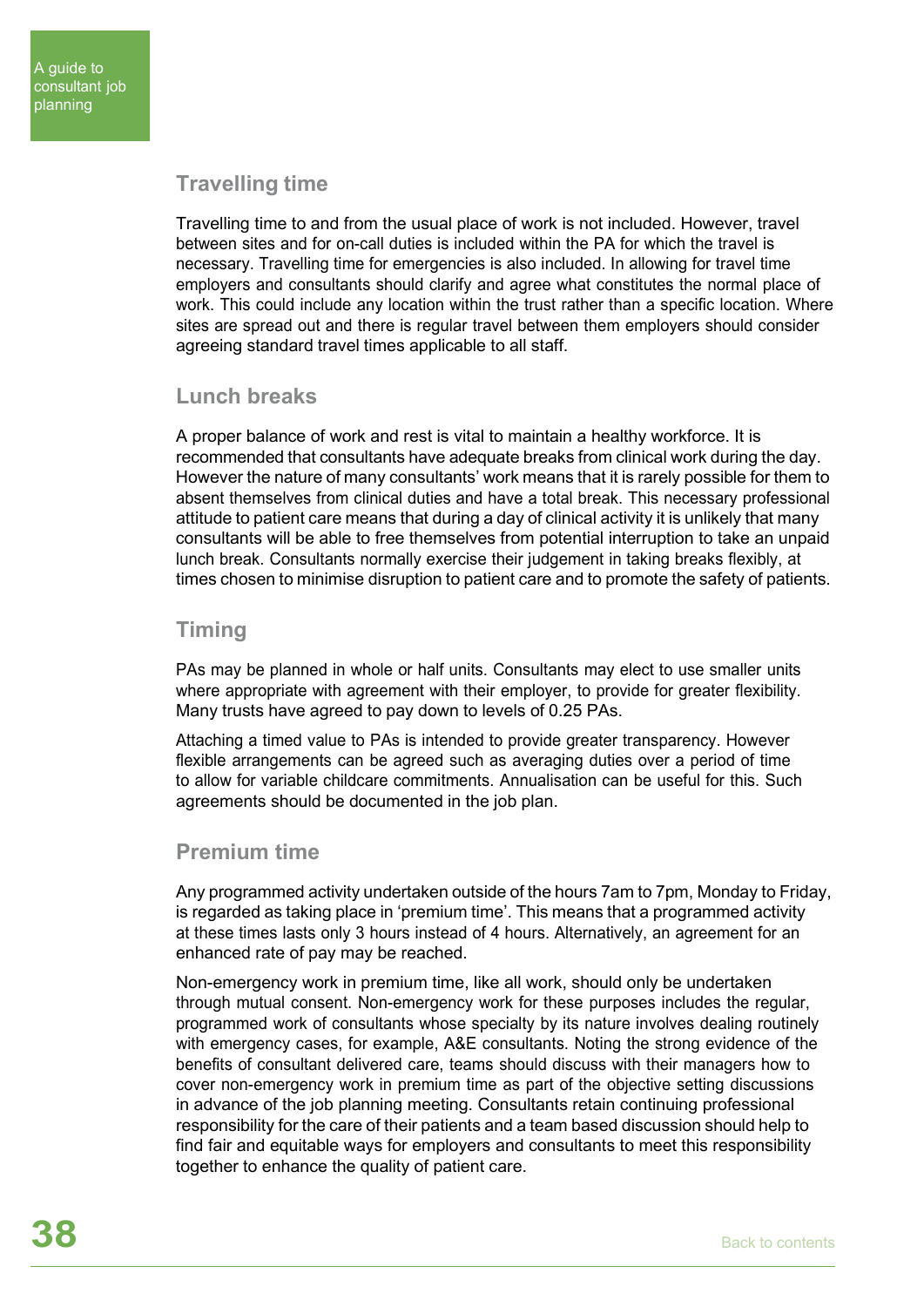#### **Private work**

The Code of [Conduct](http://www.dh.gov.uk/en/Publicationsandstatistics/Publications/PublicationsPolicyAndGuidance/DH_085197) on Private Practice established the principle that the provision of services for private patients should not prejudice the interests of NHS patients or disrupt NHS services. Other than in an emergency, NHS commitments should take priority over private work.

The job plan should include details of any private work carried out. Consultants should identify any regular private commitments and provide information on the planned location, timing and the broad type of work done to ease effective planning of NHS work and any out-of-hours cover.

The code also states that effective job planning should minimise the potential for conflicts of interest between different commitments. Employers and consultants should be clear about the implications of not delivering the job plan because of the impact of private practice. Other than in the circumstances described in paragraph 5 of Schedule 8 of the terms and conditions, undertaking private work when on-call could amount to breach of contract.

Employers and consultants should recognise that the nature of NHS work may vary and at times impact upon private commitments, which may have to change as a result. Any change should take place after a reasonable period to allow consultants to rearrange sessions and fulfil binding or contractual commitments that they may have. The job plan should recognise the potential for consultants to be called in for sudden, unexpected events if they are available. Successful integration of private work and NHS commitments will depend on both parties having all the information available on the full range of activity.

Except where immediate care is justified on clinical grounds, consultants should not, in the course of their NHS duties and responsibilities, make arrangements to provide private services, nor should they ask any other NHS staff to make such arrangements on their behalf unless the patient is to be treated as a private patient of the NHS facility concerned.

Employers, consultants and other NHS staff should be clear about the need to take out professional indemnity for private practice and fee paying work. Employers are not responsible for a health care professional's private practice, even in an NHS hospital. However, where junior medical staff, nurses or members of professions supplementary to medicine are involved in the care of private patients in NHS hospitals, they would normally be doing so as part of their NHS contract, and would therefore be covered. It remains advisable that health professionals who might be involved in work outside the scope of their NHS employment should have professional liability cover.

Category 2 work is by definition not undertaken for the employing NHS body and is therefore not covered by NHS indemnity. Unless the work is carried out on behalf of the employing NHS body, professional liability cover would be needed.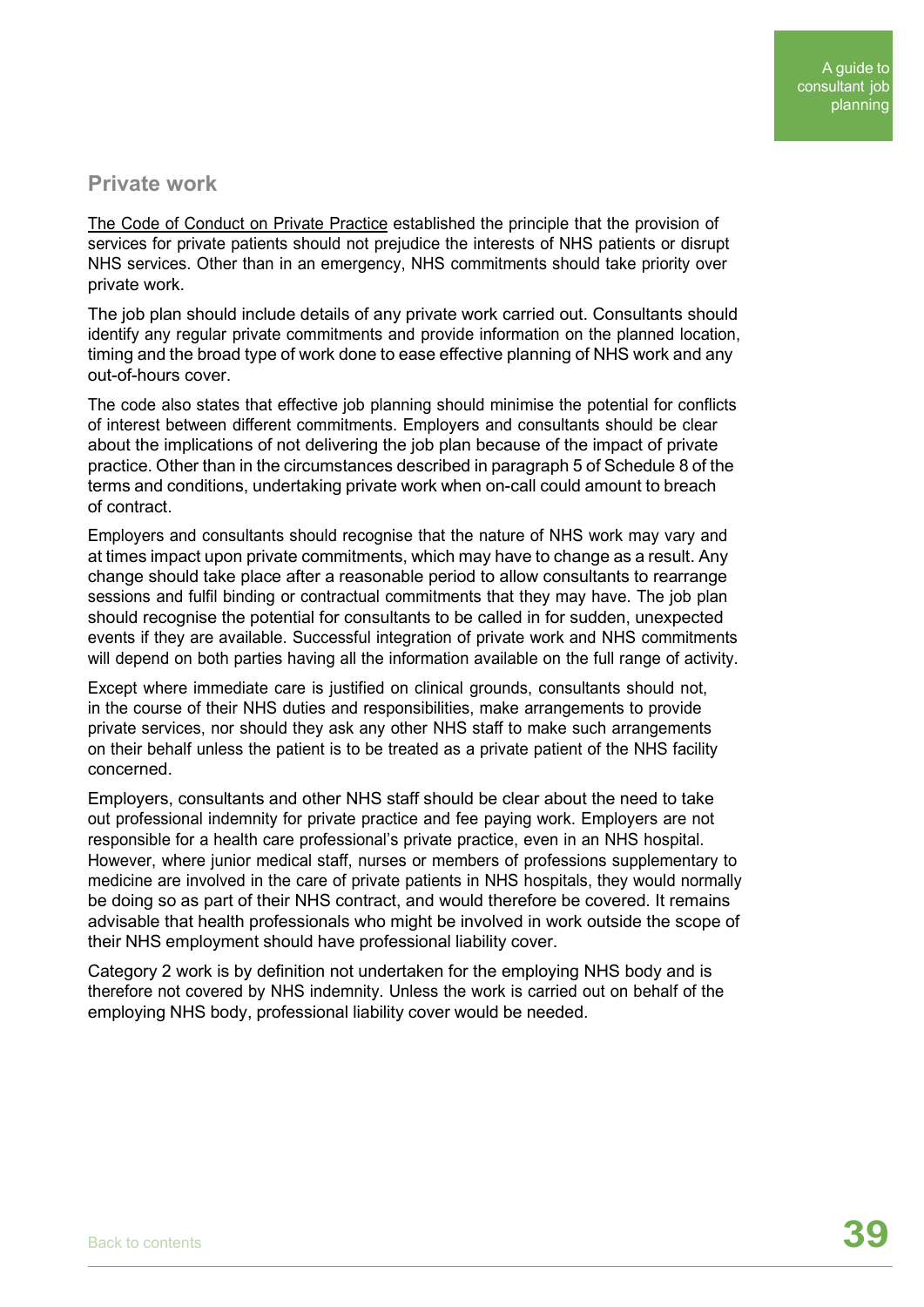In establishing any limits on the extent to which consultants may undertake private practice, employers should take account of the recommendations contained in the [report of the Co-operation and Competition Panel \(CCP\). T](http://www.ccpanel.org.uk/content/cases/nhs-consultants-non-contracted-hours/CCP_report_on_NCH_restrictions.pdf)he report concluded that patients and taxpayers could only be expected to benefit overall from a restriction on a consultant's ability to work for other providers in two limited situations:

- 1. Restrictions imposed on an individual consultant to address legitimate patient safety concerns arising from the specific performance of that consultant.
- 2. Restrictions that prevent a consultant from:
	- holding strategic management positions (at clinical director and above) in more than one organisation
	- holding <sup>a</sup> strategic management position in one organisation while assisting another organisation to tender for NHS funded services
	- assisting more than one organisation to respond to the same tender for NHS-funded services.

Paragraph 25 of Schedule 9 of the Terms and Conditions reaffirms the guidance contained within the Code of Conduct on Private Practice that consultants should make all reasonable efforts to support initiatives to increase NHS capacity. This is consistent with the overarching aim of the job planning process which is to improve the quality of services and the patient experience.

#### **Category 2 work/fee-paying services**

There is a basic principle within the contract that consultants should not be paid twice for the same work and that any extra-contractual work should not conflict with and only cause minimal disruption to NHS duties. However a consultant and his/her employer can agree for category 2 and fee-paying work to continue with the consultant retaining the fee if:

- the work causes minimal disruption to NHS work
- the work is undertaken in the consultant's own time (i.e. on leave or out of NHS hours or by 'time-shifting', where this is appropriate, ie without cancelling or curtailing clinics).

It may be that the employer and the local negotiating committee (LNC) can agree a protocol for how fee-paying work will be treated within the trust. Many services, such as work for the coroner, depend upon a flexible approach being adopted in this area by both sides, and this is ultimately in the best interests of patients and the wider NHS. It is essential that consultants ensure that there is no conflict between such work and their NHS work. Flexibility in job planning is the best way to achieve this.

#### **Private practice and fee-paid work by clinical academics**

In some cases fee-paid work undertaken by clinical academics forms part of their work for the university with the fees remitted back to the university. The consultant does not, therefore, benefit directly from this work.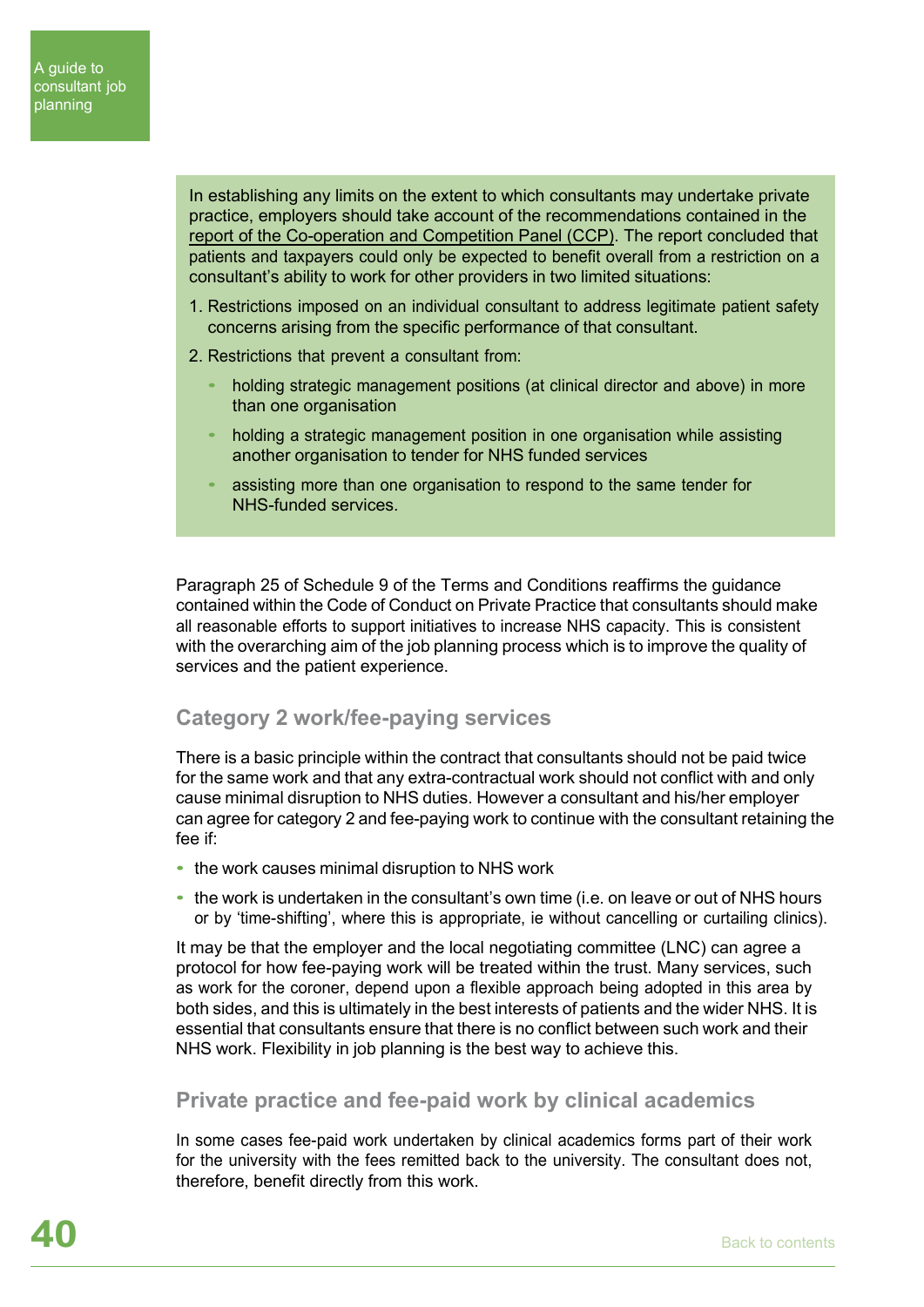# <span id="page-47-0"></span>Annex 2: Annual review, mediation and appeals

Job plans must be reviewed annually. Information arising from annual appraisal could inform this process, and so it is sensible to link the timing of the job plan review to some time after appraisal. The review should consider:

- factors affecting the achievement of objectives
- adequacy of resources
- potential changes to duties or responsibilities
- ways to improve workload management
- planning of careers.

This will be a significant meeting and will play an important part in determining pay progression. It will be a chance to clarify any changes to workload and any issues around supporting resources.

It is good practice for clinical directors to keep a regular review of progress against objectives for all consultants. This may be informal, or should it become necessary, more formally through an interim review.

#### **Interim review**

Either party may request an interim review where duties or needs have changed during the year or where there is a substantial risk of failure to meet an objective.

#### **Mediation**

If there is disagreement about a job plan, the next step is mediation. Mediation is an informal process normally led by the medical director (unless he or she has already been involved in the disputed plan) for resolving disagreements. The mediator will first meet the consultant and the clinical manager separately; all three meet together subsequently. This will normally be within four weeks of referral.

As soon as there is formal disagreement the consultant should request mediation by writing to the medical director and consider copying the letter to the director of human resources and LNC chairman. This request must be made within two weeks of the failure to agree.

In preparation for the mediation meeting the following should be considered by both sides:

- the nature of the disagreement
- the reasons for their position
- the evidence for their point of view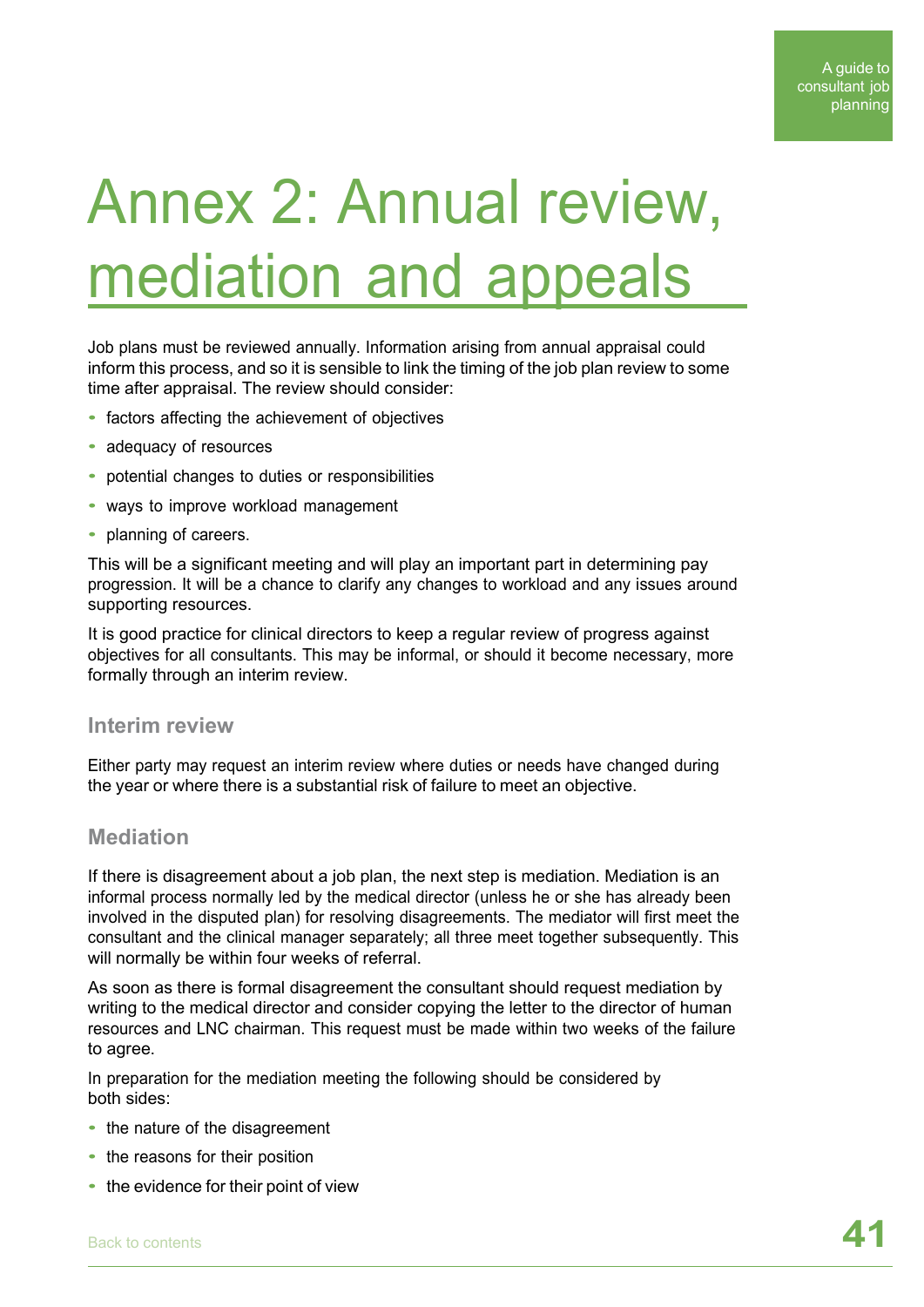- the consequences of alternative job plans
- their ideas for reducing hours worked if the number of PAs is the cause of the disagreement.

Evidence brought to the mediation meeting will depend on the nature of the disagreement, but may include:

- work diaries
- workload or activity statistics
- corroborating letters from external organisations
- comparison with agreed job plans of other consultants in the same or different organisations
- speciality/college 'best practice' advice
- Care Quality Commission (CQC) visit information
- NICE guidance.

The mediation meetings involve only the mediator, the consultant and the clinical manager. If agreement is reached, the job plan should be signed off within five working days. If mediation does not resolve the differences, a formal appeal should be lodged.

#### **Appeals**

A formal appeal panel will be convened when it has not been possible to resolve the disagreement using the mediation process. An appeal is lodged according to Schedule 4 of the terms and conditions. The panel will consider the dispute, taking into account the consultant and the trust management's views, and will make a formal recommendation to the trust board within two weeks of the appeal being heard. It is expected that the trust board will normally accept the recommendation.

### **Clinical academics**

A similar mediation and appeals process exists in the academic sector, but involves both employers. Please refer to the honorary [consultant](http://www.nhsemployers.org/SiteCollectionDocuments/Honorary_contract_version_5_010308_aw.pdf) contract (England) for further information.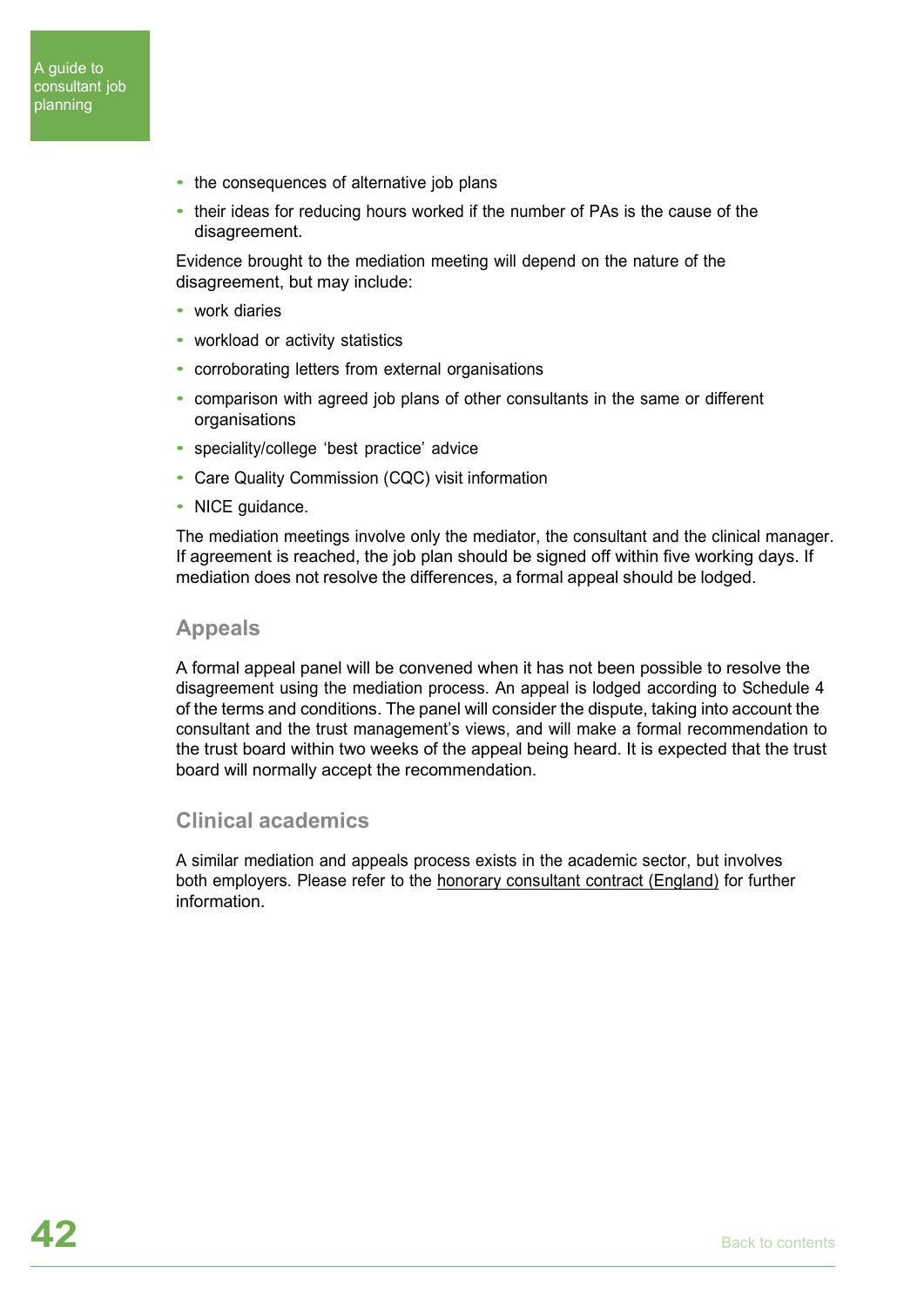# <span id="page-49-0"></span>Annex 3: The Follett review

Below are some of key recommendations of the Follett [review](http://webarchive.nationalarchives.gov.uk/20060715145349/dfes.gov.uk/follettreview/) of appraisal, disciplinary and reporting arrangements for senior NHS and university staff with academic and clinical duties:

- The key principle for NHS and university organisations involved in medical education and research should be 'joint working to integrate separate responsibilities'.
- University and NHS partnerships responsible for medical education and research should establish joint strategic planning bodies, with joint subsidiary bodies responsible for staff management policies and procedures for staff with academic and clinical duties.
- Universities and NHS bodies should formally make all senior NHS and university staff with academic and clinical duties fully aware to whom they are accountable for the separate facets of their job.
- The key principle of joint working to integrate separate responsibilities should be applied to the management of senior NHS and university staff with academic and clinical duties.
- The job descriptions for new and replacement senior NHS and university staff posts with academic and clinical duties should be jointly prepared and formally agreed by both partners prior to advertisement.
- Substantive and honorary contracts for senior NHS and university staff posts with academic and clinical duties should be explicit about separate lines of responsibility, reporting arrangements and staff management procedures, and should be consistent, cross-referred and issued as a single package.
- The substantive university contract and the honorary NHS contract for clinical academics should be interdependent.